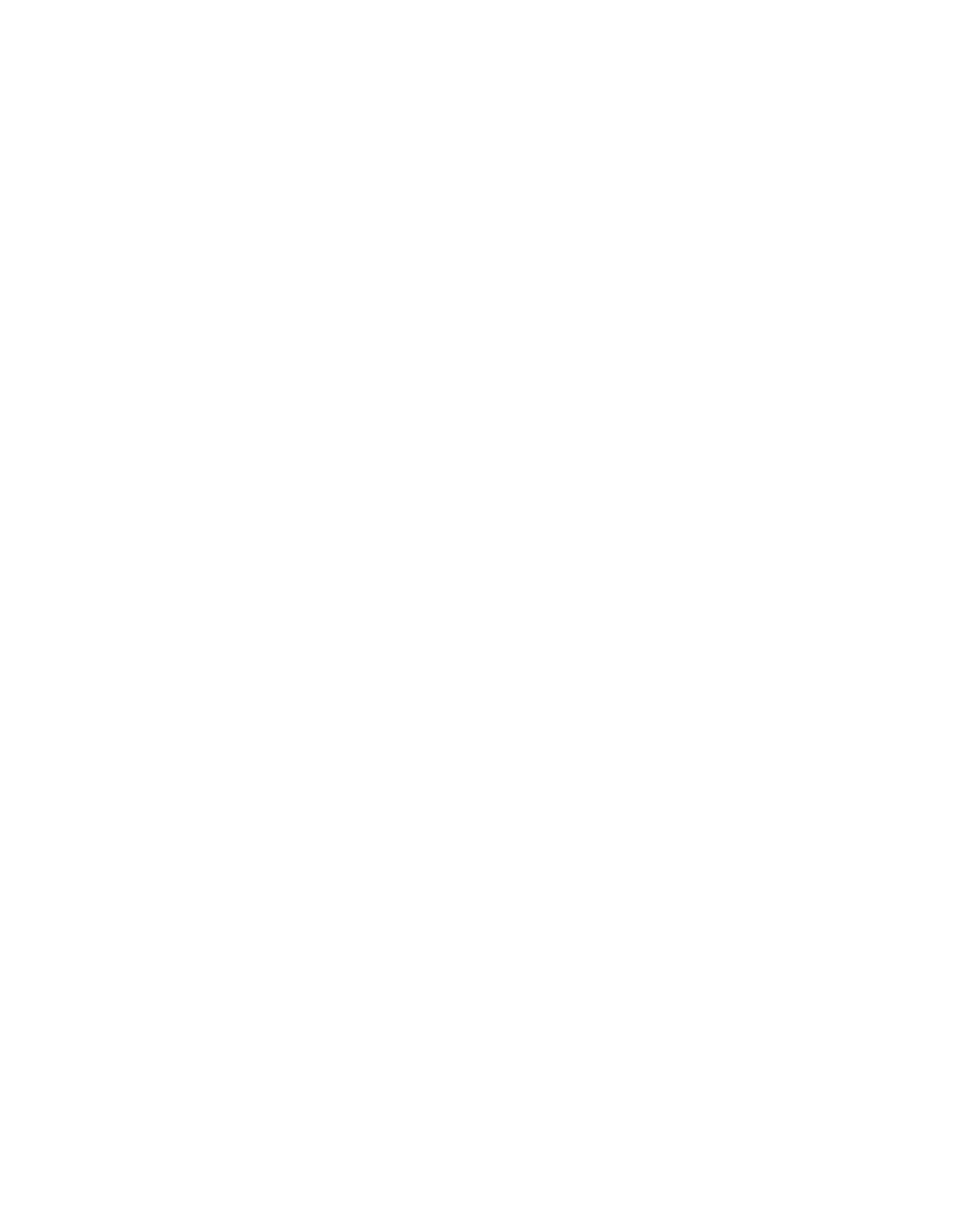

#### **Group Specified Disease Insurance Certificate of Coverage \_\_\_\_\_\_\_\_\_\_\_\_\_\_\_\_\_\_\_\_\_\_\_\_\_\_\_\_\_\_\_\_\_\_\_\_\_\_\_\_\_\_\_\_\_\_\_\_\_\_\_\_\_\_\_\_\_\_\_\_\_\_\_\_\_\_\_\_\_\_\_\_\_\_\_\_\_\_\_\_**

We welcome you as a customer and are committed to providing quality service. This is your Specified Disease Certificate of Coverage. Specified Disease coverage can ease the potential financial impact of certain specified diseases by providing benefits. This certificate describes your Specified Disease benefits in detail.

**\_\_\_\_\_\_\_\_\_\_\_\_\_\_\_\_\_\_\_\_\_\_\_\_\_\_\_\_\_\_\_\_\_\_\_\_\_\_\_\_\_\_\_\_\_\_\_\_\_\_\_\_\_\_\_\_\_\_\_\_\_\_\_\_\_\_\_\_\_\_\_\_\_\_\_\_\_\_\_\_**

| Policyholder:                  | <b>Belk Stores Services, LLC</b> |
|--------------------------------|----------------------------------|
| <b>Policy Number:</b>          | 630564 011                       |
| <b>Policy Effective Date:</b>  | January 1, 2020                  |
| <b>Policy Anniversary:</b>     | January 1                        |
| <b>Governing Jurisdiction:</b> | North Carolina                   |

This certificate is issued to you under the Policy which is a legal contract between us and the Policyholder. If the terms and provisions of this certificate are different from the Policy, the Policy will govern. A copy of the Policy may be made available to you upon request. The Policy is delivered in and is governed by the laws of the governing jurisdiction and to the extent applicable, the Employee Retirement Income Security Act of 1974 (ERISA) and any amendments.

# **This form contains a Pre-Existing Condition Limitation.**

## **Please read your certificate carefully and keep it in a safe place.**

Glossary defined terms found within this certificate have been capitalized. If you have any questions about the terms and provisions of this certificate, please contact your Employer or us at (877) 225-2712 Monday through Friday 8 a.m. to 8 p.m. Eastern Standard Time.

#### **THIS CERTIFICATE IS NOT A MEDICARE SUPPLEMENT CERTIFICATE. If you are eligible for Medicare, review the Guide to Health Insurance for People with Medicare available from us.**

#### **IMPORTANT CANCELLATION INFORMATION. PLEASE READ THE PROVISION ENTITLED, "CANCELLATION OR MODIFICATION TO THE POLICY AND THIS CERTIFICATE OF COVERAGE".**

#### **This certificate contains certain proof of loss requirements, limitations, exclusions, and other provisions that may reduce benefits or prevent an Insured from receiving benefits under this certificate.**

Your certificate includes notices as required by your state of residence that may impact your benefits. If you have any questions or concerns regarding your state regulations, you may contact the North Carolina Department of Insurance at (855) 408-1212.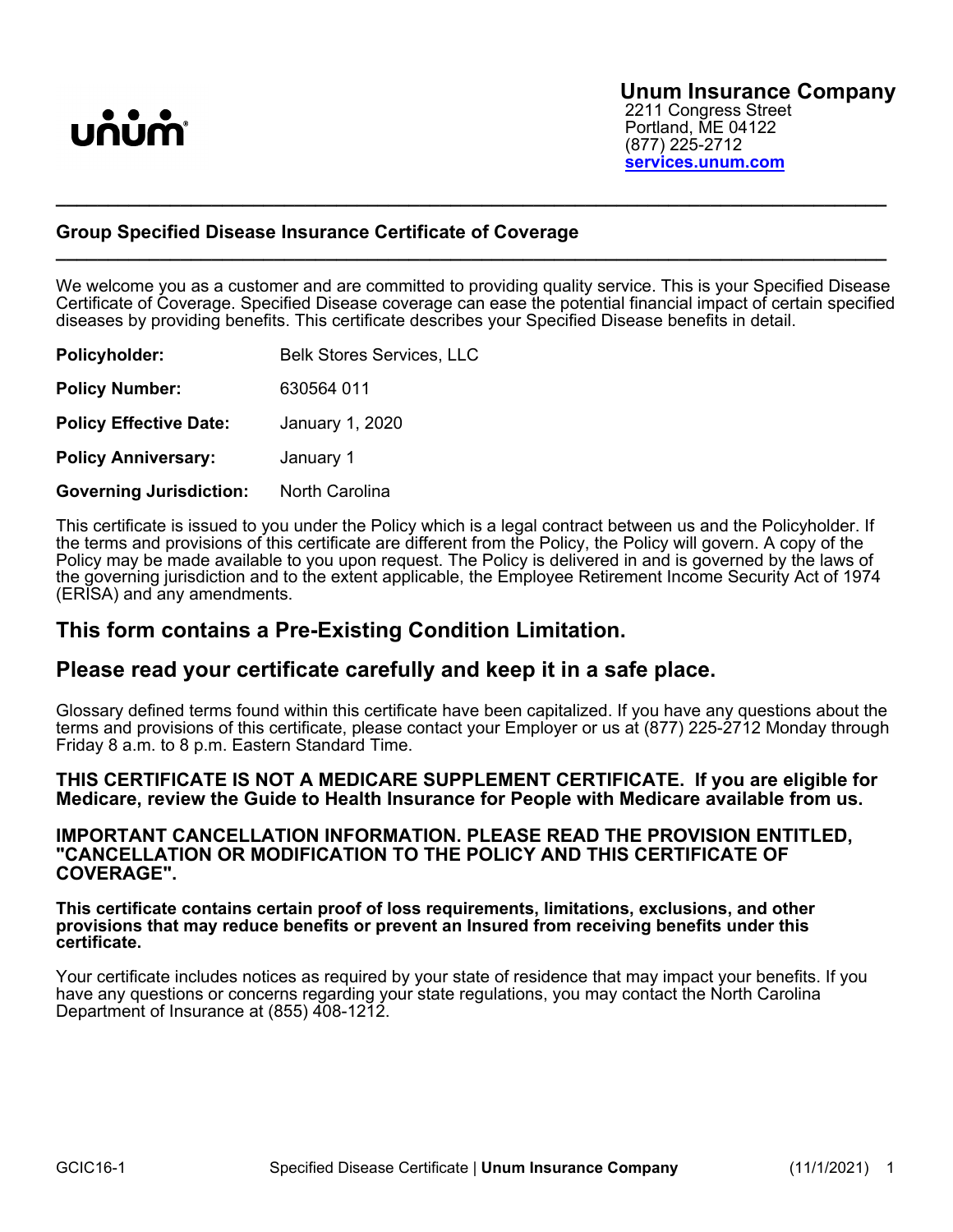**If you are a resident of New Mexico, your coverage will be administered in accordance with the minimum applicable standards of New Mexico law. If you have concerns regarding a claim, premium, or other matters relating to this coverage, you may file a complaint with the New Mexico Office of Superintendent of Insurance (OSI) using the complaint form available on the OSI website and found at: https://[www.osi.state.nm.us/ConsumerAssistance/index.aspx.](http://www.osi.state.nm.us/ConsumerAssistance/index.aspx)**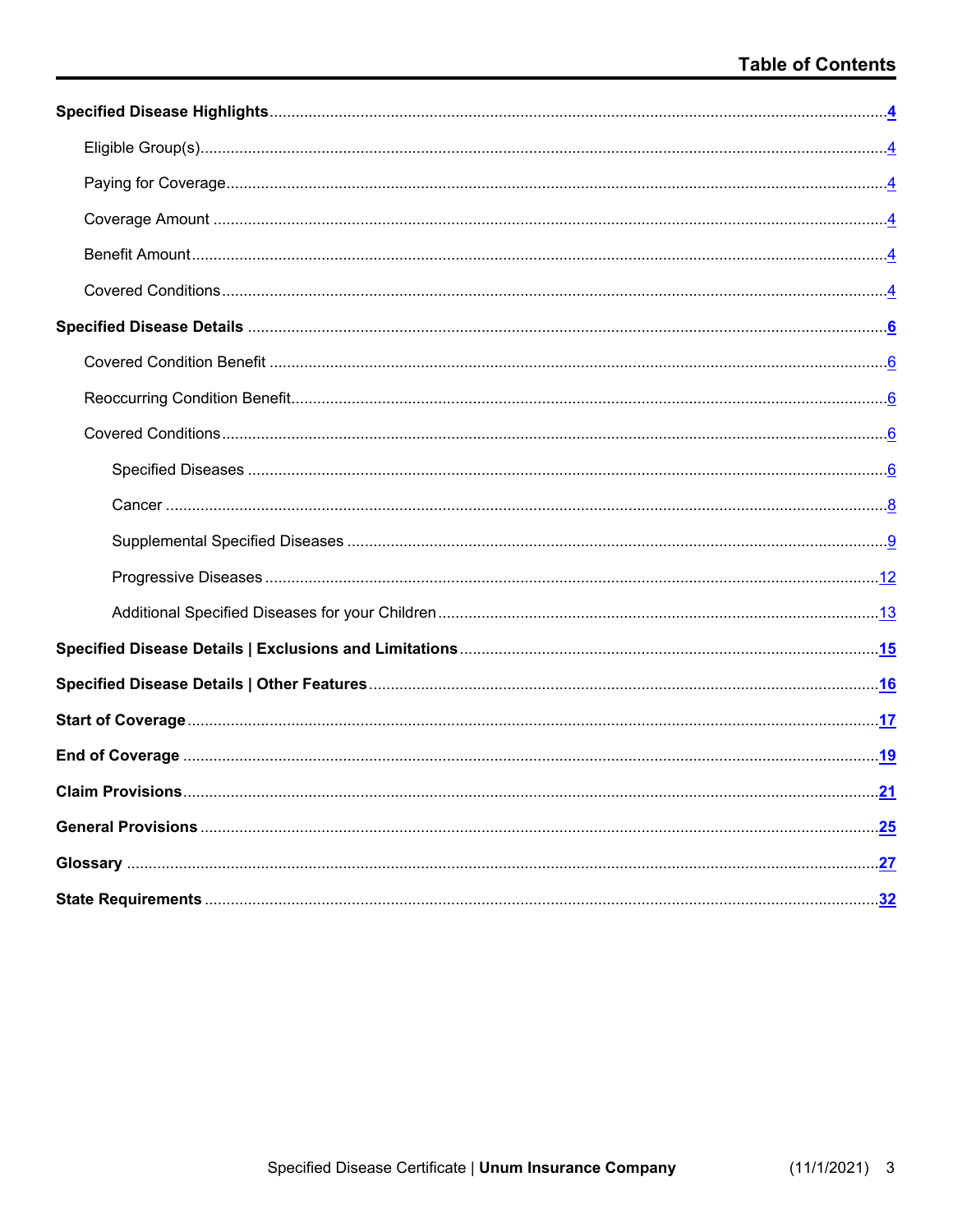Specified Disease Insurance provides financial protection for an Insured by paying a lump-sum benefit if the Insured is diagnosed with a Covered Condition payable under this certificate.

This section includes highlights of an Insured's coverage. Please refer to the **Specified Disease Details** for further information on the benefits available.

#### <span id="page-5-0"></span>**Eligible Group(s)**

All active full-time associates in Active Employment in the United States working a minimum of 30 hours per week, excluding temporary and seasonal employees.

#### <span id="page-5-1"></span>**Paying for Coverage** *For You*

*Contributory Coverage* You must make premium contributions for your coverage.

*For your Spouse Contributory Coverage* You must make premium contributions for your Spouse's coverage.

*For your Children* Coverage for your Children is automatically included in the cost of your coverage.

#### <span id="page-5-2"></span>**Coverage Amount**

The following Coverage Amounts are available to you. If you choose to apply and become insured for coverage, your Children will automatically be enrolled for coverage. You will also have the opportunity to apply for coverage for your Spouse.

#### *Option 1*

| <b>For You</b> | <b>For your Spouse</b> | <b>For your Children</b> |
|----------------|------------------------|--------------------------|
| \$10,000       | 100% of your Coverage  | 100% of your Coverage    |
|                | Amount                 | Amount                   |

#### *Option 2*

| <b>For You</b> | <b>For your Spouse</b> | For your Children     |
|----------------|------------------------|-----------------------|
| \$20,000       | 100% of your Coverage  | 100% of your Coverage |
|                | Amount                 | Amount                |

#### <span id="page-5-3"></span>**Benefit Amount** The Benefit Amount is the amount an Insured may receive for a Payable Claim. The Benefit Amount is calculated using the Insured's Coverage Amount multiplied by the Percentage of Coverage Amount for the Covered Condition, subject to all other terms and provisions of this certificate.

The Percentage of Coverage Amount payable for each Covered Condition is listed in the Specified Disease Details section.

Any dollar amount listed under the Percentage of Coverage Amount will be the Benefit Amount payable for that Covered Condition.

#### <span id="page-5-4"></span>**Covered Conditions**

#### **Covered Conditions for you, your Spouse, and Children:**

| <b>Specified</b><br><b>Diseases</b> | Coronary Artery Disease (major)<br>Coronary Artery Disease (minor) | Heart Attack (Myocardial Infarction)<br>Major Organ Failure Requiring Transplant |
|-------------------------------------|--------------------------------------------------------------------|----------------------------------------------------------------------------------|
|                                     | End Stage Renal (Kidney) Failure                                   | Stroke                                                                           |
|                                     |                                                                    |                                                                                  |
| <b>Cancer</b>                       | <b>Invasive Cancer (including all Breast</b><br>Cancer)            | <b>Skin Cancer</b>                                                               |
|                                     | Non-Invasive Cancer                                                |                                                                                  |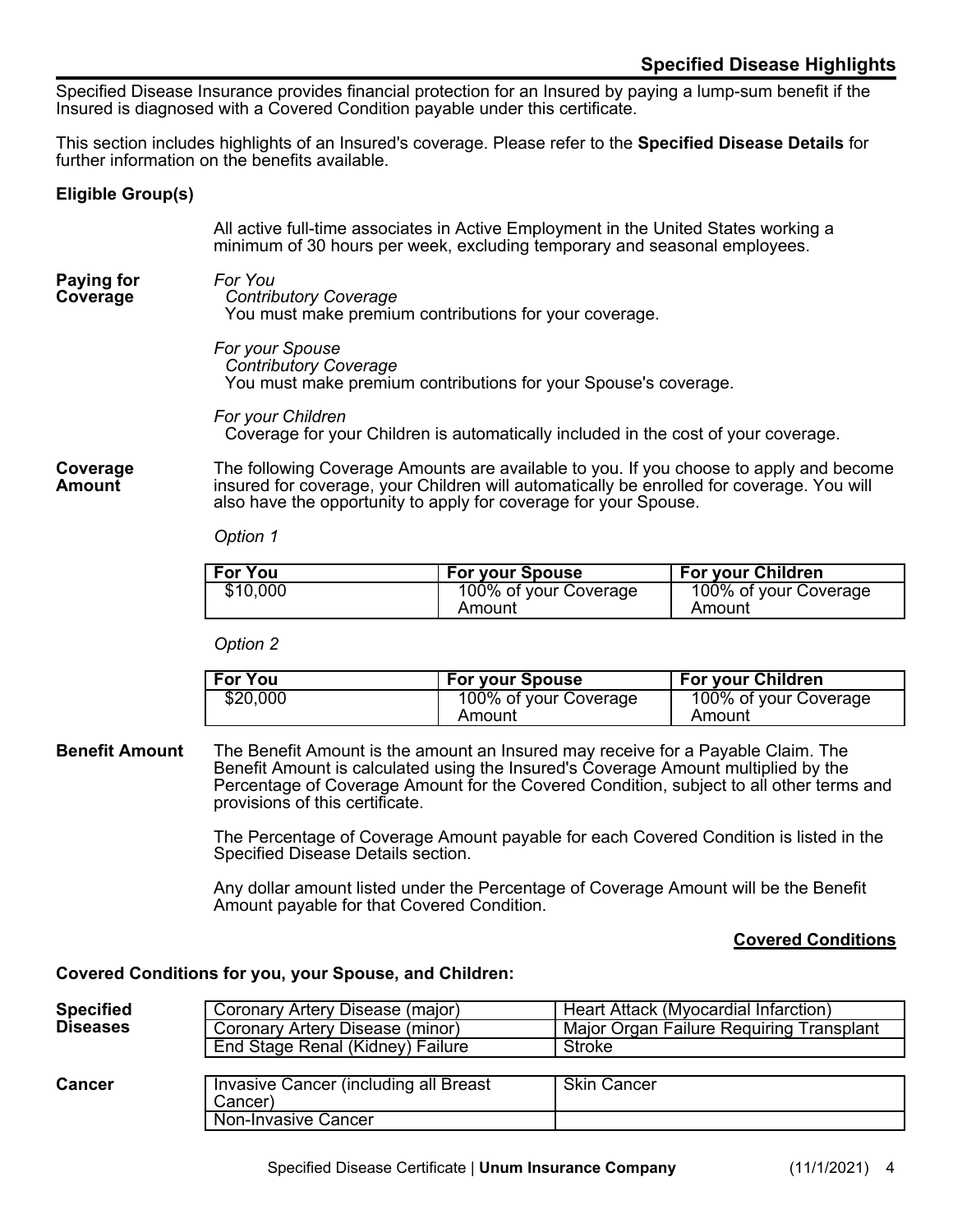# **Specified Disease Highlights**

#### Benign Brain Tumor | Loss of Sight Coma<br>
Infectious Disease Company Research<br>
Cocupational Hu Occupational Human Immunodeficiency Virus (HIV) or Hepatitis **Supplemental Specified Diseases** Loss of Hearing **Permanent Paralysis** Amyotrophic Lateral Sclerosis (ALS) | Multiple Sclerosis (MS)<br>Dementia (including Alzheimer's Disease) | Parkinson's Disease Dementia (including Alzheimer's Disease) **Progressive Diseases** Functional Loss

#### **Covered Conditions for your Children:**

| <b>Additional</b>                    | <b>Cerebral Palsy</b> | Down Syndrome |
|--------------------------------------|-----------------------|---------------|
| <b>Specified</b>                     | Cleft Lip or Palate   | Spina Bifida  |
| Diseases for<br><b>your Children</b> | Cystic Fibrosis       |               |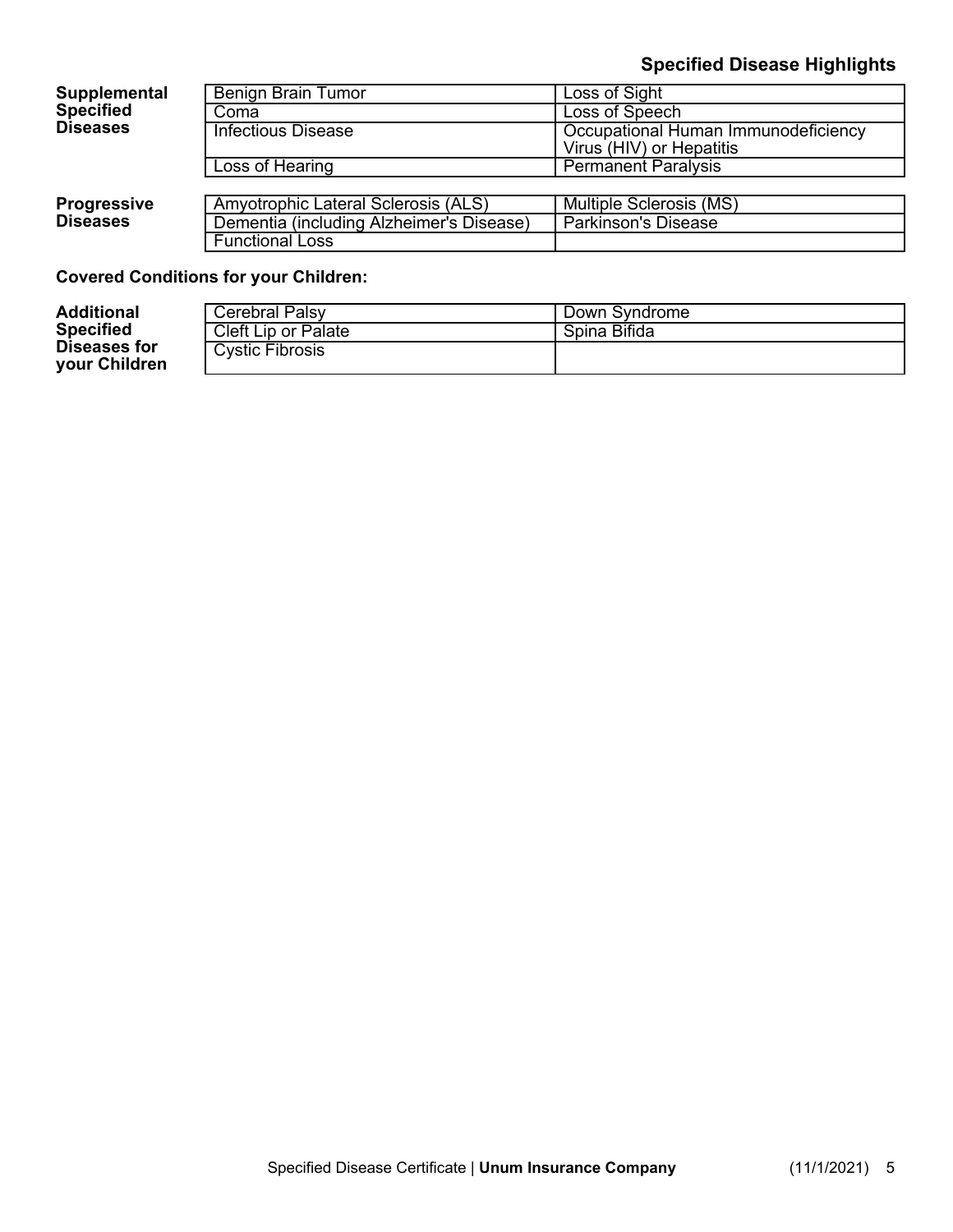The information in this section provides details about the benefits that may be payable to you, any applicable Exclusions and Other Features included in your coverage.

Benefits will only be payable for Covered Conditions that have a Date of Diagnosis on or after the Insured's Coverage Effective Date.

<span id="page-7-1"></span><span id="page-7-0"></span>

| Covered<br><b>Condition</b>                              | The Covered Condition Benefit is payable once per Covered Condition per Insured.                                                                                                                                                                |                                       |
|----------------------------------------------------------|-------------------------------------------------------------------------------------------------------------------------------------------------------------------------------------------------------------------------------------------------|---------------------------------------|
| <b>Benefit</b>                                           | We will pay a Covered Condition Benefit for a different Covered Condition if:<br>- the new Covered Condition is medically unrelated to the first Covered Condition; or<br>- the Date of Diagnoses are separated by more than 180 days.          |                                       |
|                                                          | If an Insured's diagnosis satisfies the Condition Definition and Date of Diagnosis<br>requirements for more than one Covered Condition, we will pay the Covered Condition<br>with the highest Percentage of Coverage Amount.                    |                                       |
| <b>Reoccurring</b><br><b>Condition</b><br><b>Benefit</b> | We will pay the Reoccurring Condition Benefit for the diagnosis of the same Covered<br>Condition if the Covered Condition Benefit was previously paid and the new Date of<br>Diagnosis is more than 180 days after the prior Date of Diagnosis. |                                       |
|                                                          | The Benefit Amount for any Reoccurring Condition Benefit is 100% of the Percentage of<br>Coverage Amount for that Covered Condition.                                                                                                            |                                       |
|                                                          | The following Covered Conditions are eligible for a Reoccurring Condition Benefit:                                                                                                                                                              |                                       |
|                                                          | Benign Brain Tumor                                                                                                                                                                                                                              | Infectious Disease                    |
|                                                          | Coma                                                                                                                                                                                                                                            | Invasive Cancer (including all Breast |

| Coma                                 | Invasive Cancer (including all Breast    |
|--------------------------------------|------------------------------------------|
|                                      | Cancer)                                  |
| Coronary Artery Disease (Major)      | Major Organ Failure Requiring Transplant |
| Coronary Artery Disease (Minor)      | Non-Invasive Cancer                      |
| End Stage Renal (Kidney) Failure     | Stroke                                   |
| Heart Attack (Myocardial Infarction) |                                          |

# <span id="page-7-2"></span>**Covered Conditions**

<span id="page-7-3"></span>

| <b>Specified</b><br><b>Diseases</b>        |                                                                                                                                                                    | Percentage of<br>Coverage<br><b>Amount</b> |
|--------------------------------------------|--------------------------------------------------------------------------------------------------------------------------------------------------------------------|--------------------------------------------|
| <b>Coronary Artery</b><br>Disease (Major)  | <b>Condition Definition</b><br>A narrowing or blockage of one or more coronary arteries resulting<br>from plaque buildup.                                          | 50%                                        |
|                                            | Date of Diagnosis<br>The date a Physician recommends the Insured undergo a Surgical<br>Procedure of either a coronary artery bypass graft or valve<br>replacement. |                                            |
| <b>Coronary Artery</b><br>Disease (Minor)  | <b>Condition Definition</b><br>A narrowing or blockage of one or more coronary arteries resulting<br>from plaque buildup.                                          | 10%                                        |
|                                            | Date of Diagnosis<br>The date a Physician recommends the Insured undergo a<br>catheterization procedure of balloon angioplasty or stent<br>placement.              |                                            |
| <b>End Stage Renal</b><br>(Kidney) Failure | <b>Condition Definition</b><br>A chronic irreversible failure of the function of both kidneys.                                                                     | 100%                                       |
|                                            | Specified Disease Certificate   Unum Insurance Company                                                                                                             | $(11/1/2021)$ 6                            |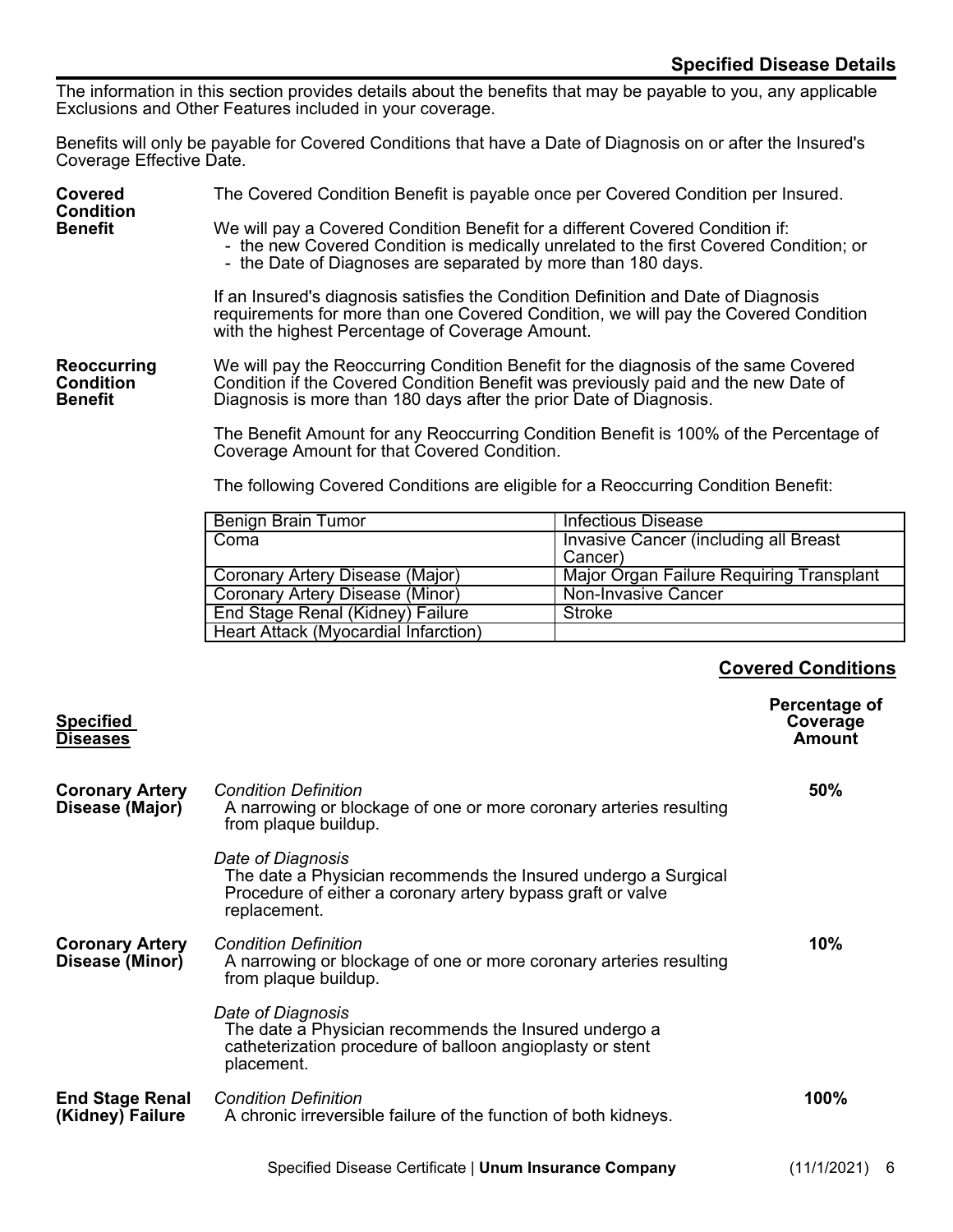**100%**

*Date of Diagnosis*

The earliest date:

- a Physician recommends regular hemodialysis or peritoneal dialysis to sustain life;
- the Insured has a kidney transplant performed; or
- the Insured is placed on the UNOS (United Network for Organ Sharing) list for a kidney transplant.

**Heart Attack (Myocardial**  *Condition Definition*

**Infarction)**

The death of a portion of heart muscle (myocardium) as a result of obstruction of one or more of the coronary arteries. A positive diagnosis of a heart attack must occur and must be supported by two or more of the following:

- chest pain;
- electrocardiographic (EKG) changes indicative of a heart attack;
- in the case of a heart attack associated with percutaneous coronary intervention (balloon angioplasty, stent implantation, and related procedures to increase the flow of blood through the coronary arteries), evolving ST elevations or new Q wave changes must be documented and included as one of the criteria on establishing a diagnosis;
- elevation of biochemical markers of myocardial necrosis; or
- confirmatory imaging studies.

For purposes of this benefit, the following do not meet the Condition Definition of Heart Attack:

- an established (old) heart attack;
- angina;
- atherosclerotic heart disease;
- cardiac arrest (including arrhythmias);
- congestive heart failure;
- coronary artery disease; and
- any other disease, Injury, or dysfunction of the cardiovascular system.

If a heart attack results in death, an autopsy confirmation or death certificate verifying the heart attack as the cause of death will be accepted.

*Date of Diagnosis* The date the death of a portion of the heart muscle occurred based on the criteria listed under the Heart Attack Condition Definition.

| <b>Major Organ</b><br><b>Failure Requiring</b><br><b>Transplant</b> | <b>Condition Definition</b><br>Failure of the heart, liver, both lungs, or pancreas resulting in the<br>Insured being placed on the UNOS (United Network for Organ<br>Sharing) list for a transplant. | 100%          |  |
|---------------------------------------------------------------------|-------------------------------------------------------------------------------------------------------------------------------------------------------------------------------------------------------|---------------|--|
|                                                                     | If an Insured is on the UNOS list for a combined transplant<br>(example: heart and lung), a single benefit will be paid.                                                                              |               |  |
|                                                                     | Date of Diagnosis<br>The date the Insured is placed on the UNOS list for organ<br>transplant(s).                                                                                                      |               |  |
| <b>Stroke</b>                                                       | <b>Condition Definition</b><br>The sudden death of brain cells due to lack of oxygen, caused by<br>blockage of blood flow or rupture of an artery to the brain.                                       | 100%          |  |
|                                                                     | For purposes of this benefit, the following do not meet the Condition<br>Definition of Stroke:<br>- transient ischemic attack;                                                                        |               |  |
|                                                                     | Specified Disease Certificate   Unum Insurance Company                                                                                                                                                | (11/1/2021) 7 |  |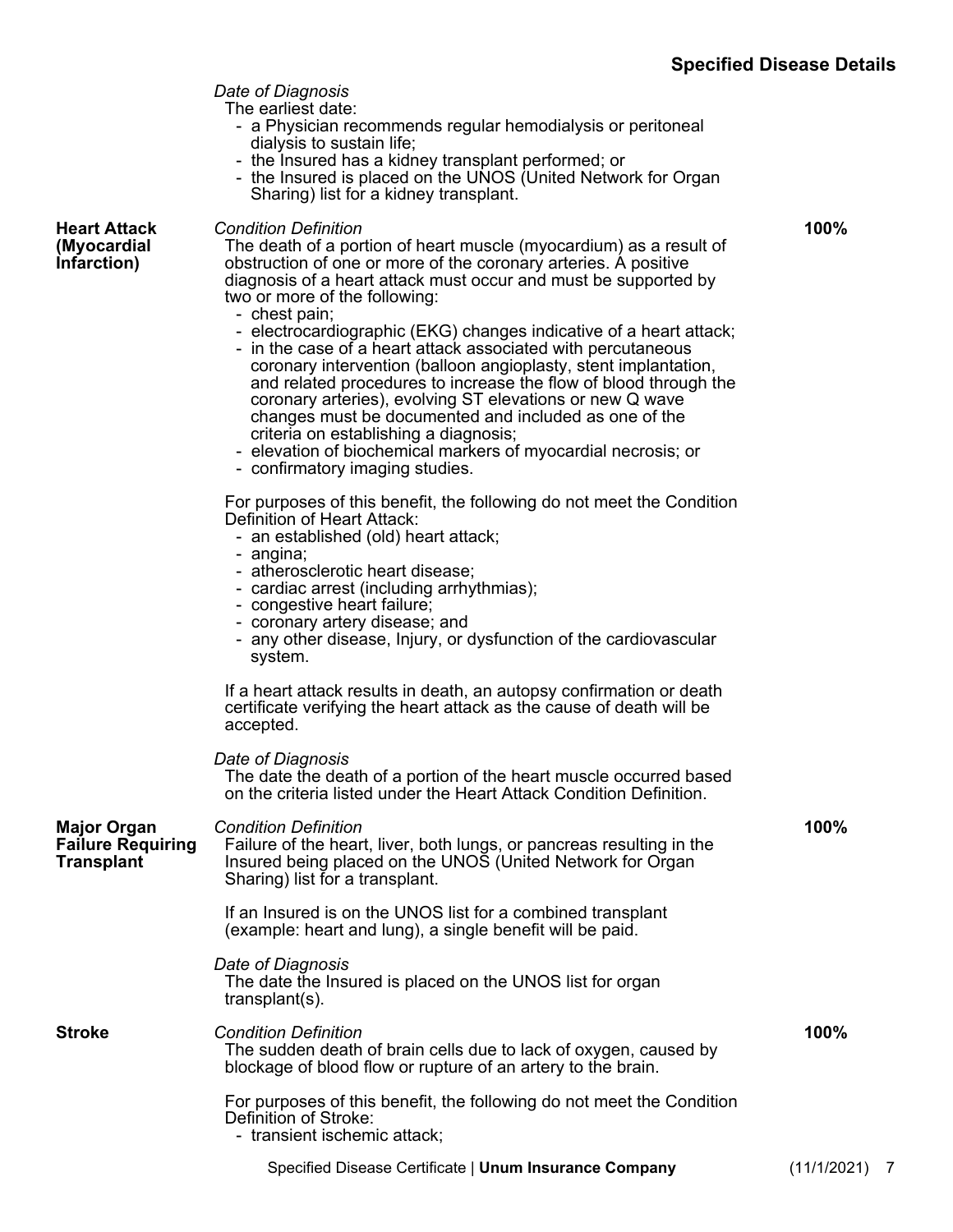- brain injury associated with hypoxia, anoxia, or hypotension;
- brain injury related to trauma or infection;
- ischemic disorders of the vestibular system; and
- vascular disease affecting the eye or optic nerve.

If a stroke results in death, an autopsy confirmation or death certificate verifying the stroke as the cause of death will be accepted.

#### *Date of Diagnosis*

<span id="page-9-0"></span>**Cancer**

The date a Stroke occurs and the diagnosis must be supported by: - neurological deficits persisting for at least 30 days after the

- Stroke including but not limited to impaired motor function, altered sensation, vision loss, difficulty swallowing, or Cognitive Impairment confirmed by a Physician; and
- confirmatory neuroimaging studies consistent with the diagnosis of a new Stroke.

#### **Percentage of Coverage Amount**

| <b>Invasive Cancer</b><br>(Including all<br><b>Breast Cancer)</b> | <b>Condition Definition</b><br>A disease which is identified by the presence of malignant cells or a<br>malignant tumor characterized by the uncontrolled and abnormal<br>growth and spread of invasive malignant cells.                                                                                                                                                                                                                                                                                                                                  | 100% |
|-------------------------------------------------------------------|-----------------------------------------------------------------------------------------------------------------------------------------------------------------------------------------------------------------------------------------------------------------------------------------------------------------------------------------------------------------------------------------------------------------------------------------------------------------------------------------------------------------------------------------------------------|------|
|                                                                   | Any cancer of the breast is considered Invasive Cancer including<br>breast cancer which is classified as Stage 0 or In Situ.                                                                                                                                                                                                                                                                                                                                                                                                                              |      |
|                                                                   | For purposes of this benefit, the following do not meet the Condition<br>Definition of Invasive Cancer:<br>- pre-malignant conditions or conditions with malignant potential;<br>- cancer that has not yet become invasive, typically classified as<br>Stage 0 or In Situ; and<br>- cancer on the surface of the body (skin) that may be:<br>- melanomas that are in situ or Stage 1, which require only<br>local treatment and affect only the melanoma and area close<br>to it;<br>- basal cell carcinoma; or<br>- squamous cell carcinoma of the skin. |      |
|                                                                   | Date of Diagnosis<br>The date the tissue specimen, blood samples or titer(s) are taken<br>on which the Pathological Diagnosis of Invasive Cancer is based.<br>We will accept a Clinical Diagnosis if a Pathological Diagnosis<br>cannot be made.                                                                                                                                                                                                                                                                                                          |      |
|                                                                   | Any Date of Diagnosis for Invasive Cancer must follow a period of<br>at least 180 days where the Insured has had no evidence of<br>disease or treatment for cancer. Evidence of disease or treatment<br>does not include preventive medications or routine scheduled<br>follow-up visits to a Physician.                                                                                                                                                                                                                                                  |      |
| <b>Non-Invasive</b><br><b>Cancer</b>                              | <b>Condition Definition</b><br>A malignant tumor which is typically classified as Stage 0 or In Situ,<br>that has not yet become invasive but is confined to the site of origin<br>without having invaded neighboring tissue.                                                                                                                                                                                                                                                                                                                             | 25%  |
|                                                                   | For purposes of this benefit, the following do not meet the Condition<br>Definition of Non-Invasive Cancer:<br>- pre-malignant conditions or conditions with malignant potential;                                                                                                                                                                                                                                                                                                                                                                         |      |
|                                                                   |                                                                                                                                                                                                                                                                                                                                                                                                                                                                                                                                                           |      |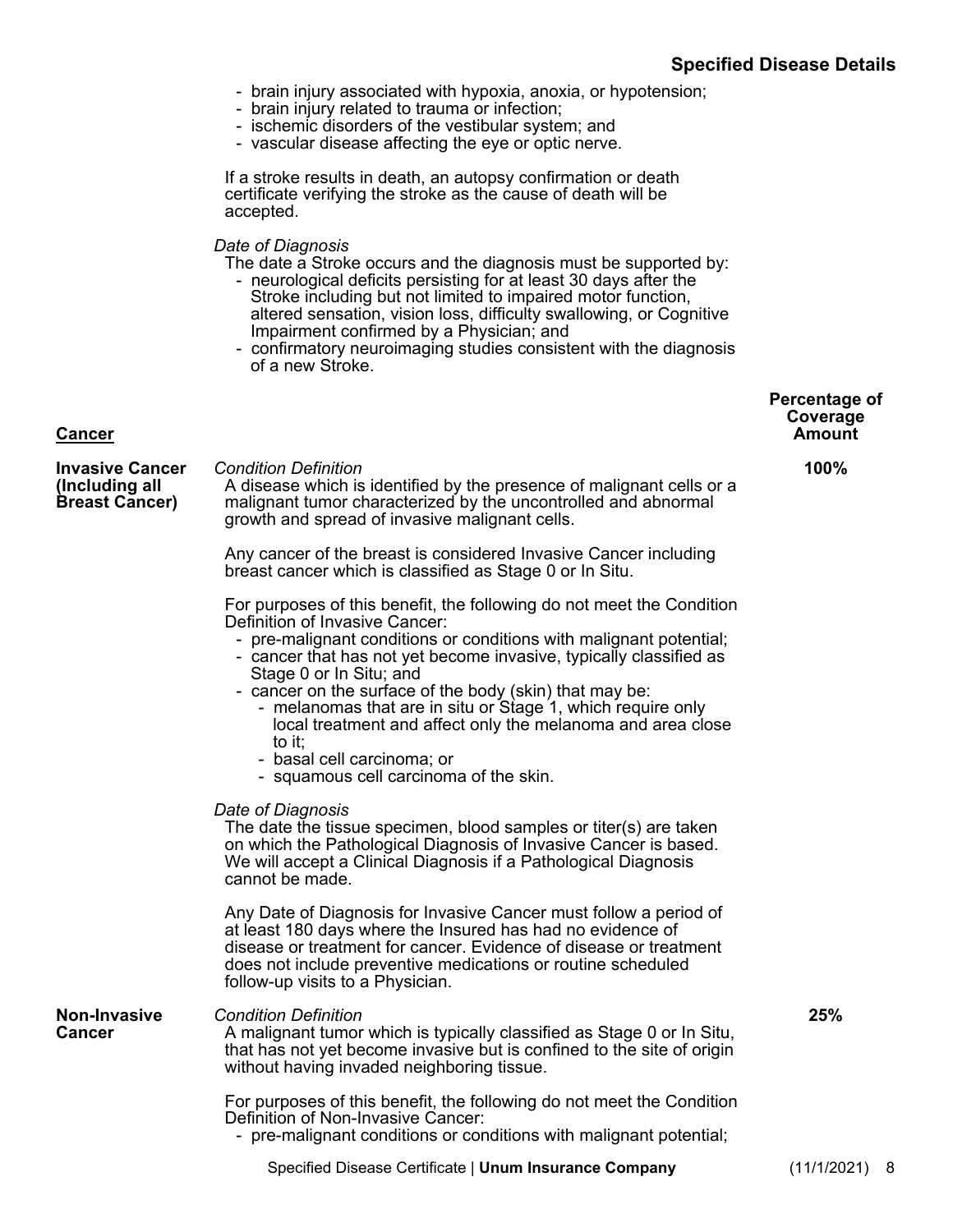|                                        |                                                                                                                                                                                                                                                                                                                               | <b>ODECITION DISEASE DETAILS</b>    |
|----------------------------------------|-------------------------------------------------------------------------------------------------------------------------------------------------------------------------------------------------------------------------------------------------------------------------------------------------------------------------------|-------------------------------------|
|                                        | - any Stage 0 or In situ cancer of the breast; and<br>- cancer on the surface of the body (skin) that may be:<br>- melanomas that are in situ or Stage 1, which require only<br>local treatment and affect only the melanoma and area close<br>to it;<br>- basal cell carcinoma; or<br>- squamous cell carcinoma of the skin. |                                     |
|                                        | Date of Diagnosis<br>The date the tissue specimen, blood samples or titer(s) are taken<br>on which the Pathological Diagnosis of Non-Invasive Cancer is<br>based. We will accept a Clinical Diagnosis if a Pathological<br>Diagnosis cannot be made.                                                                          |                                     |
|                                        | Any Date of Diagnosis for Non-Invasive Cancer must follow a<br>period of at least 180 days where the Insured has had no evidence<br>of disease or treatment for cancer. Evidence of disease or<br>treatment does not include preventive medications or routine<br>scheduled follow-up visits to a Physician.                  |                                     |
| <b>Skin Cancer</b>                     | <b>Condition Definition</b><br>Cancer on the surface of the body (skin) that may be:<br>- melanomas that are in situ or Stage 1, which require only local<br>treatment and affect only the melanoma and area close to it;<br>- basal cell carcinoma; or<br>- squamous cell carcinoma of the skin.                             | \$500                               |
|                                        | Date of Diagnosis<br>The date the tissue specimen is taken on which the Pathological<br>Diagnosis of Skin Cancer is based. We will accept a Clinical<br>Diagnosis if a Pathological Diagnosis cannot be made.                                                                                                                 |                                     |
| <b>Supplemental Specified Diseases</b> |                                                                                                                                                                                                                                                                                                                               | Percentage of<br>Coverage<br>Amount |
| <b>Benign Brain</b><br><b>Tumor</b>    | <b>Condition Definition</b><br>A non-cancerous brain tumor resulting in neurological deficits<br>including but not limited to loss of sight, loss of hearing, or balance<br>disruption.                                                                                                                                       | 100%                                |
|                                        | For purposes of this benefit, the following do not meet the Condition<br>Definition of Benign Brain Tumor:<br>- tumors of the skull;<br>- pituitary adenomas; and<br>- germinomas.                                                                                                                                            |                                     |
|                                        | We will not pay this benefit if an Insured is diagnosed with any of<br>the following conditions prior to their Coverage Effective Date:<br>- Neurofibromatosis I;<br>- Neurofibromatosis II;<br>- Von Hippel Lindau;<br>- Tuberous Sclerosis;<br>- Li-Fraumeni Syndrome;<br>- Cowden Disease; and<br>- Turcot Syndrome.       |                                     |
|                                        | Date of Diagnosis<br>The date of the examination of tissue (biopsy or surgical excision)<br>or specific neuroradiological examination.                                                                                                                                                                                        |                                     |
| Coma                                   | <b>Condition Definition</b>                                                                                                                                                                                                                                                                                                   | 100%                                |

<span id="page-10-0"></span>Specified Disease Certificate | **Unum Insurance Company** (11/1/2021) 9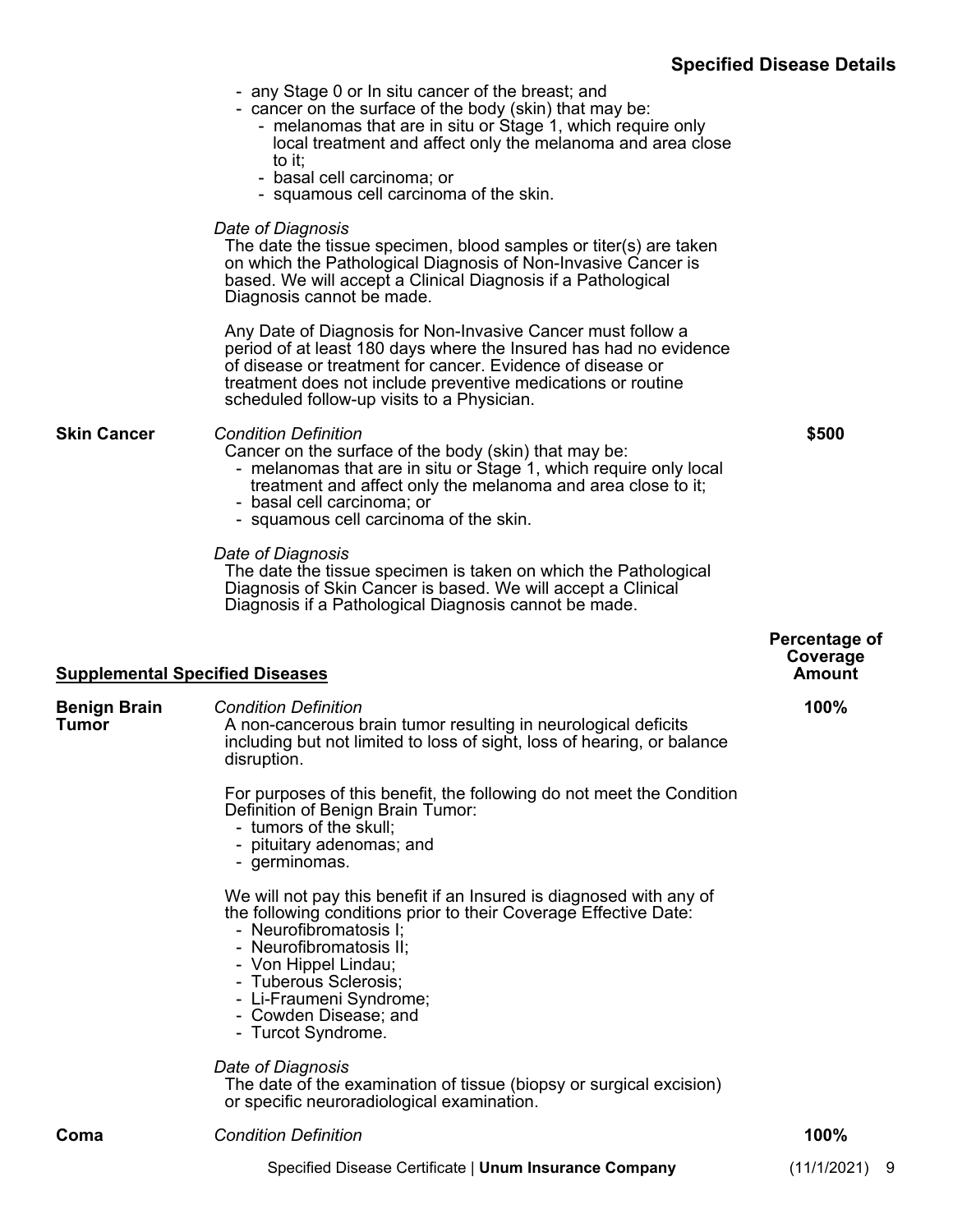# **Specified Disease Details**

|                        | A continuous state of profound unconsciousness requiring<br>intubation for respiratory assistance lasting for a period of 7 or more<br>consecutive days, characterized by the absence of:<br>- eye opening;<br>- verbal response; and<br>- motor response.<br>For purposes of this benefit, the following do not meet the Condition<br>Definition of Coma:<br>- Coma due to Stroke; and<br>- any medically induced Coma.                                                                                                                                                 |      |
|------------------------|--------------------------------------------------------------------------------------------------------------------------------------------------------------------------------------------------------------------------------------------------------------------------------------------------------------------------------------------------------------------------------------------------------------------------------------------------------------------------------------------------------------------------------------------------------------------------|------|
|                        | Date of Diagnosis<br>The date a Physician confirms a Coma.                                                                                                                                                                                                                                                                                                                                                                                                                                                                                                               |      |
| Infectious<br>Disease  | <b>Condition Definition</b><br>A severe infectious or contagious disease diagnosed by a<br>Physician that results in the Insured being confined to a Hospital for<br>14 or more consecutive days. Infectious or contagious diseases<br>may include, but are not limited to:<br>- Rabies<br>- Meningitis<br>- Lyme Disease<br>- Antibiotic resistant bacteria (including MRSA)<br>- Sepsis<br>- Tuberculosis<br>- Diphtheria<br>- Encephalitis<br>- Legionnaire's disease<br>- Malaria<br>- Necrotizing fasciitis (flesh eating bacteria)<br>- Osteomyelitis<br>- Tetanus | 25%  |
|                        | Date of Diagnosis<br>The date a Physician confirms a diagnosis of an Infectious Disease.                                                                                                                                                                                                                                                                                                                                                                                                                                                                                 |      |
| <b>Loss of Hearing</b> | <b>Condition Definition</b><br>Total and irrecoverable Loss of Hearing in both ears that follows a<br>period where the Insured had the ability to hear.                                                                                                                                                                                                                                                                                                                                                                                                                  | 100% |
|                        | For purposes of this benefit, the following do not meet the Condition<br>Definition of Loss of Hearing:<br>- congenital birth defects;<br>- developmental delays; and<br>- any Loss of Hearing that can be corrected by any procedure,<br>aid, or device.                                                                                                                                                                                                                                                                                                                |      |
|                        | Date of Diagnosis<br>The date a Physician confirms Loss of Hearing in both ears.                                                                                                                                                                                                                                                                                                                                                                                                                                                                                         |      |
| <b>Loss of Sight</b>   | <b>Condition Definition</b><br>Permanent reduction in sight certified by a Physician that follows a<br>period where the Insured was not legally blind such that:<br>- sight in the better eye reduced to a best corrected visual acuity<br>of 20/200 or less (Snellen or E-Chart Acuity); or<br>- visual field remaining is less than $20^\circ$ in the better eye.                                                                                                                                                                                                      | 100% |
|                        | For purposes of this benefit, the following do not meet the Condition<br>Definition of Loss of Sight:<br>- congenital birth defects;<br>- developmental delays; and                                                                                                                                                                                                                                                                                                                                                                                                      |      |
|                        |                                                                                                                                                                                                                                                                                                                                                                                                                                                                                                                                                                          |      |

Specified Disease Certificate | **Unum Insurance Company** (11/1/2021) 10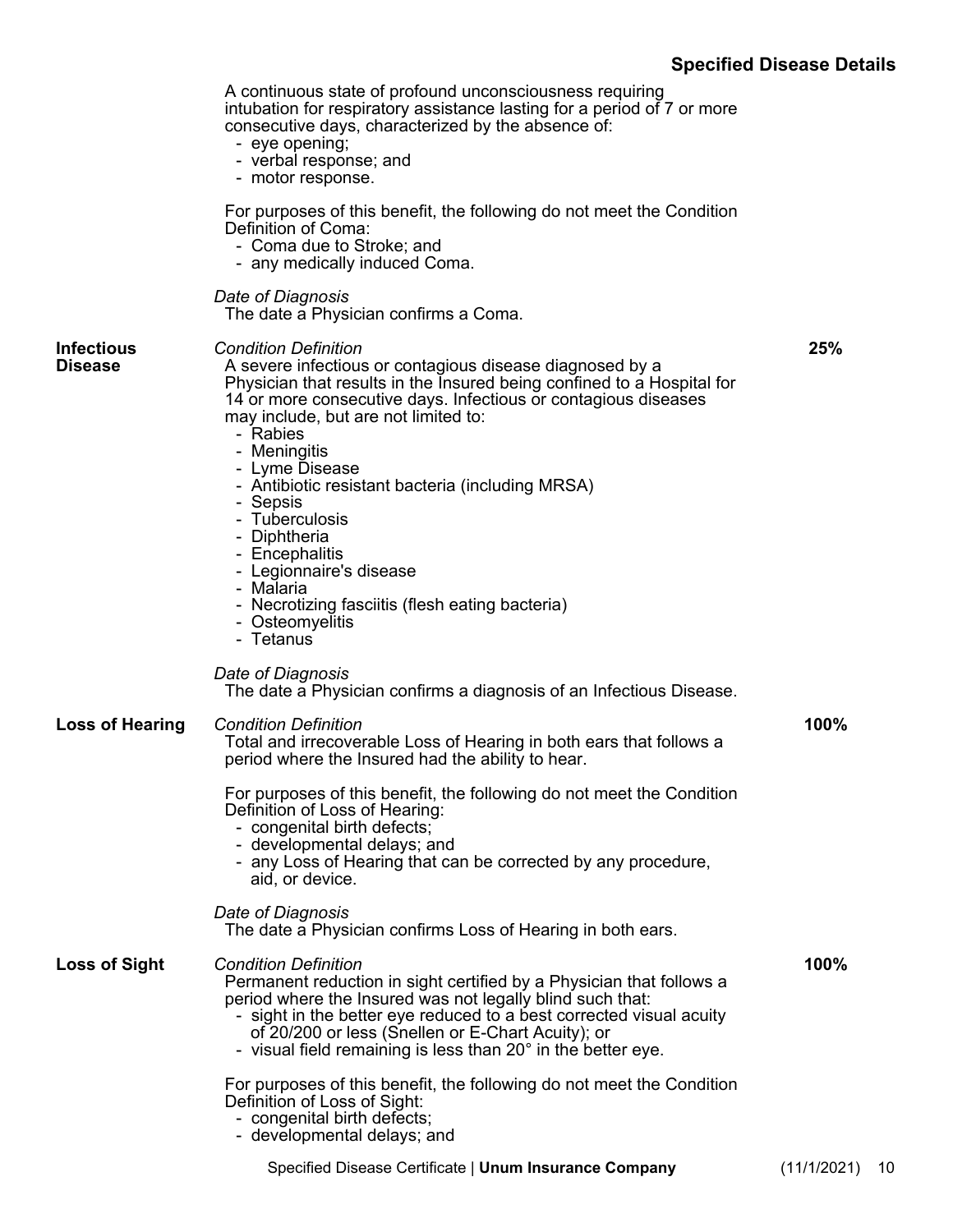**100%**

- any loss of sight that can be corrected by any procedure, aid, or device.

*Date of Diagnosis* The date a Physician confirms Loss of Sight.

#### **Loss of Speech** *Condition Definition* Total and irrecoverable Loss of Speech that follows a period where the Insured had the ability to speak. For purposes of this benefit, the following do not meet the Condition

- Definition of Loss of Speech:
- congenital birth defects;
- developmental delays; and
- any loss of speech that can be corrected by any procedure, aid, or device.

*Date of Diagnosis*

The date a Physician confirms Loss of Speech.

**Occupational Human Immunodeficiency Virus (HIV) or Hepatitis** *Condition Definition* An infection resulting from exposure to HIV or Hepatitis B, C, or D contaminated fluids as the result of a Covered Accident during the normal course of duties for an occupation in which the Insured is regularly engaged and for which compensation is earned. **100%**

> For purposes of this benefit, the following do not meet the Condition Definition of Occupational HIV or Hepatitis:

- exposure or infection as the result of IV drug use;
- exposure or infection as the result of sexual transmission; and
- exposure or infection determined that is not the result of an occupational Covered Accident.

#### *Date of Diagnosis*

The date a state certified and licensed laboratory receives a positive confirmatory antibody test for HIV or Hepatitis B, C, or D provided the following actions have been taken:

- within five days of the Covered Accident, it is reported and recorded by the appropriate person according to the legislation, regulations, standards, or guidelines that apply to the Insured's occupation or profession;
- the Covered Accident is investigated by the employer and we receive a copy of the Written investigation report;
- an initial confirmatory antibody test is taken within five days of the Covered Accident and is negative for the presence of HIV or Hepatitis B, C, or D; and
- a follow-up confirmatory antibody test is taken between 90 and 180 days from the date of the initial confirmatory antibody test and is positive for HIV or Hepatitis B, C, or D.

**Permanent** 

**Paralysis**

#### *Condition Definition*

The complete and permanent loss of the use of two or more limbs due to a new paralysis, for a continuous period of at least 90 days.

For a severed spinal cord with supporting clinical and radiological evidence and no expectation of return of function, the continuous 90 day requirement will be waived.

For purposes of this benefit, losing the use of two or more limbs as the result of a Stroke does not meet the Condition Definition of Permanent Paralysis.

**100%**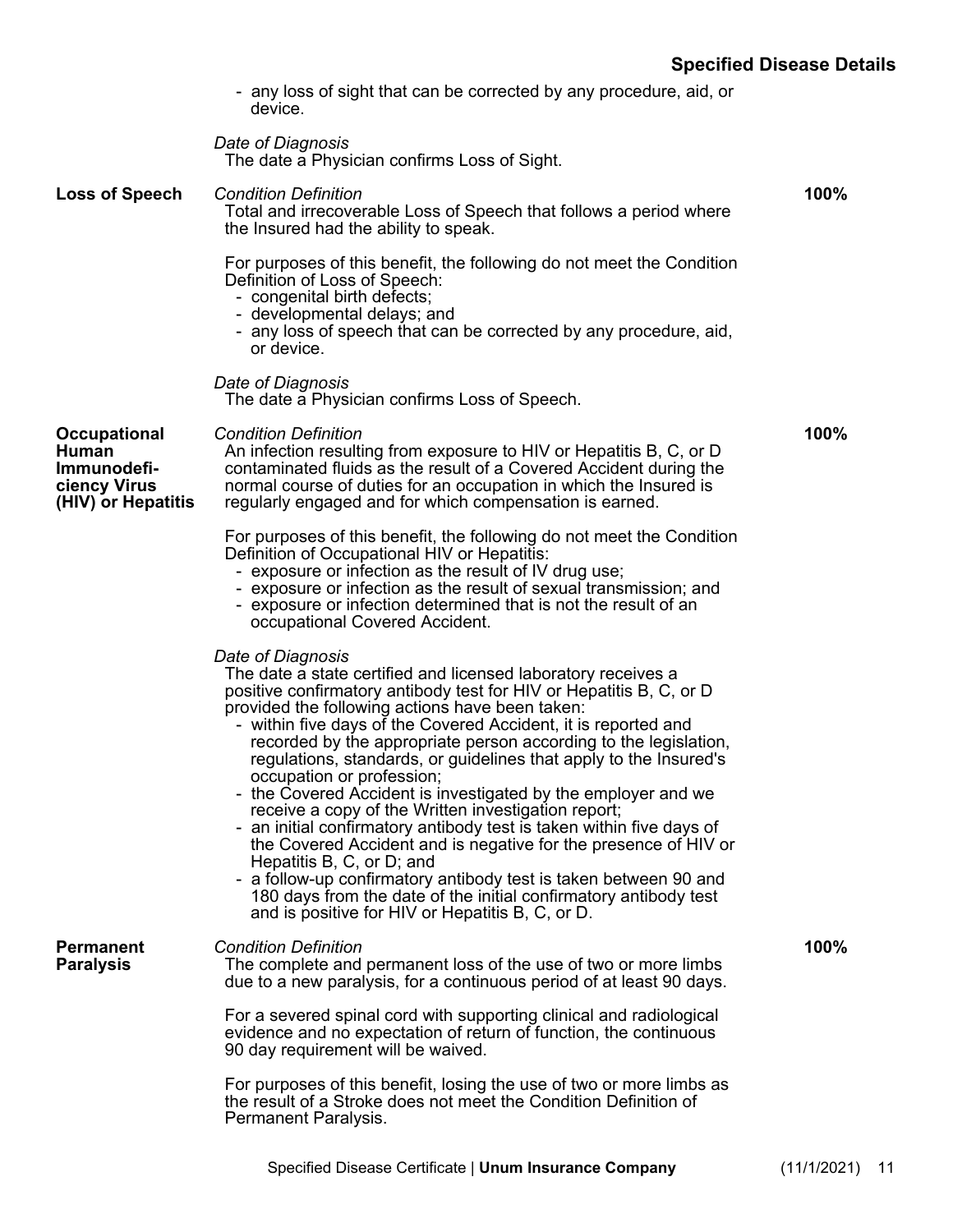*Date of Diagnosis* The date a Physician diagnoses the paralysis or severed spinal cord.

<span id="page-13-0"></span>

| <b>Progressive Diseases</b>                              | Percentage of<br>Coverage<br>Amount                                                                                                                                                                                                                                                                                                                                                 |                   |
|----------------------------------------------------------|-------------------------------------------------------------------------------------------------------------------------------------------------------------------------------------------------------------------------------------------------------------------------------------------------------------------------------------------------------------------------------------|-------------------|
| Amyotrophic<br><b>Lateral Sclerosis</b><br>(ALS)         | <b>Condition Definition</b><br>A nervous system disease that causes muscle weakness and<br>impacts physical function. ALS, also known as Lou Gehrig's<br>disease, causes nerve cells to gradually break down and die.                                                                                                                                                               | 100%              |
|                                                          | Date of Diagnosis<br>The date the Insured is unable to perform two or more Activities of<br>Daily Living due to Amyotrophic Lateral Sclerosis (ALS) as<br>diagnosed by a Physician.                                                                                                                                                                                                 |                   |
| <b>Dementia</b><br>(Including<br>Alzheimer's<br>Disease) | <b>Condition Definition</b><br>A progressive, degenerative disorder that attacks the brain's nerve<br>cells or neurons, and may result in loss of memory, thinking,<br>language skills, or behavioral changes.                                                                                                                                                                      | 100%              |
|                                                          | Date of Diagnosis<br>The date the Insured is unable to perform two or more Activities of<br>Daily Living or is Cognitively Impaired due to Dementia (including<br>Alzheimer's Disease) as diagnosed by a Physician.                                                                                                                                                                 |                   |
| <b>Functional Loss</b>                                   | <b>Condition Definition</b><br>An Injury, Sickness, or other infirmity that prevents an Insured from<br>independently performing daily tasks for a period of at least 90<br>days.                                                                                                                                                                                                   | 100%              |
|                                                          | For purposes of this benefit, functional loss due to paralysis does<br>not meet the Condition Definition of Functional Loss.                                                                                                                                                                                                                                                        |                   |
|                                                          | Date of Diagnosis<br>The date the Insured is unable to perform two or more Activities of<br>Daily Living due to a Functional Loss as diagnosed by a Physician.                                                                                                                                                                                                                      |                   |
| <b>Multiple</b><br><b>Sclerosis (MS)</b>                 | <b>Condition Definition</b><br>A chronic disease involving damage to the protective sheaths of<br>nerve cells in the brain and spinal cord. Symptoms may include<br>numbness, impairment of speech and of muscular coordination,<br>blurred vision, and severe fatigue. Eventually, the disease can<br>cause the nerves themselves to deteriorate or become permanently<br>damaged. | 100%              |
|                                                          | Date of Diagnosis<br>The date the Insured is unable to perform two or more Activities of<br>Daily Living due to Multiple Sclerosis (MS) as diagnosed by a<br>Physician.                                                                                                                                                                                                             |                   |
| <b>Parkinson's</b><br><b>Disease</b>                     | <b>Condition Definition</b><br>A disease of the nervous system marked by tremor, muscular<br>stiffness, and slow, imprecise movement. It is associated with<br>degeneration of the basal ganglia of the brain and a deficiency of<br>the neurotransmitter dopamine.                                                                                                                 | 100%              |
|                                                          | Date of Diagnosis<br>The date the Insured is unable to perform two or more Activities of<br>Daily Living due to Parkinson's Disease as diagnosed by a                                                                                                                                                                                                                               |                   |
|                                                          | Specified Disease Certificate   Unum Insurance Company                                                                                                                                                                                                                                                                                                                              | (11/1/2021)<br>12 |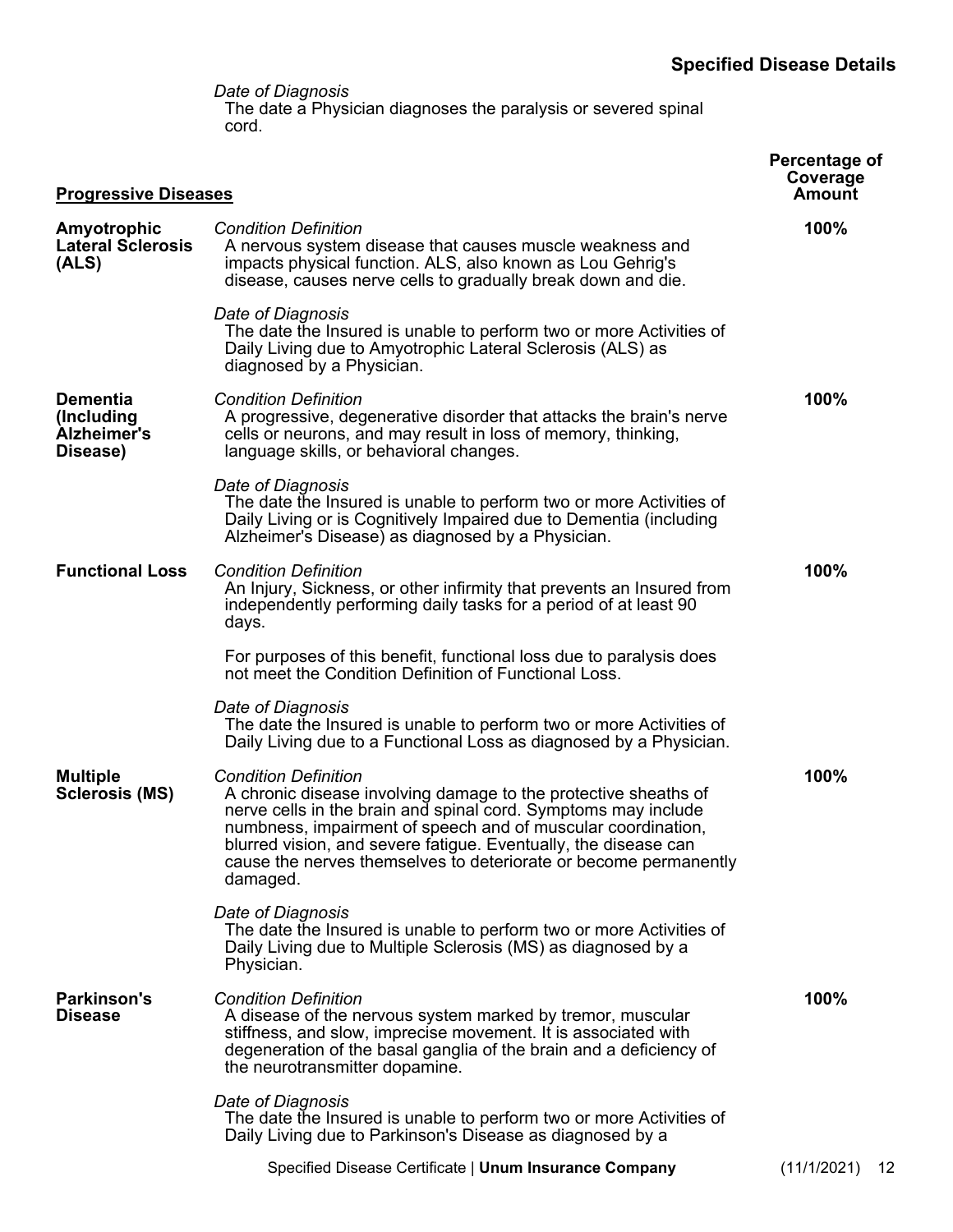#### **Specified Disease Details**

<span id="page-14-0"></span>**Additional Specified Diseases for your Children Percentage of Coverage Amount Cerebral Palsy** *Condition Definition* A group of non-progressive disorders of movement and posture attributed to abnormal development of, or damage to motor control centers of the brain while a child's brain is still developing before, during, and immediately after birth. The motor disorders of Cerebral Palsy are often accompanied by disturbances of sensation, cognition, communication, perception, and behavior, as well as seizures and secondary musculoskeletal problems. *Date of Diagnosis* The date a Physician makes or confirms an initial diagnosis of Cerebral Palsy after live birth. **100% Cleft Lip or Cleft Palate** *Condition Definition* **100%** Cleft Lip  $\vert$  A narrow opening or gap in the skin of the upper lip that extends all the way to the base of the nose, including unilateral clefting and bilateral clefting. Cleft Palate  $\vert$  An opening between the roof of the mouth and the nasal cavity. *Date of Diagnosis* The date a Physician makes or confirms an initial diagnosis of a Cleft Lip or Cleft Palate after live birth. **Cystic Fibrosis** *Condition Definition* A hereditary disorder affecting the exocrine glands. It causes the production of abnormally thick mucus, leading to the blockage of the pancreatic ducts, intestines, and bronchi and often resulting in respiratory infection. *Date of Diagnosis* The date the condition is first diagnosed by a Physician and supported by a sweat test with sweat chloride concentrations greater than 60 mmol/L. **100% Down Syndrome** *Condition Definition* A congenital disorder arising from a chromosome defect involving chromosome 21, causing intellectual impairment, physical abnormalities and developmental delays. Down Syndrome includes: **100%** Trisomy 21 An individual has three instead of two chromosome 21's. Translocation  $\vert$  An extra part of chromosome 21 is attached to another chromosome. Mosaicism | The individual has an extra chromosome 21 in only some of the cells but not all of them. The other cells have the usual pair of chromosome 21's.

*Date of Diagnosis*

Physician.

The date a Physician makes or confirms an initial diagnosis of Down Syndrome through the study of chromosome 21 after live birth.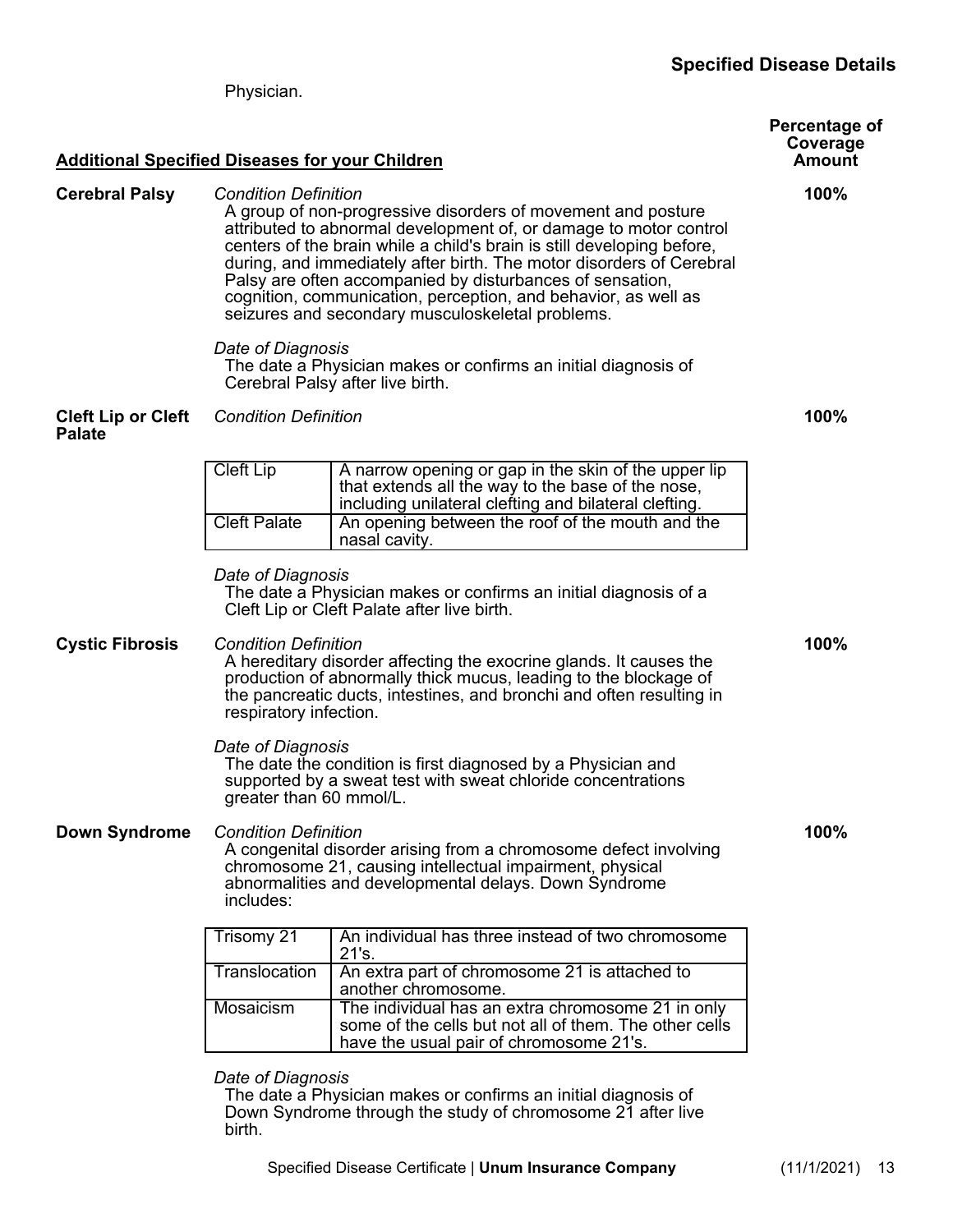#### **Specified Disease Details**

**Spina Bifida** *Condition Definition*

A congenital defect of the spine in which part of the spinal cord and its meninges are exposed through a gap in the backbone. Spina Bifida includes Meningocele or Myelomeningocele.

**100%**

For purposes of this benefit, a diagnosis of spina bifida occulta does not meet the Condition Definition for Spina Bifida.

*Date of Diagnosis*

The date a Physician makes or confirms an initial diagnosis of Spina Bifida, Meningocele, or Myelomeningocele after live birth.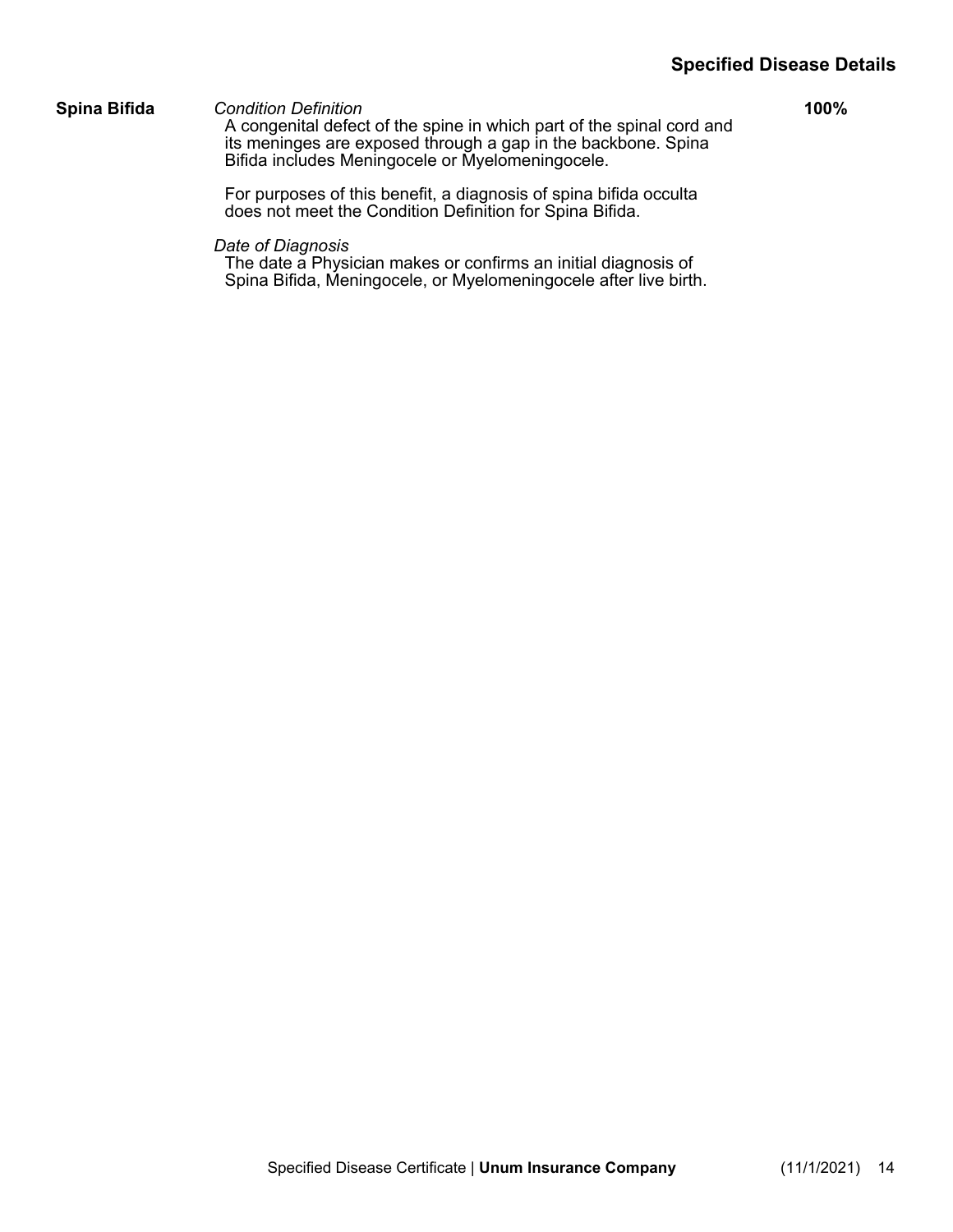|                                         | <b>Specified Disease Details   Exclusions and Limitations</b>                                                                                                                                                                                                                                                                                                                                                                                                                                                                                                                                                                                                                                                                                                                                                                                                                                                                                                                                                                                                                                                                                                                 |
|-----------------------------------------|-------------------------------------------------------------------------------------------------------------------------------------------------------------------------------------------------------------------------------------------------------------------------------------------------------------------------------------------------------------------------------------------------------------------------------------------------------------------------------------------------------------------------------------------------------------------------------------------------------------------------------------------------------------------------------------------------------------------------------------------------------------------------------------------------------------------------------------------------------------------------------------------------------------------------------------------------------------------------------------------------------------------------------------------------------------------------------------------------------------------------------------------------------------------------------|
| <b>Exclusions</b>                       | We will not pay benefits for a claim that is caused by, contributed to by, or occurs as a<br>result of any of the following:<br>- committing or attempting to commit a felony;<br>- being engaged in an illegal occupation or activity;<br>- injuring oneself intentionally or attempting or committing suicide, whether sane or not;<br>- active participation in a riot or insurrection. This does not include civil commotion or<br>disorder, Injury as an innocent bystander, or Injury for self-defense;<br>- participating in war or any act of war, whether declared or undeclared. This does not<br>include any acts of terrorism;<br>- combat or training for combat while serving in the armed forces of any nation or<br>authority, including the National Guard, or similar government organizations;<br>- voluntary use of or treatment for voluntary use of any prescription or non-prescription<br>drug, alcohol, poison, fume, or other chemical substance unless taken as prescribed<br>or directed by the Insured's Physician; and<br>- a Date of Diagnosis that occurs while an Insured is legally incarcerated in a penal or<br>correctional institution. |
|                                         | Additionally, no benefits will be paid for a Date of Diagnosis that occurs prior to the<br>Coverage Effective Date.                                                                                                                                                                                                                                                                                                                                                                                                                                                                                                                                                                                                                                                                                                                                                                                                                                                                                                                                                                                                                                                           |
| <b>Pre-existing</b><br><b>Condition</b> | We will not pay benefits for a claim when the Covered Loss occurs in the first 12 months<br>following an Insured's Coverage Effective Date and the Covered Loss is caused by,<br>contributed to by, or occurs as a result of any of the following:<br>- a Pre-existing Condition; or<br>- complications arising from treatment or surgery for, or medications taken for, a Pre-<br>existing Condition.                                                                                                                                                                                                                                                                                                                                                                                                                                                                                                                                                                                                                                                                                                                                                                        |
|                                         | An Insured has a Pre-existing Condition if, within the 12 months just prior to their<br>Coverage Effective Date, they have an Injury or Sickness, whether diagnosed or not, for<br>which:<br>- medical treatment, consultation, care or services, or diagnostic measures were<br>received or recommended to be received during that period; or<br>- drugs or medications were taken, or prescribed to be taken during that period.                                                                                                                                                                                                                                                                                                                                                                                                                                                                                                                                                                                                                                                                                                                                            |
|                                         | Pre-existing Condition requirements are not applicable to Children who are newly<br>acquired after your Coverage Effective Date.                                                                                                                                                                                                                                                                                                                                                                                                                                                                                                                                                                                                                                                                                                                                                                                                                                                                                                                                                                                                                                              |

The Pre-existing Condition provision applies to any Insured's initial coverage and any increases in coverage. Coverage Effective Date refers to the date any initial coverage or increases in coverage become effective.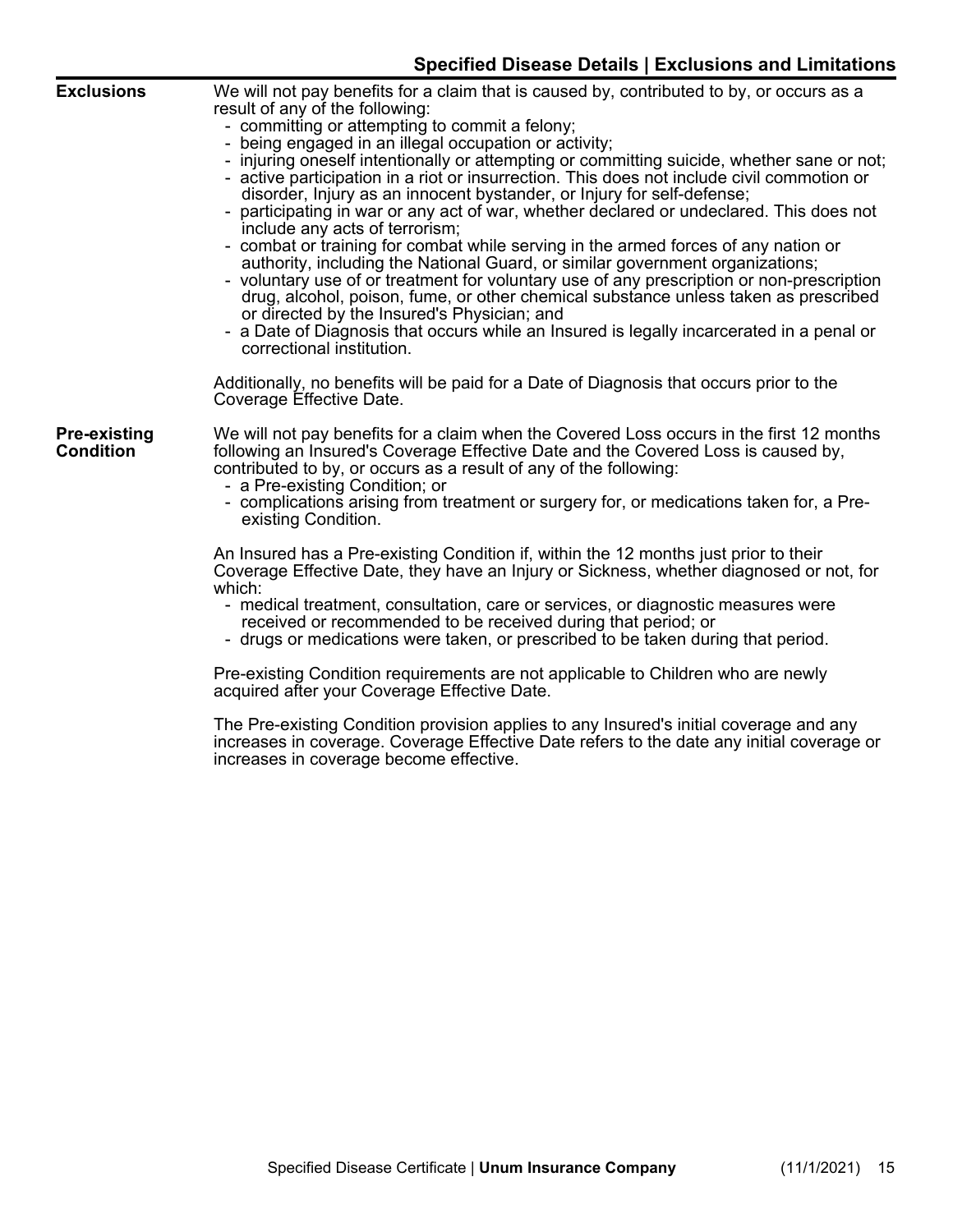**Continuity of Coverage**

We will provide coverage for an Insured if the Insured was covered by a similar prior policy on the day before the Policy Effective Date of this certificate.

Coverage is subject to payment of premium and all other terms of this certificate. If you are on a temporary Layoff or Leave of Absence on the Policy Effective Date of this certificate, we will consider your temporary Layoff or Leave of Absence to have started on that date and coverage will continue for the period provided for temporary Layoff or Leave of Absence under Continuation of your Coverage During Extended Absences in this certificate.

If you have not returned to Active Employment before any Insured's Date of Diagnosis any benefits payable will be limited to what would have been paid by the prior carrier.

If your Employer replaces a specified disease policy with this Policy, or you become insured under this certificate due to a merger, acquisition or affiliation, and you have satisfied the prior carrier's pre-existing condition requirement, the Pre-existing Condition requirement under this certificate will not apply. However, if this certificate provides a higher level of coverage at the time it becomes effective, this Policy's Pre-existing Condition requirement will apply to any such increase in coverage. If you have not satisfied the prior carrier's pre-existing condition requirement, periods of coverage applicable to the pre-existing condition under the prior carrier's policy will count towards satisfying the Pre-existing Condition requirements under this certificate.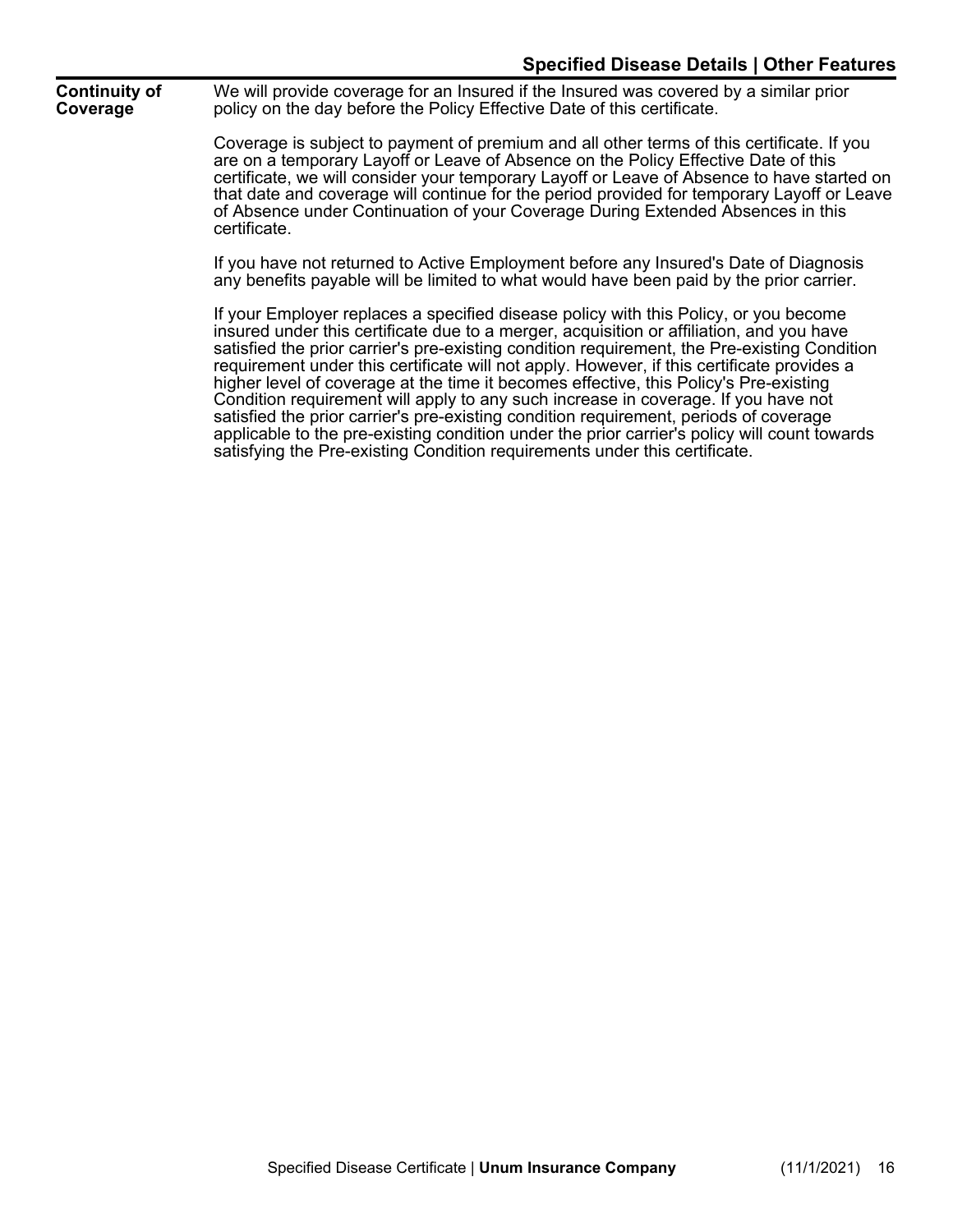| <b>Waiting Period</b>                                                  | The continuous period of time you must be in an Eligible Group before you are eligible for<br>coverage:                                                                                                                                                                               |  |  |  |  |
|------------------------------------------------------------------------|---------------------------------------------------------------------------------------------------------------------------------------------------------------------------------------------------------------------------------------------------------------------------------------|--|--|--|--|
|                                                                        | If you are in an Eligible Group on or before January 1, 2020: None<br>If you enter an Eligible Group after January 1, 2020: None                                                                                                                                                      |  |  |  |  |
| Coverage<br><b>Eligibility Date</b>                                    | For you<br>If you are in an Eligible Group, you are eligible for coverage on the later of:<br>- the Policy Effective Date; or<br>- the day after any applicable Waiting Period has been satisfied.                                                                                    |  |  |  |  |
|                                                                        | For your Spouse<br>If you elect coverage for yourself, your Spouse is eligible for coverage on the later of:<br>- the date you are eligible for coverage; or<br>- the date you first acquire a Spouse.                                                                                |  |  |  |  |
|                                                                        | For your Children<br>If you elect coverage for yourself, your Children are eligible for coverage on the later of:<br>- the date you are eligible for coverage; or<br>- the date you first acquire the Child.                                                                          |  |  |  |  |
| <b>Enrolling for</b><br>Coverage                                       | <b>Initial Enrollment</b><br><b>Contributory Coverage</b><br>You may apply for any coverage available for you, your Spouse, and Children within 31<br>days of an Insured's Coverage Eligibility Date.                                                                                 |  |  |  |  |
|                                                                        | <b>Late Enrollment</b><br><b>Contributory Coverage</b><br>If you did not apply for coverage during an Insured's Initial Enrollment or you voluntarily<br>cancelled coverage for an Insured and are re-applying, you may apply for coverage<br>during any scheduled Enrollment Period. |  |  |  |  |
| <b>Applying for</b><br><b>Changes in</b><br>Coverage                   | <b>Contributory Coverage</b><br>You may increase coverage for an Insured subject to the Coverage Amounts available<br>during any scheduled Enrollment Period or within 31 days of a Qualifying Life Event.                                                                            |  |  |  |  |
|                                                                        | Any change in Coverage Amounts applied for as the result of a Qualifying Life Event,<br>must be consistent with the Qualifying Life Event.                                                                                                                                            |  |  |  |  |
|                                                                        | You may also decrease coverage for an Insured subject to the Coverage Amounts<br>available or cancel coverage for an Insured at any time during the Policy Year, during<br>any scheduled Enrollment Period, or within 31 days of a Qualifying Life Event.                             |  |  |  |  |
| Coverage<br><b>Effective Date</b>                                      | <b>Initial Enrollment</b><br><b>Contributory Coverage</b><br>Coverage for an Insured will begin on the Insured's Coverage Eligibility Date, if coverage<br>is applied for within 31 days of the insured's Coverage Eligibility date.                                                  |  |  |  |  |
|                                                                        | <b>Late Enrollment</b><br><b>Contributory Coverage</b><br>Coverage for an Insured will begin on the first day of the next Policy Year.                                                                                                                                                |  |  |  |  |
| Coverage<br><b>Effective Date for</b><br><b>Changes in</b><br>Coverage | <b>Contributory Coverage</b><br>Increases in coverage for an Insured will begin on the later of:<br>- the first day of the next Policy Year; or<br>- the date of a Qualifying Life Event.                                                                                             |  |  |  |  |
|                                                                        | Any decrease in coverage for an Insured will take effect on the date the decrease in<br>coverage is made.                                                                                                                                                                             |  |  |  |  |
|                                                                        | Any decrease in coverage will not affect a Payable Claim that occurs prior to the<br>decrease.                                                                                                                                                                                        |  |  |  |  |
|                                                                        | $(44/10024)$ $47$<br>Consified Diagona Cartificate   Haum Incurrence Company                                                                                                                                                                                                          |  |  |  |  |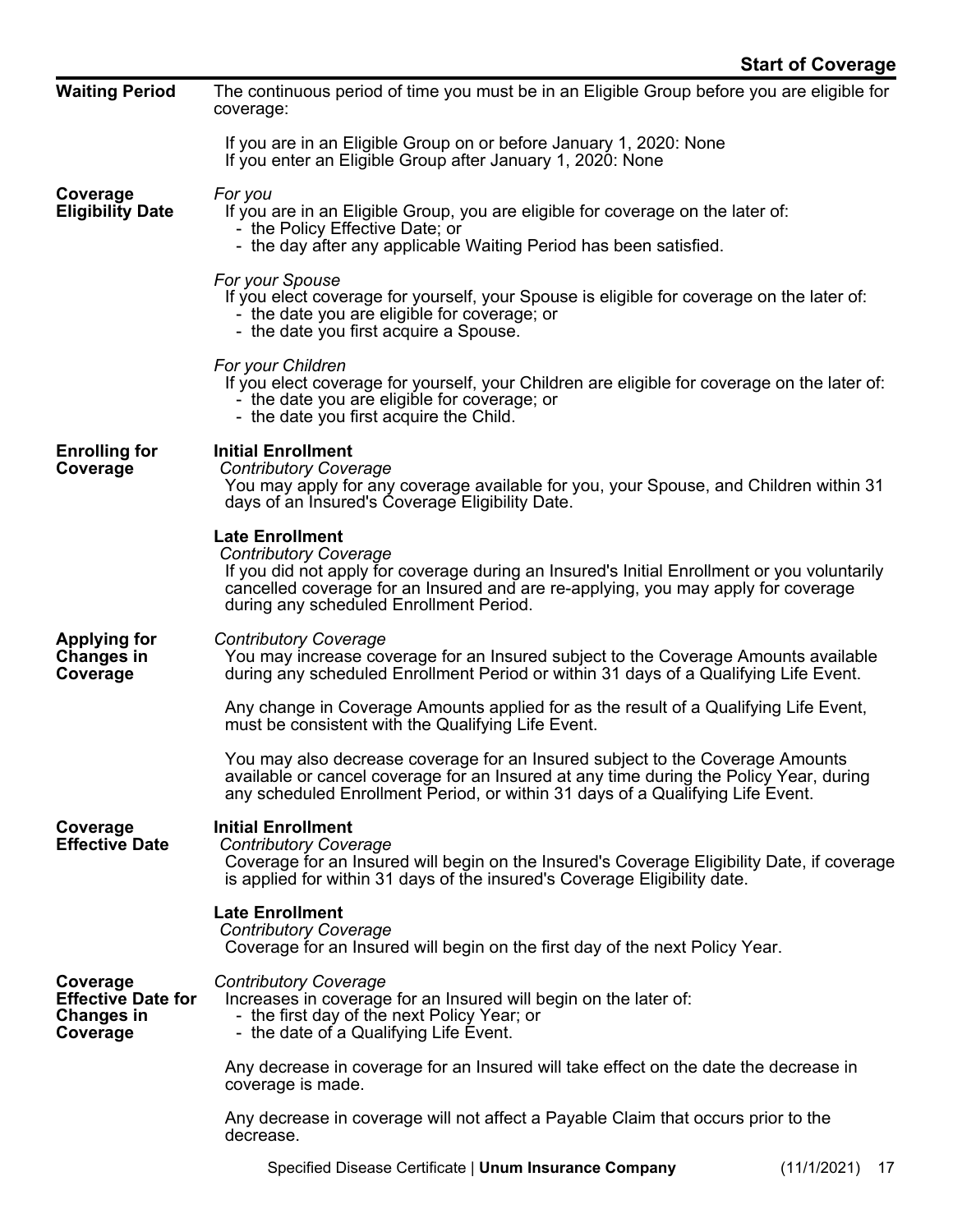**Coverage Effective Date if you are not in Active Employment**

You must be in Active Employment in order for coverage to become effective for any Insured in accordance with the Coverage Effective Date provision.

If you are not in Active Employment due to an Injury, Sickness, temporary Layoff, or Leave of Absence on the date coverage would become effective, the Insured's Coverage Effective Date will be the date you return to Active Employment.

Coverage Effective Date for Initial Enrollment, Late Enrollment, and Changes in Coverage is subject to this provision.

A delay of Coverage Effective Date for an increase in coverage will not affect coverage that is currently in force.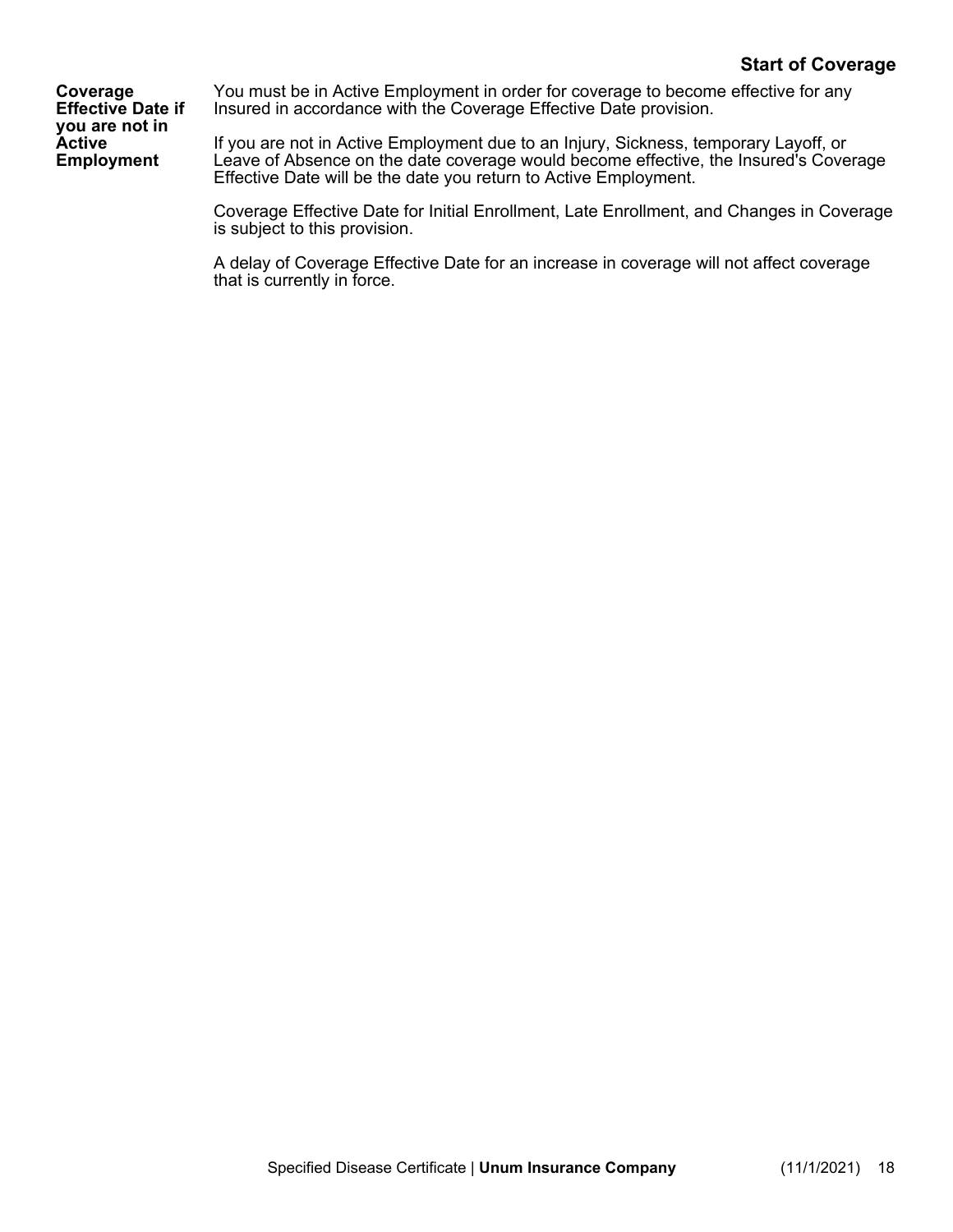**Continuation of Your Coverage During Extended Absences** 

*Temporary Layoff* You will be covered in accordance with the Employer's policy on temporary Layoff, provided premium is paid.

#### *Family and Medical Leave of Absence*

We will continue coverage in accordance with your Employer's Human Resource policy on family and medical leaves of absence if premium payments continue and your Employer approved your leave in Writing. You will be covered up to the end of the latest of:

- the leave period required by the Federal Family and Medical Leave Act of 1993, and any amendments; or
- the leave period required by applicable state law; or
- the leave period provided to you for an Injury or Sickness, provided premium is paid and your Employer has approved your leave in Writing.

If your Employer's Human Resource policy doesn't provide for continuation of your coverage during a family and medical leave of absence, coverage will be reinstated when you return to Active Employment.

We will not:

- apply a new Waiting Period; or
- apply new Pre-existing Condition requirements.

#### *Leave of Absence, Other than a Family and Medical Leave of Absence*

You will be covered in accordance with the Employer's policy on leave of absence, provided premium is paid.

#### *Injury or Sickness*

You will be covered for up to 3 months from the date your absence due to an Injury or Sickness begins, provided premium is paid.

#### **End of Coverage** *For You*

If you choose to cancel your coverage under this certificate, your coverage will end on the date you provide notification to your Employer.

Otherwise, your coverage under this certificate ends on the earliest of:

- the date the Policy is cancelled by us or your Employer;
- the date you are no longer in an Eligible Group;
- the date your Eligible Group is no longer covered;
- the date of your death;
- the last day of the period any required premium contributions are made; or
- the last day you are in Active Employment.

However, as long as premium is paid as required, coverage will continue:

- in accordance with the Continuation of your Coverage During Extended Absences provision; or
- if you elect to continue coverage for you, your Spouse, and Children under Portability of Specified Disease Insurance.

We will provide coverage for a Payable Claim that occurs while you are covered under this certificate.

*For your Spouse*

If, while your coverage is in force, you choose to cancel your Spouse's coverage under this certificate, your Spouse's coverage will end on the date you provide notification to your Employer.

Otherwise, your Spouse's coverage will end on the earliest of:

- the date your coverage under this certificate ends;
- the date your Spouse is no longer eligible for coverage;
- the date your Spouse no longer meets the definition of a Spouse;

Specified Disease Certificate | **Unum Insurance Company** (11/1/2021) 19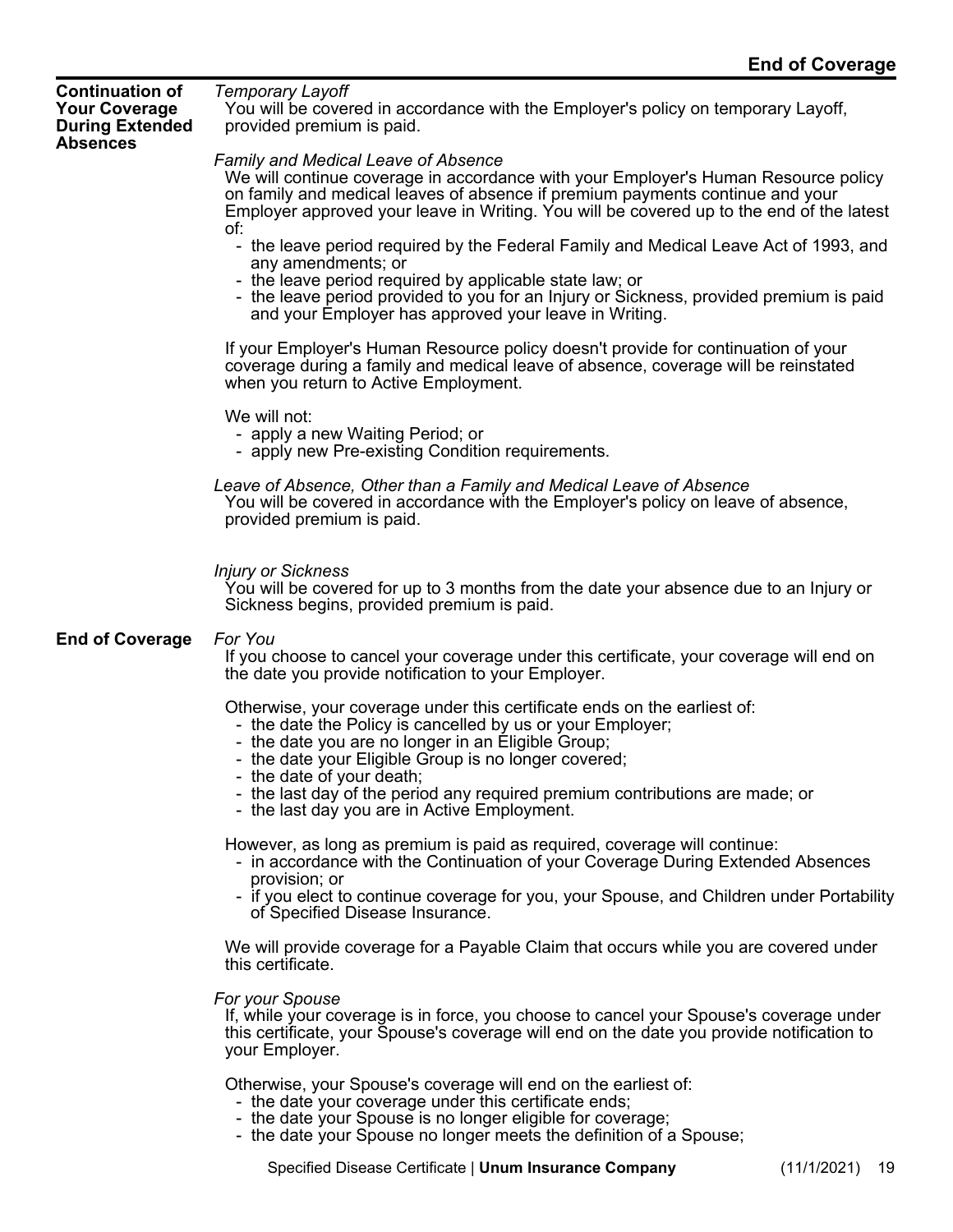- the date of your Spouse's death; or
- the date of divorce or annulment.

If your Spouse's coverage ends as a result of your death, divorce or annulment, your Spouse may elect to continue Spouse and Children coverage, as long as premium is paid as required under Portability of Specified Disease Insurance.

We will provide coverage for a Payable Claim that occurs while your Spouse is covered under this certificate.

#### *For your Children*

Your children's coverage will end on the earliest of:

- the date your coverage under this certificate ends;
- the date your Children are no longer eligible for coverage; or
- the date your Children no longer meet the definition of Children.

We will provide coverage for a Payable Claim that occurs while your Children are covered under this certificate.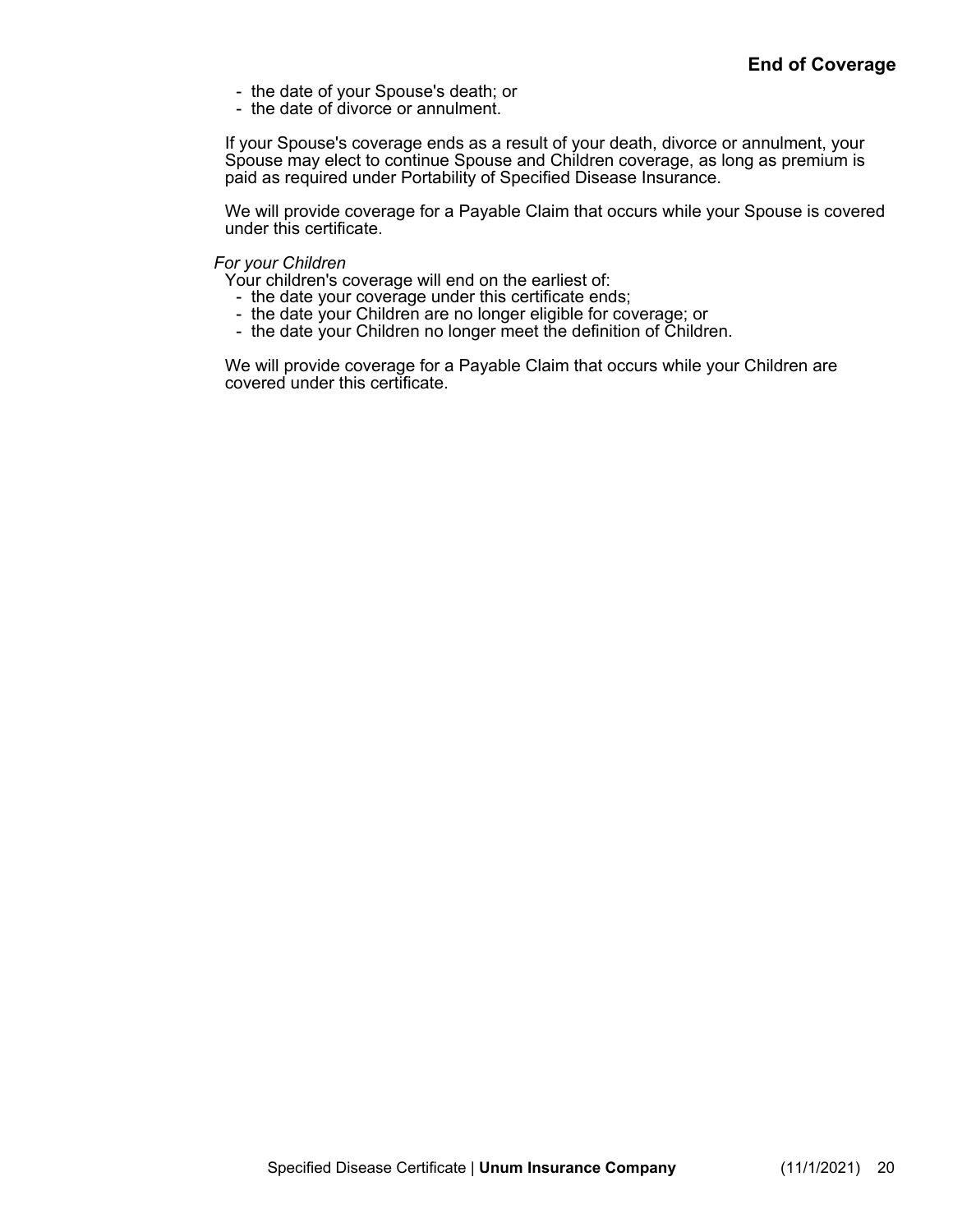**Filing a Claim** We encourage early notification of a claim for benefits under this certificate so that a claim decision can be made in a timely manner. If there are any questions on how to file a claim, please contact us or your Employer.

#### *Step 1 - Notice of Claim*

Notice of a claim may be provided in Writing, online at: **[services.unum.com](http://services.unum.com/)**, or by contacting us directly at 1-800-858-6843. Notice of a claim should be provided within 30 days from the date of the Covered Loss, or as soon as reasonably possible.

#### *Step 2 - Claim Forms*

After receiving notice of a claim, we will send a claim form to you or your authorized representative within 15 days from the date we receive the notice of a claim. Claim forms may also be available from your Employer or from us online at: **[services.unum.com](http://services.unum.com/)**.

When you or your authorized representative receive the claim form, you or your authorized representative must fill out your own section of the claim form and provide the Insured's Physician with the applicable section of the claim form. The Insured's Physician should complete their section of the form and send it directly to us.

If you or your authorized representative do not receive a claim form from us within 15 days after we receive notice of a claim, a Written statement from you or your authorized representative as to the nature and extent of the Covered Loss will be deemed Proof of Loss, if sent to us within the time limit stated in the Proof of Loss section below.

Completed claim forms may be sent to us by mail or fax:

|      | Mailing Address: The Benefits Center |
|------|--------------------------------------|
|      | P.O. Box 100158                      |
|      | Columbia, South Carolina 29202-3158  |
| Fax: | 1-800-447-2498                       |

#### *Step 3 - Proof of Loss*

Proof of Loss must be sent to us no later than 180 days after the date of Covered Loss. If it is not reasonably possible to provide Proof of Loss within this time period, it will not affect a Payable Claim if it is provided as soon as reasonably possible, and in no event later than one year from the time Proof of Loss is otherwise required, unless the Insured lacks the legal capacity to do so.

Proof of Loss, provided at your or your authorized representative's expense, must establish the nature and extent of the Covered Loss and should include but not be limited to the following:

- documentation of diagnosis or treatment provided by a Physician or medical facility and supported by clinical, radiological, histological, pathological, or laboratory evidence;
- it may also include one or more of the following:
	- a Physician's bill;
	- a Hospital bill; or
	- other proof of charges or services; and
- in the case of death, a certified copy of the death certificate, or other lawful evidence providing equivalent information.

If the Proof of Loss is not complete, we will request additional information.

**Claim Procedures** After the Insured has satisfied the requirements under Filing a Claim, we will process and evaluate the information to determine if a claim is payable. We will notify the Insured of a claim decision and issue payment for a Payable Claim in accordance with the Payment of Benefits provision.

If we determine additional time is needed to review a claim, we may extend the time period for Payment of Benefits by 30 days. We will notify the Insured of the circumstances requiring a review extension and when we anticipate making a claim decision.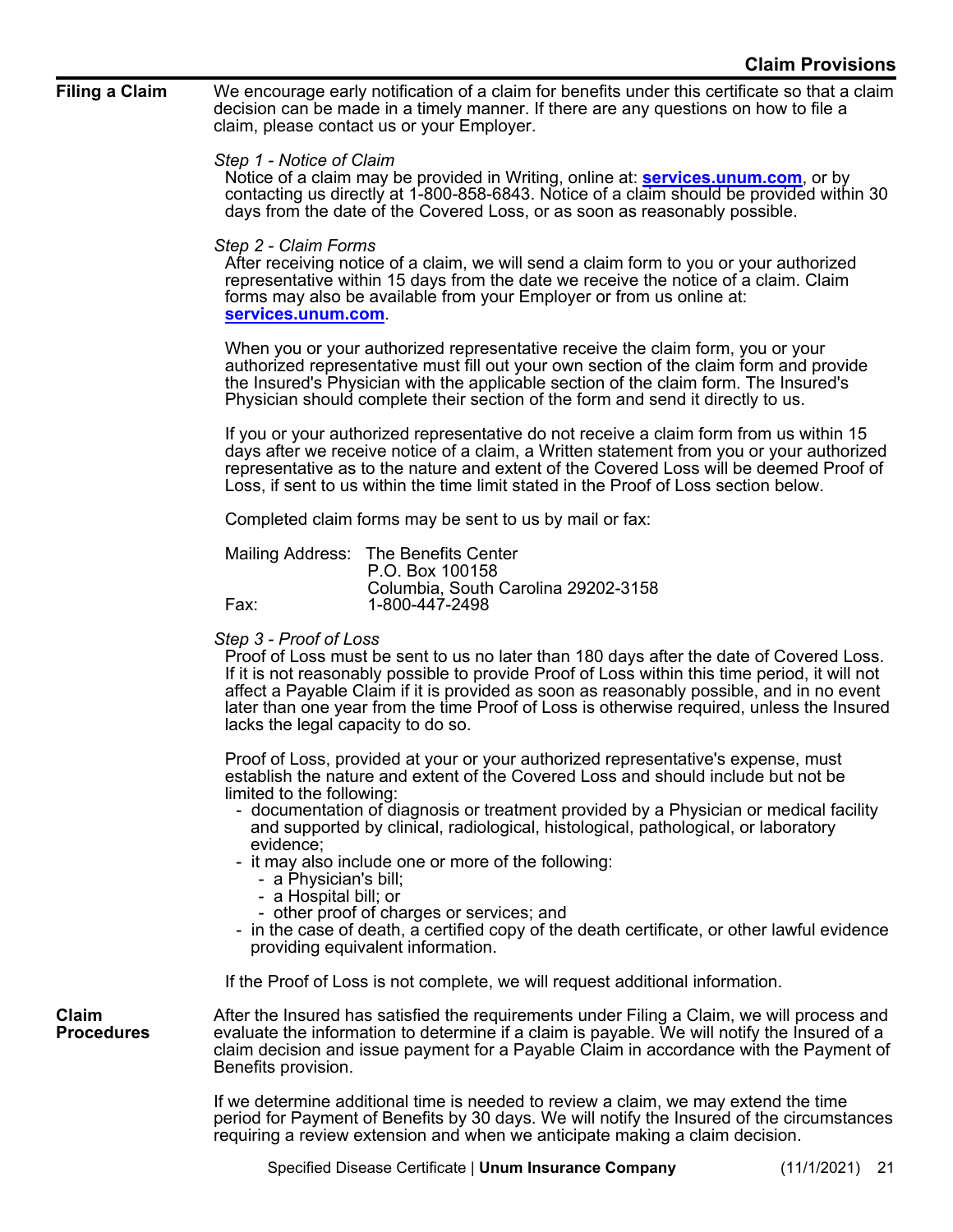If a claim for benefits under this certificate is wholly or partially denied, we will provide notice of our decision in Writing. The notice will contain the following information: - the specific reason(s) for the determination with reference to those provisions on which the decision is based; - a description of any additional material or information necessary to complete the claim and why that material or information is necessary; - procedures and time limits for appealing our decision, and the Insured's right to obtain information about those procedures; a statement describing the right to bring a lawsuit under Section 502(a) of ERISA following a claim determination; and a statement disclosing any internal rule, guidelines, protocol, or similar criteria used in making the decision (or a statement that such information will be provided free of charge upon request). **Payment of Benefits** Benefits for which we are liable will be paid immediately after we complete the Claim Procedures. All benefits will be paid to you, unless we receive Written authorization to pay them elsewhere. This is an assignment of benefits. In the event of your death, any unpaid benefits will be paid to your beneficiary in accordance with the Beneficiary Designation and Change provision. In the event of your Spouse's death, should your Spouse have survived you and continued coverage, any unpaid benefits for your Spouse, will be paid to your surviving Spouse's beneficiary in accordance with the Beneficiary Designation and Change provision. **Beneficiary Designation and Change** When a person becomes insured under this certificate, the Insured is responsible for designating a beneficiary in Writing for any benefits due in the event of the Insured's death. It is important to list the full name of each beneficiary and that all beneficiary designations are kept current and provided to us or the Employer. A beneficiary designation form may be available from the Employer or from us online at: **[services.unum.com](http://services.unum.com/)**. You are the Beneficiary for any Insured under this certificate while you are still living unless there is a valid change in beneficiary designation by an Insured. If an Insured wishes to change their beneficiary designation, they may do so by sending us or the Employer a completed, dated, and signed beneficiary designation change form. Changes in beneficiary designations will take effect on the date notice of the beneficiary designation is signed by the Insured. Unless you make an irrevocable designation of beneficiary, the right to change a beneficiary is reserved to you and the consent of the beneficiary or beneficiaries shall not be requisite to assignment of the Policy and this certificate or to change of beneficiary or beneficiaries, or to any changes in the Policy or this certificate. A change of beneficiary will not have a bearing on any payment we make before we receive it. Payment of Benefits will be administered based upon the currently available beneficiary designation on file with us or the Employer. If we have taken any action or made any payment before receiving notice of a beneficiary designation, that beneficiary designation will not go into effect for those actions taken or payments made. If more than one beneficiary is named and the order or share of payments is not designated, the beneficiaries will share equally. The share of a beneficiary who dies before an Insured, the share of a beneficiary who is legally unable to receive benefits, or the share of benefits that are unallocated will pass to any surviving beneficiaries in proportion to their current allocations. The aggregated shares of benefits in excess of 100% will be deducted from surviving beneficiaries in proportion to their current allocations.

If a beneficiary is not named, or if all named beneficiaries do not survive the Insured, or the named beneficiary is legally unable to receive benefits, any benefits due will be paid to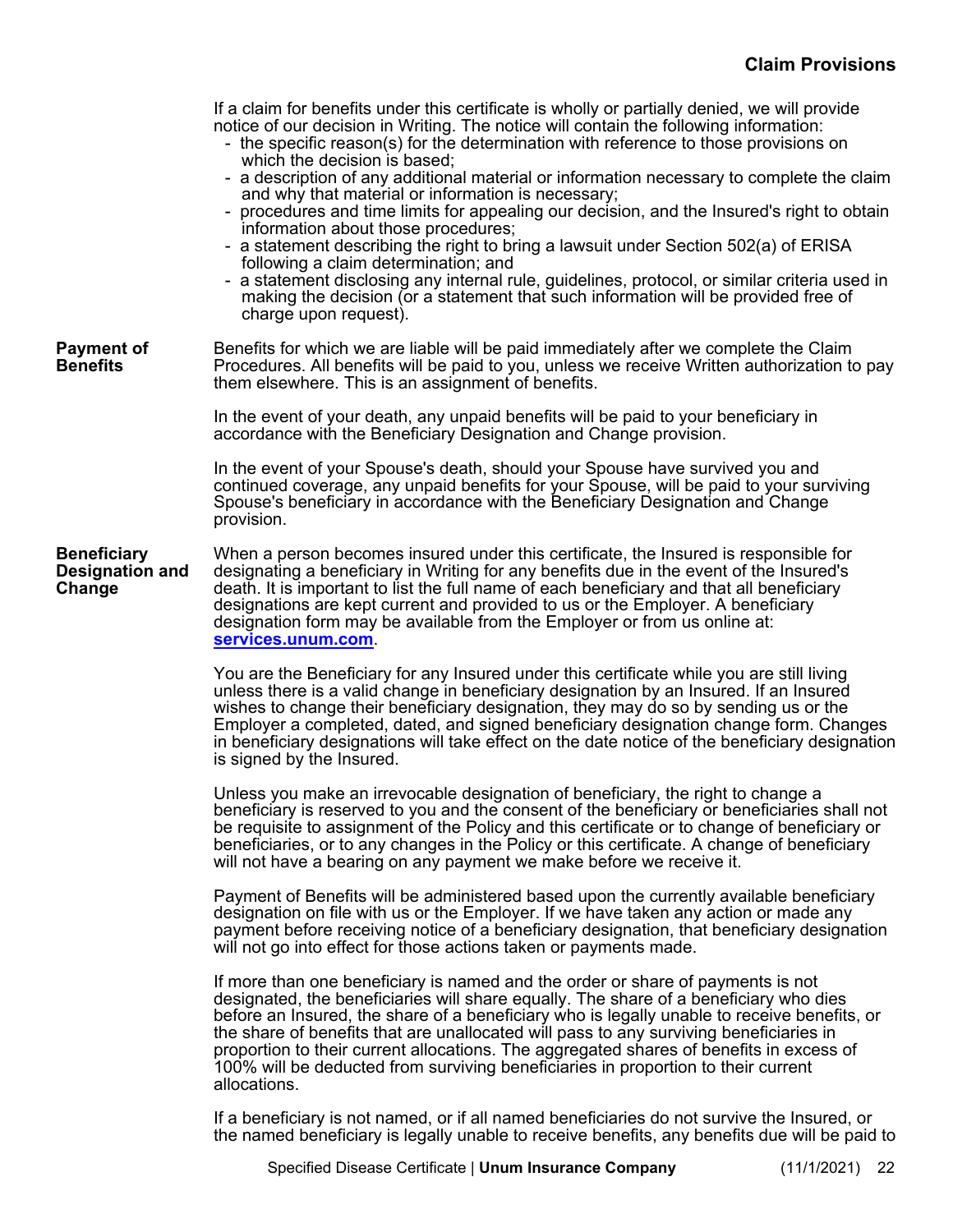the Insured's estate.

In the event of your death, should your Spouse survive you and elect to continue coverage under Portability of Specified Disease Insurance, your surviving Spouse should name a beneficiary according to the requirements specified within this provision.

| Payments to a<br><b>Minor or</b><br>Incompetent<br>Insured or<br>Insured's<br><b>Beneficiary</b> | If an Insured or an Insured's beneficiary is a minor or is incompetent, we can pay up to<br>\$2,000 to the person or institution that appears to have assumed the custody and main<br>support of the Insured, the minor, or the Insured's beneficiary unless or until that Insured,<br>the minor, or the Insured's beneficiary's appointed legal representative makes a formal<br>claim. If we pay benefits to such person or institution, we will not have to pay those<br>benefits again.                               |    |  |  |  |  |
|--------------------------------------------------------------------------------------------------|---------------------------------------------------------------------------------------------------------------------------------------------------------------------------------------------------------------------------------------------------------------------------------------------------------------------------------------------------------------------------------------------------------------------------------------------------------------------------------------------------------------------------|----|--|--|--|--|
| <b>Physical</b><br><b>Examinations</b><br>and Autopsy                                            | <b>Right to Exam</b><br>We have the right to request the Insured to be examined by one or more Physicians,<br>other medical practitioners, or vocational experts of our choice as often as it is<br>reasonably necessary during the pendency of an Insured's claim.                                                                                                                                                                                                                                                       |    |  |  |  |  |
|                                                                                                  | Any exam that we require will be paid at our expense.                                                                                                                                                                                                                                                                                                                                                                                                                                                                     |    |  |  |  |  |
|                                                                                                  | Autopsy<br>We will have the right, at our expense, to request an Autopsy where it is allowed by law.                                                                                                                                                                                                                                                                                                                                                                                                                      |    |  |  |  |  |
| <b>Legal Actions</b>                                                                             | The time limit on Legal Actions for a Covered Loss is subject to applicable law in the state<br>where the Policy was issued.                                                                                                                                                                                                                                                                                                                                                                                              |    |  |  |  |  |
|                                                                                                  | If you or your authorized representative disagree with our decision, you or your authorized<br>representative can start Legal Action regarding your claim 60 days after Proof of Loss has<br>been given to us and up to three years from the latest of when:<br>- original Proof of Loss was first required to have been given to us;<br>- your claim was denied; or<br>- your benefits were terminated,<br>unless otherwise provided under federal law.                                                                  |    |  |  |  |  |
| <b>Authorization for</b><br><b>Release of</b><br><b>Information</b>                              | We may request Written authorization from an Insured. This authorization may be<br>required in order for us to obtain the necessary medical and non-medical information<br>needed for Proof of Loss. This information may include any appropriate financial records<br>such as income tax returns. Failure to provide us with Written authorization may result in<br>the denial of a claim if the Insured does not send proof to us and we are not able to obtain<br>the proof that is required to make a claim decision. |    |  |  |  |  |
| Overpayment of<br><b>Claims</b>                                                                  | We have the right to recover any overpayments due to:<br>- fraud:<br>- Misstatement of Information; or<br>- any error we make in processing a claim.                                                                                                                                                                                                                                                                                                                                                                      |    |  |  |  |  |
|                                                                                                  | You must reimburse us in full. We will work with you to develop a reasonable method of<br>repayment if you are financially unable to repay us in a lump sum. This may include<br>reducing or withholding future payments.                                                                                                                                                                                                                                                                                                 |    |  |  |  |  |
|                                                                                                  | We will not recover more money than the amount we paid you.                                                                                                                                                                                                                                                                                                                                                                                                                                                               |    |  |  |  |  |
| <b>Unpaid Premium</b>                                                                            | Any Unpaid Premium due for an Insured's coverage at the time of payment for a claim<br>may be deducted from the Insured's claim payment.                                                                                                                                                                                                                                                                                                                                                                                  |    |  |  |  |  |
| <b>Appeal</b><br><b>Procedures</b>                                                               | Any request to file an appeal of a wholly or partially denied claim must be sent to us in<br>Writing within 180 days from the date of Written notice of our claim decision. You have the<br>right to:<br>- upon request and free of charge, reasonable access to and copies of, all relevant<br>documents as defined by applicable U.S. Department of Labor regulations; and<br>- submit written comments, documents, records, and other information relating to the<br>claim to us.                                      |    |  |  |  |  |
|                                                                                                  | Specified Disease Certificate   Unum Insurance Company<br>(11/1/2021)                                                                                                                                                                                                                                                                                                                                                                                                                                                     | 23 |  |  |  |  |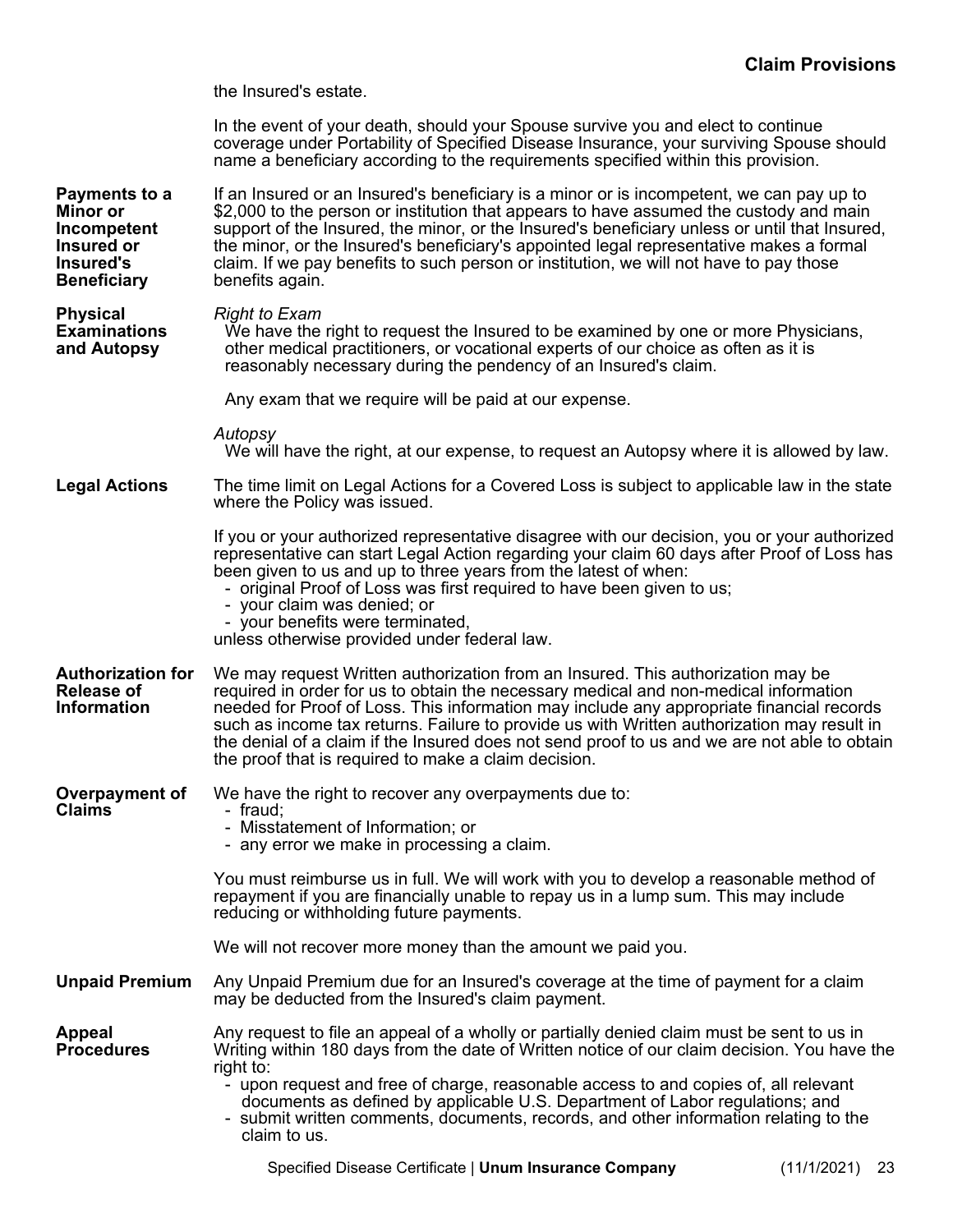Once we receive an Insured's appeal request, it will be assigned to an appeals specialist. The appeals specialist is a person different from the person who made the initial determination and such person will not be the original decision maker's subordinate. In the case of a claim denied on the grounds of a medical judgment, we will consult with a health professional with appropriate training and experience. The health care professional who is consulted on appeal will not be the individual who was consulted during the initial determination or a subordinate. If the advice of a medical or vocational expert was obtained in connection with the denial of an Insured's claim, we will provide the Insured with the names of each such expert, regardless of whether the advice was relied upon.

We will make a full and fair review of the claim and all new information submitted, whether or not presented or available at the initial determination. No deference will be afforded to the initial determination. We will notify the Insured of the appeal decision within 45 days from receipt of the Written request for review. If we determine additional time is needed to review the appeal request, we may extend this time period by an additional 45 days. We will notify the Insured if an extension is needed.

If any review extension is necessary due to the Insured's failure to provide the information necessary to make a decision, we will notify the Insured of the review extension and specifically describe what information is required. This information must be sent to us within the time specified from the date of our request. The 45 day review extension will begin on the date we receive the requested information.

If the Insured fails to provide us with the requested information within the specified time period, we will make a decision based on the information available to us at that time.

If an appeal is wholly or partially denied, we will provide notice in Writing. Notice of a denied appeal will contain the following information:

- the specific reason(s) for the denial with reference to those provisions on which the denial is based;
- a statement disclosing any internal rule, guidelines, protocol, or similar criteria used in making the decision (or a statement that such information will be provided free of charge upon request);
- a statement describing the right to bring a lawsuit under Section 502(a) of ERISA if you disagree with the appeal decision;
- a statement that entitles the Insured, at their request, reasonable access to or copies of all documents, records, or other information relevant to the appeal decision free of charge; and
- the statement that "You or your Plan may have other voluntary alternative dispute resolution options, such as mediation. One way to find out what may be available is to contact your local U.S. Department of Labor Office and your State insurance regulatory agency."

Unless there are special circumstances, this administrative appeal process must be completed before an Insured begins any Legal Action regarding a claim.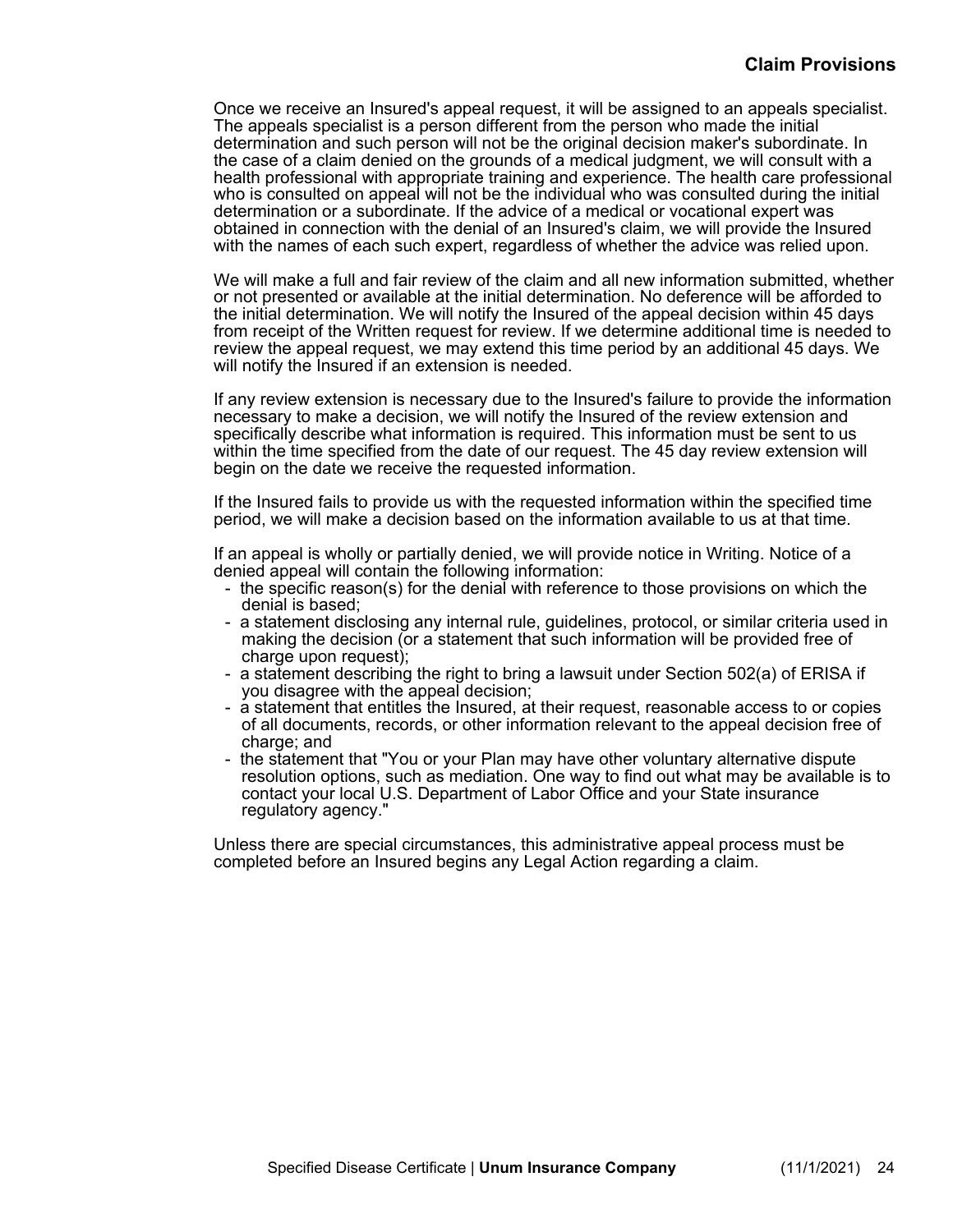| <b>When Days</b><br><b>Begin and End</b>                                                              | For the purpose of all dates under this Certificate of Coverage, all days begin at 12:01<br>a.m. and end at 12:00 midnight.                                                                                                                                                                                                                                                                                                                                           |                                                                                                                                                                                                                                                                                       |  |  |  |
|-------------------------------------------------------------------------------------------------------|-----------------------------------------------------------------------------------------------------------------------------------------------------------------------------------------------------------------------------------------------------------------------------------------------------------------------------------------------------------------------------------------------------------------------------------------------------------------------|---------------------------------------------------------------------------------------------------------------------------------------------------------------------------------------------------------------------------------------------------------------------------------------|--|--|--|
| <b>Certificate of</b><br>Coverage<br>Contents                                                         | Coverage for an Insured is provided under this Certificate of Coverage which is a part of<br>the Policy issued to the Policyholder. The Policy consists of:<br>- all Policy provisions, any amendments, riders, and endorsements issued;<br>- Policyholder's application for group insurance;<br>- Employee's signed applications, if applicable; and<br>- this Certificate of Coverage.                                                                              |                                                                                                                                                                                                                                                                                       |  |  |  |
| <b>Your Certificate</b><br>of Coverage                                                                | We will provide the Employer with a Certificate of Coverage for distribution to each<br>Insured Employee. Your certificate describes:<br>- the coverage to which an Insured may be entitled;<br>- to whom we will make a payment; and<br>- the limitations, exclusions, and requirements that apply to an Insured's coverage.                                                                                                                                         |                                                                                                                                                                                                                                                                                       |  |  |  |
|                                                                                                       | If any of the terms and provisions of this certificate are different than in the Policy, the<br>Policy will govern.                                                                                                                                                                                                                                                                                                                                                   |                                                                                                                                                                                                                                                                                       |  |  |  |
| <b>Cancellation or</b><br><b>Modification to</b><br>the Policy and<br>this Certificate of<br>Coverage | of any Rate Guarantee Period as stated in the Rate Schedule. Any modification to rates<br>thereafter will not be more frequently than every six months. Any cancellation or<br>modification to the Policy or certificate requested by the Employer will take effect on the<br>date agreed upon by us and the Employer.                                                                                                                                                | The Policy and this Certificate of Coverage may be cancelled or modified by the Employer<br>at any time without the Insured's consent. We will not modify rates before the later of the<br>date the Policy or this Certificate of Coverage has been in force for 12 months or the end |  |  |  |
|                                                                                                       | Any Policy and certificate modifications resulting in an increase to an Insured's coverage<br>may be subject to Evidence of Insurability Requirements. All Policy and certificate<br>modifications will take effect according to the Coverage Effective Date provision.                                                                                                                                                                                               |                                                                                                                                                                                                                                                                                       |  |  |  |
| <b>Time Limit on</b><br><b>Certain Defenses</b>                                                       | Representation in Applications<br>Any statements made by you will be considered a representation and not a warranty.<br>We will not use such statements to avoid insurance, reduce benefits, or deny a claim<br>unless it is included in an application signed by you, and a copy of the signed application<br>has been provided to you or your beneficiary.                                                                                                          |                                                                                                                                                                                                                                                                                       |  |  |  |
|                                                                                                       | Contestability<br>We can take legal or other action using statements made in signed applications for<br>coverage only when a Covered Loss occurs during the first two years after an Insured's<br>Coverage Effective Date.                                                                                                                                                                                                                                            |                                                                                                                                                                                                                                                                                       |  |  |  |
|                                                                                                       | <b>Misstatement of Information</b><br>If you or your Employer provides us information about an Insured that is incorrect during<br>the first two years after an Insured's Coverage Effective Date, we will:<br>- use the facts to decide whether the Insured has coverage under this certificate and<br>the Policy and in what amounts; and<br>- if necessary, make the applicable premium adjustments.                                                               |                                                                                                                                                                                                                                                                                       |  |  |  |
| <b>Assignment</b>                                                                                     | An Assignment transfers all or part of your legal title and rights under the Policy and this<br>certificate to someone else, known as an "assignee." We will recognize your assignee(s)<br>as owners of the rights you transferred under the Policy and this certificate if:<br>- the Written form has been signed by you and the assignee and the form is acceptable<br>to us; and<br>- a signed or certified copy of the Written Assignment has been filed with us. |                                                                                                                                                                                                                                                                                       |  |  |  |
|                                                                                                       | An Assignment will take effect on the date notice of the Assignment is signed by you. If<br>we have taken any action or made any payment before we receive notice of the<br>Assignment, that Assignment will not go into effect for those actions taken or payments<br>made. An Assignment does not change an Insured's coverage or beneficiary designation.                                                                                                          |                                                                                                                                                                                                                                                                                       |  |  |  |
|                                                                                                       | We are not responsible for the validity of any Assignment. We advise you to verify your                                                                                                                                                                                                                                                                                                                                                                               |                                                                                                                                                                                                                                                                                       |  |  |  |
|                                                                                                       | Specified Disease Certificate   Unum Insurance Company                                                                                                                                                                                                                                                                                                                                                                                                                | $(11/1/2021)$ 25                                                                                                                                                                                                                                                                      |  |  |  |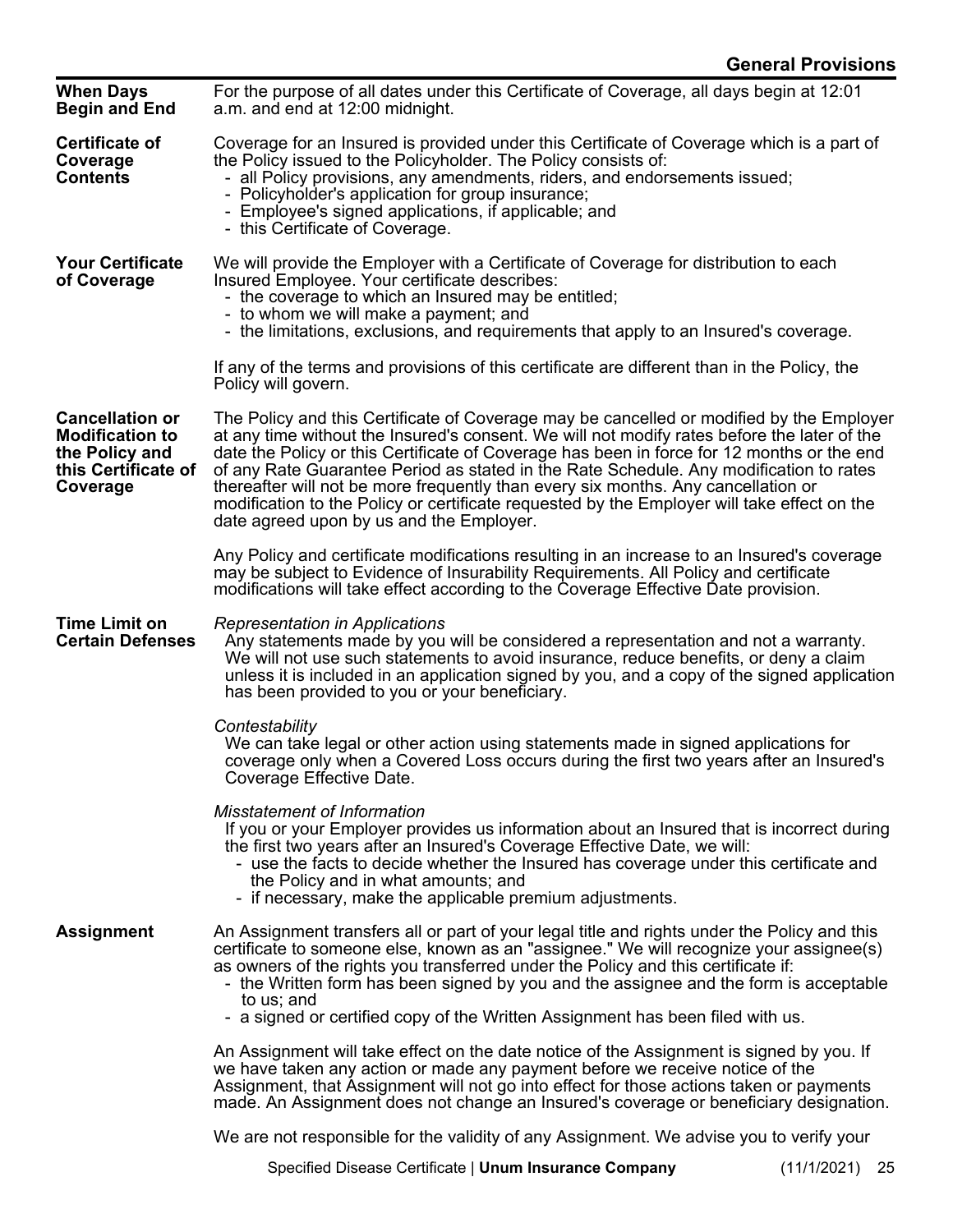|                                                                                          | Assignment is legal in your state and that it accomplishes the goals you intend.                                                                                                                                                                                     |
|------------------------------------------------------------------------------------------|----------------------------------------------------------------------------------------------------------------------------------------------------------------------------------------------------------------------------------------------------------------------|
| <b>Fraud</b>                                                                             | We want to make sure you and your Employer do not incur additional insurance costs as<br>a result of the undermining effects of insurance fraud. We promise to focus on all means<br>necessary to support fraud detection, investigation, and prosecution.           |
|                                                                                          | You are guilty of a Class H felony if you knowingly and with intent to injure, defraud or<br>deceive us. This includes providing any Written or oral statements that contain any false<br>or misleading information concerning a fact or matter material to a claim. |
|                                                                                          | These actions will result in denial of a claim, and are subject to prosecution and<br>punishment to the full extent under state and federal law. We will pursue all appropriate<br>legal remedies in the event of insurance fraud.                                   |
| <b>Agency</b>                                                                            | For purposes of the Policy, your Employer acts on its own behalf or as your agent. Under<br>no circumstances will your Employer be deemed our agent.                                                                                                                 |
| <b>Workers'</b><br><b>Compensation or</b><br><b>State Disability</b><br><b>Insurance</b> | This certificate does not replace or affect the requirements for coverage by any workers'<br>compensation or state disability insurance.                                                                                                                             |
| Communicating<br>With you or your<br><b>Employer</b>                                     | We may provide notices, information and other communications to you or your Employer<br>in Written form.                                                                                                                                                             |
|                                                                                          | To protect our customers, we will abide by all applicable privacy laws and regulations.                                                                                                                                                                              |
| <b>Additional</b><br><b>Services</b>                                                     | This certificate may include enrollment, risk management, financial protection, and other<br>support services related to your Employer's benefit program.                                                                                                            |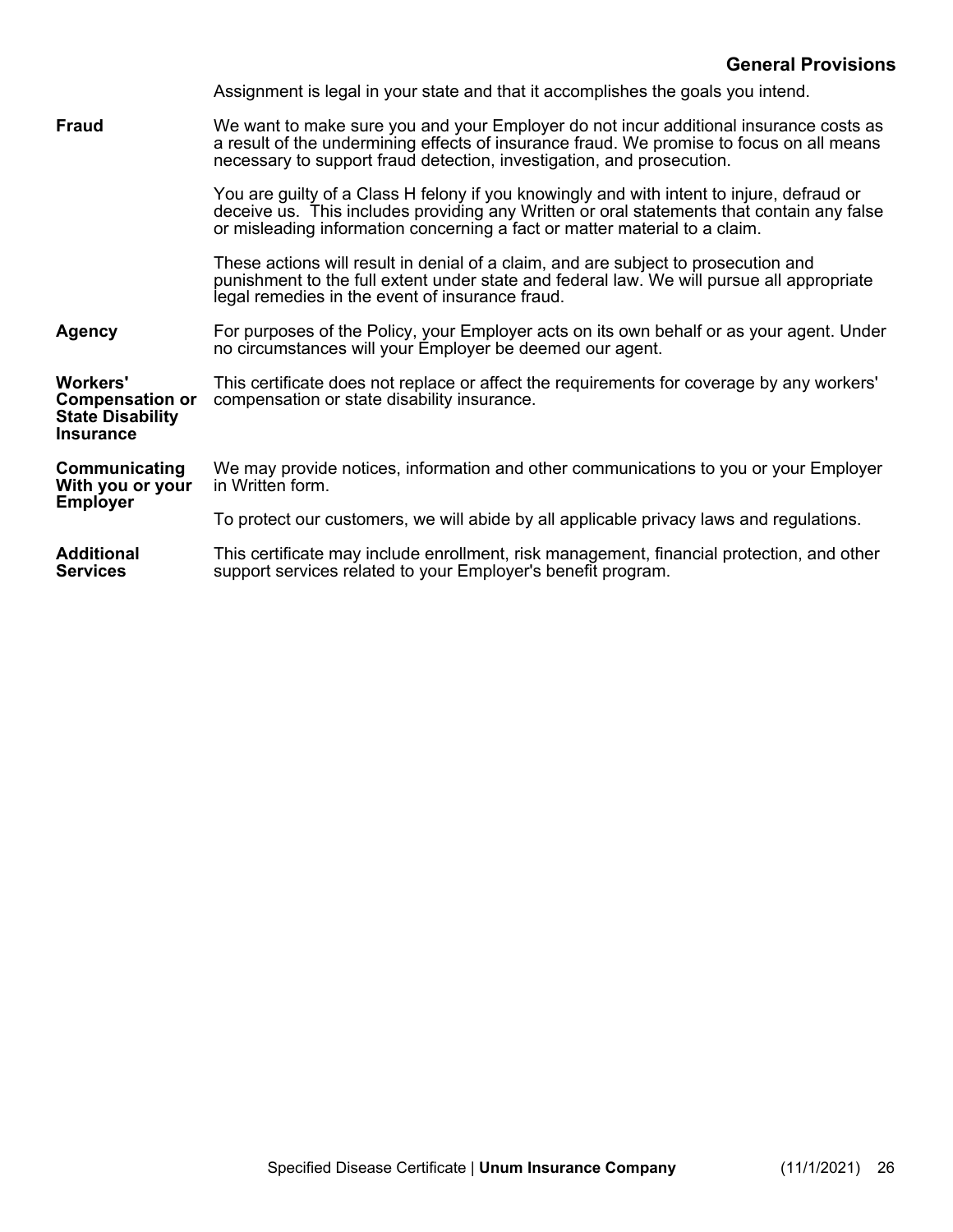|                                                       |                                                                                                                                               | UIUSSAI Y                                                                                                                                                                                                                                                                                                                                                                                                                                                                                                                                                                                                                                                                                                       |  |  |  |  |
|-------------------------------------------------------|-----------------------------------------------------------------------------------------------------------------------------------------------|-----------------------------------------------------------------------------------------------------------------------------------------------------------------------------------------------------------------------------------------------------------------------------------------------------------------------------------------------------------------------------------------------------------------------------------------------------------------------------------------------------------------------------------------------------------------------------------------------------------------------------------------------------------------------------------------------------------------|--|--|--|--|
| <b>Active</b><br><b>Employment</b>                    | Employer.                                                                                                                                     | You are working for your Employer for earnings that are paid regularly and you are<br>performing the Material and Substantial Duties of your Regular Occupation. You must be<br>regularly scheduled to work at least the minimum number of hours as determined by your                                                                                                                                                                                                                                                                                                                                                                                                                                          |  |  |  |  |
|                                                       |                                                                                                                                               | Your work site must be:<br>- your Employer's usual place of business in the United States;<br>- an alternative work site in the United States at the direction of your Employer; or<br>- a location in the United States to which your job requires you to travel.                                                                                                                                                                                                                                                                                                                                                                                                                                              |  |  |  |  |
|                                                       | preceding such time off.                                                                                                                      | Normal vacation, holidays, or temporary business closures are considered Active<br>Employment provided you are in Active Employment on the last scheduled work day                                                                                                                                                                                                                                                                                                                                                                                                                                                                                                                                              |  |  |  |  |
|                                                       |                                                                                                                                               | For purposes of this certificate, temporary business closures that meet the Glossary<br>definition of Active Employment include, but are not limited to:<br>- inclement weather:<br>- power outage; and<br>- public health agency orders.                                                                                                                                                                                                                                                                                                                                                                                                                                                                       |  |  |  |  |
|                                                       |                                                                                                                                               | Temporary and seasonal workers are excluded from coverage.                                                                                                                                                                                                                                                                                                                                                                                                                                                                                                                                                                                                                                                      |  |  |  |  |
| <b>Activities of</b><br><b>Daily Living</b><br>(ADLs) |                                                                                                                                               | A person is considered unable to perform an Activity of Daily Living if the activity cannot<br>be performed safely without the stand-by assistance or verbal cueing of another person.<br>Activities of Daily Living include the following:                                                                                                                                                                                                                                                                                                                                                                                                                                                                     |  |  |  |  |
|                                                       | <b>Bathing</b><br>The ability to wash oneself either in the tub, shower, or by sponge bath,<br>with or without equipment or adaptive devices. |                                                                                                                                                                                                                                                                                                                                                                                                                                                                                                                                                                                                                                                                                                                 |  |  |  |  |
|                                                       | Dressing                                                                                                                                      | The ability to put on and take off all garments, and medically necessary<br>braces or artificial limbs usually worn including fastening or unfastening<br>them.                                                                                                                                                                                                                                                                                                                                                                                                                                                                                                                                                 |  |  |  |  |
|                                                       | Toileting                                                                                                                                     | The ability to get to and from and on and off the toilet and to maintain a<br>reasonable level of personal hygiene.                                                                                                                                                                                                                                                                                                                                                                                                                                                                                                                                                                                             |  |  |  |  |
|                                                       | Transferring                                                                                                                                  | The ability to move in and out of a chair or bed with or without equipment<br>such as canes, quad canes, walkers, crutches, grab bars, or other support<br>devices including mechanical or motorized devices.                                                                                                                                                                                                                                                                                                                                                                                                                                                                                                   |  |  |  |  |
|                                                       | Continence                                                                                                                                    | The ability to either voluntarily control bowel and bladder function; or if<br>incontinent, be able to maintain a reasonable level of personal hygiene.                                                                                                                                                                                                                                                                                                                                                                                                                                                                                                                                                         |  |  |  |  |
|                                                       | Eating                                                                                                                                        | The ability to get nourishment into your body by any means once it has<br>been prepared and made available to you.                                                                                                                                                                                                                                                                                                                                                                                                                                                                                                                                                                                              |  |  |  |  |
| <b>Certificate of</b><br>Coverage                     |                                                                                                                                               | The document issued to the Employee, also referred to as the "certificate", describing an<br>Insured's benefits and rights under the Policy, including any amendments, riders,<br>endorsements, and other attachments to this certificate and the Policy.                                                                                                                                                                                                                                                                                                                                                                                                                                                       |  |  |  |  |
| <b>Children</b>                                       |                                                                                                                                               | Any child from live birth to age 26 who is:<br>- your own natural offspring;<br>- your Spouse's child;<br>- your lawfully adopted child as of the earliest of the date:<br>- the child is placed in your home or in a medical facility;<br>- a petition is filed for you to adopt the child; or<br>- an adoption agreement, signed by you that includes your binding obligation to<br>assume financial responsibility for the child;<br>- a foster child placed with you by an authorized placement agency or by judgment,<br>decree, or other order of any court of competent jurisdiction; or<br>- any other child residing with you through legal mandate that is dependent on you for<br>financial support. |  |  |  |  |
|                                                       |                                                                                                                                               | Coverage for your Child may be continued nast ago 26 if your Child is incapable of solf                                                                                                                                                                                                                                                                                                                                                                                                                                                                                                                                                                                                                         |  |  |  |  |

Coverage for your Child may be continued past age 26 if your Child is incapable of selfsustaining employment due to permanent intellectual or physical incapacity prior to reaching age 26 and is dependent upon you for support and maintenance.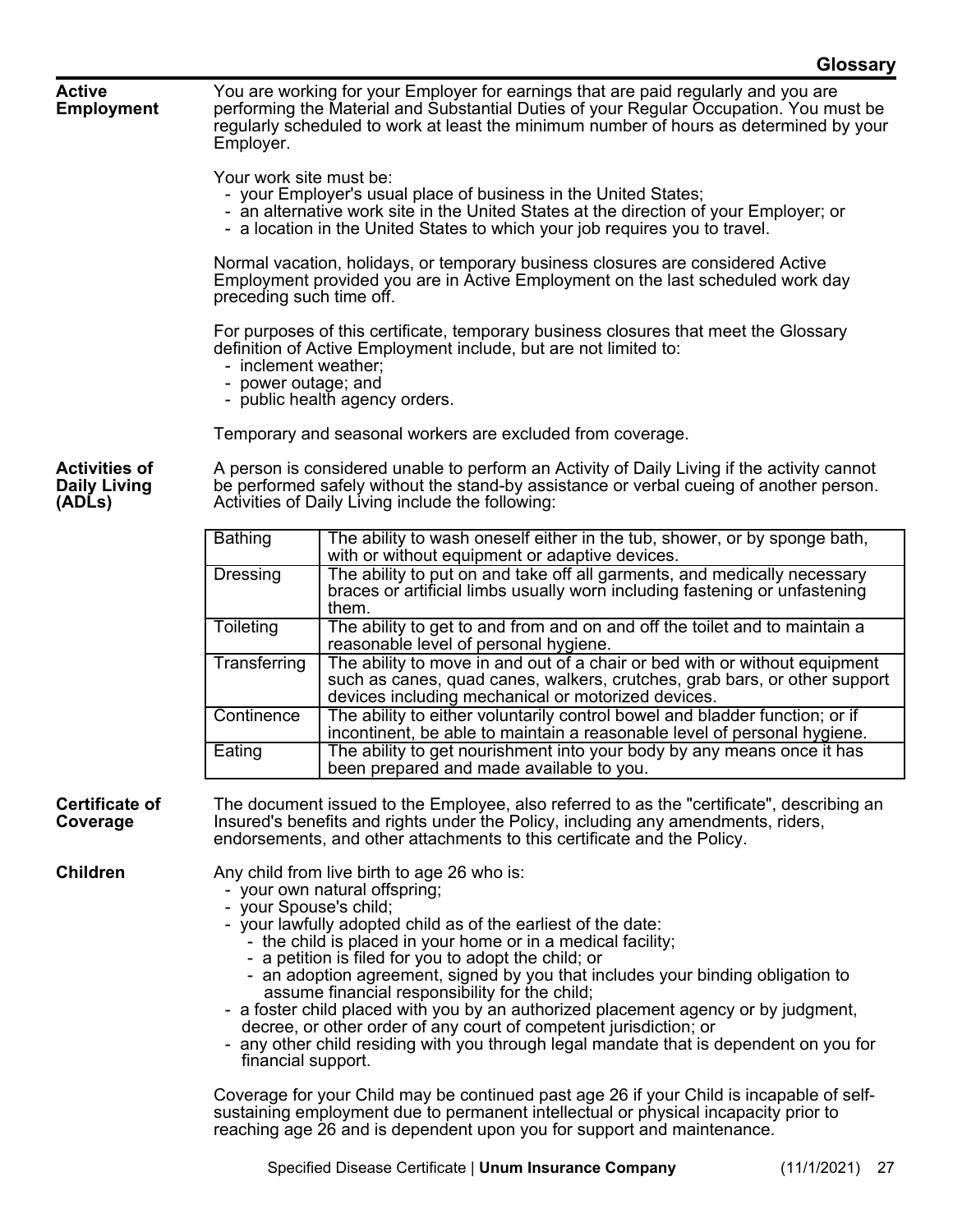|                                                                     | You must submit proof of the Child's incapacity and dependency to us within 120 days of<br>the Child's 26th birthday or we will accept proof within 120 days of the Child's Coverage<br>Eligibility Date that the Child was continuously covered under this or another similar group<br>policy since age 26. Ongoing proof of incapacity and dependency must be provided when<br>requested by us, but not more frequently than once a year.         |
|---------------------------------------------------------------------|-----------------------------------------------------------------------------------------------------------------------------------------------------------------------------------------------------------------------------------------------------------------------------------------------------------------------------------------------------------------------------------------------------------------------------------------------------|
|                                                                     | Your Children may not be Insured as both a Child and an Employee.                                                                                                                                                                                                                                                                                                                                                                                   |
|                                                                     | Your Children may not be Insured by more than one Employee.                                                                                                                                                                                                                                                                                                                                                                                         |
| <b>Clinical</b><br><b>Diagnosis</b>                                 | A diagnosis based on the study of symptoms that meets the following criteria:<br>- a Pathological Diagnosis cannot be made because it is medically inappropriate or life-<br>threatening;<br>- there is medical evidence to support the diagnosis; and<br>- a Physician is treating the Insured for Invasive Cancer, Non-Invasive Cancer, or Skin<br>Cancer.                                                                                        |
| <b>Cognitively</b><br>Impaired or<br>Cognitive<br><b>Impairment</b> | A deterioration or loss in intellectual capacity that requires another person's stand-by<br>assistance or verbal cueing for an Insured's protection or for the protection of others. It is<br>measured by clinical evidence and standardized tests which reliably measure impairment<br>in:<br>- short or long term memory;<br>- orientation to people, places, or time; or<br>- deductive or abstract reasoning.                                   |
| Contributory<br>Coverage                                            | Any amount of coverage for which you pay all or part of the premium. The maximum<br>amount that you may be required to contribute to the cost of your coverage shall not<br>exceed the premium charged for the amounts of your coverage.                                                                                                                                                                                                            |
| Covered<br><b>Accident</b>                                          | An unintended or unforeseen bodily Injury sustained by an Insured, wholly independent of<br>disease, bodily infirmity, illness, infection, or any other abnormal physical condition and<br>which:<br>- occurs on or after the Coverage Effective Date;<br>- occurs while coverage is in force; and<br>- is not excluded by name or specific description in this certificate.                                                                        |
| <b>Covered</b><br><b>Condition</b>                                  | Any Sickness, diagnosis, or loss listed in the Specified Disease Details section.                                                                                                                                                                                                                                                                                                                                                                   |
| <b>Covered Loss</b>                                                 | A Covered Condition or Covered Accident for which benefits are payable under this<br>certificate.                                                                                                                                                                                                                                                                                                                                                   |
| Date of<br><b>Diagnosis</b>                                         | The date a Physician confirms or a test proves that a Covered Condition exists. Date of<br>Diagnosis requirements vary by Covered Condition.                                                                                                                                                                                                                                                                                                        |
| <b>Employee</b>                                                     | A person, also referred to as "you," who is in Active Employment in the United States with<br>the Employer.                                                                                                                                                                                                                                                                                                                                         |
| <b>Employer</b>                                                     | The Policyholder, including all United States divisions, subsidiaries, and affiliated<br>companies of the named Policyholder for whose Employees premium is being paid.                                                                                                                                                                                                                                                                             |
| <b>Enrollment</b><br><b>Period</b>                                  | A period of time determined by your Employer and us during which you are eligible to<br>enroll for or change your coverage. This period of time may be limited.                                                                                                                                                                                                                                                                                     |
| <b>Hospital</b>                                                     | A licensed state tax-supported institution supervised by Physicians and operated pursuant<br>to law on a full-time basis. The Hospital must:<br>- provide overnight care to people with Injuries or Sicknesses;<br>- have full-time Nurses on duty or on call who are supervised by a registered Nurse; and<br>- have X-ray equipment, a laboratory, and a surgical operating room at its locations or<br>available to use on a pre-arranged basis. |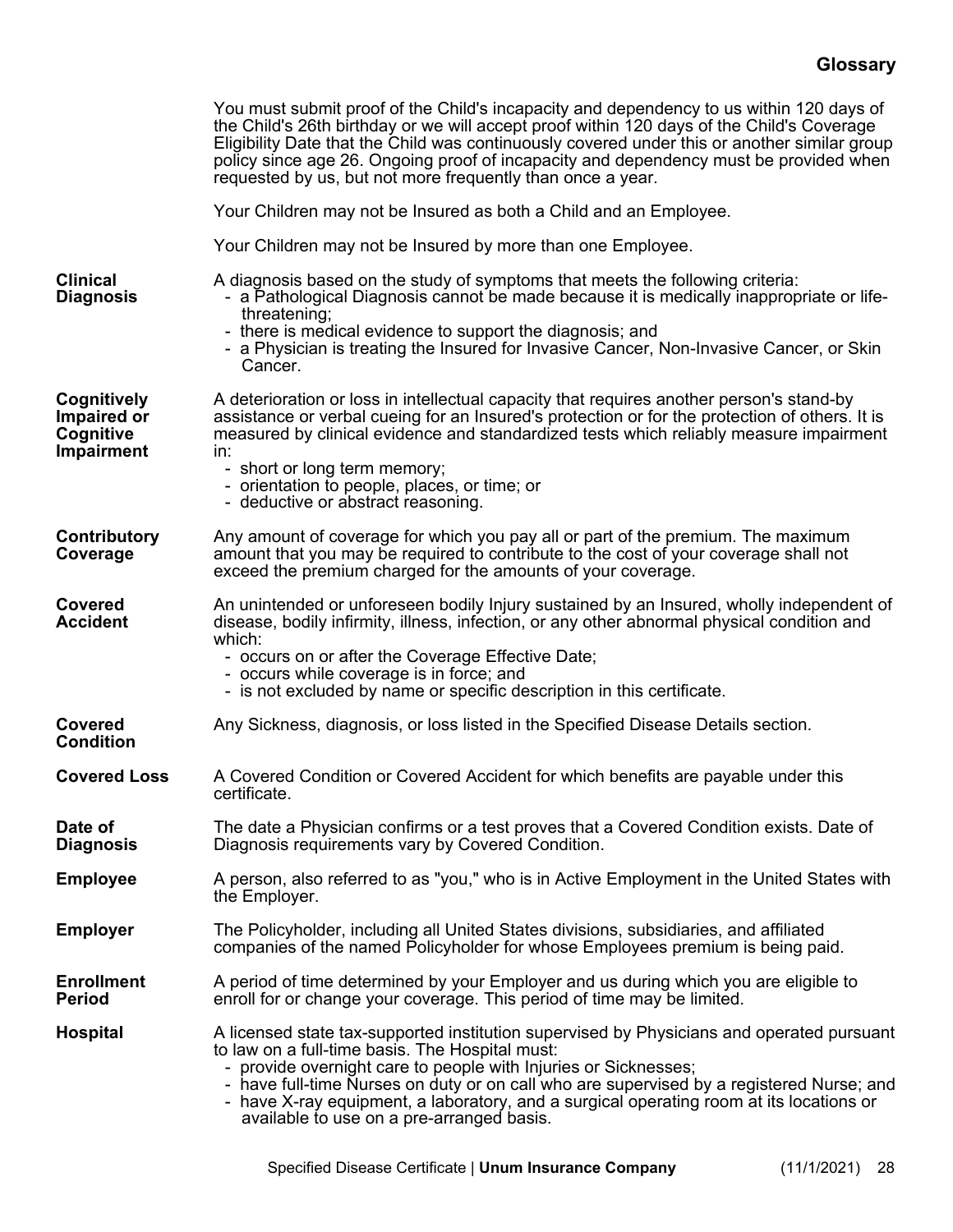For purposes of this certificate, the following hospital units meet the Glossary definition of Hospital:

- Hospital Subacute ICU;
- Progressive Care Unit;
- Intermediate Care Unit; and
- Step-Down Unit.

For purposes of this certificate, the following do not meet the Glossary definition of Hospital:

- a nursing home, a rest home, home for the aged, or an assisted living facility;
- a hospice care facility;
- a Subacute Rehabilitation Unit or Rehabilitation Unit;
- a psychiatric unit or facility for the treatment of Mental or Nervous Disorders; and
- a facility for the treatment of Substance Abuse.
- **Injury** Any damage or harm to the body that is the direct result of an accident and not related to any other cause. Injuries that occur prior to an Insured's Coverage Effective Date will be treated as any other Sickness.
- **Insured** Any person who has coverage under this certificate.

Duties that:

- **Layoff** Temporary absence from Active Employment for a period of time that has been agreed to in advance by your Employer.
	- Normal vacation time is not considered a temporary Layoff.
- **Leave of Absence** Temporary absence from Active Employment for a period of time under a leave granted in Writing by your Employer that is in accordance with your Employer's formal leave policies.
	- Normal vacation time is not considered a Leave of Absence.

**Material and** 

- **Substantial Duties**  - are routinely required for the performance of your Regular Occupation; and - cannot be reasonably omitted or modified.
- **Mental or Nervous Disorders** A psychiatric or psychological condition classified in the most recent *Diagnostic and Statistical Manual of Mental Health Disorders* (DSM) published by the American Psychiatric Association, as of the date of Covered Loss. If the DSM is discontinued or replaced, these disorders will be those classified in the diagnostic manual then used by the American Psychiatric Association as of the date of Covered Loss.
- **Nurse** A healthcare professional trained to care for people with Injuries or Sicknesses. A Nurse may include a graduate Registered Nurse (R.N.), Licensed Practical Nurse (L.P.N.), or Licensed Vocational Nurse (L.V.N.).
	- We will not recognize you, your Spouse, Children, parents, siblings, a business or professional partner, or any person who has a financial affiliation or business interest with you, as a Nurse for a claim that you send to us.

**Pathological Diagnosis** A diagnosis made by a Pathologist based on a microscopic study of fixed tissue or preparations from the hemic (blood) system. This type of malignancy diagnosis must be in accordance with the standards set up by the American Board of Pathology.

**Pathologist** A Physician licensed by the American Board of Pathology to practice pathological anatomy or a Physician certified by the Osteopathic Board of Pathology as an osteopathic pathologist.

> We will not recognize you, your Spouse, Children, parents, siblings, a business or professional partner, or any person who has a financial affiliation or business interest with you, as a Pathologist for a claim that you send to us.

**Payable Claim** A claim for which we are liable for under the terms of this certificate.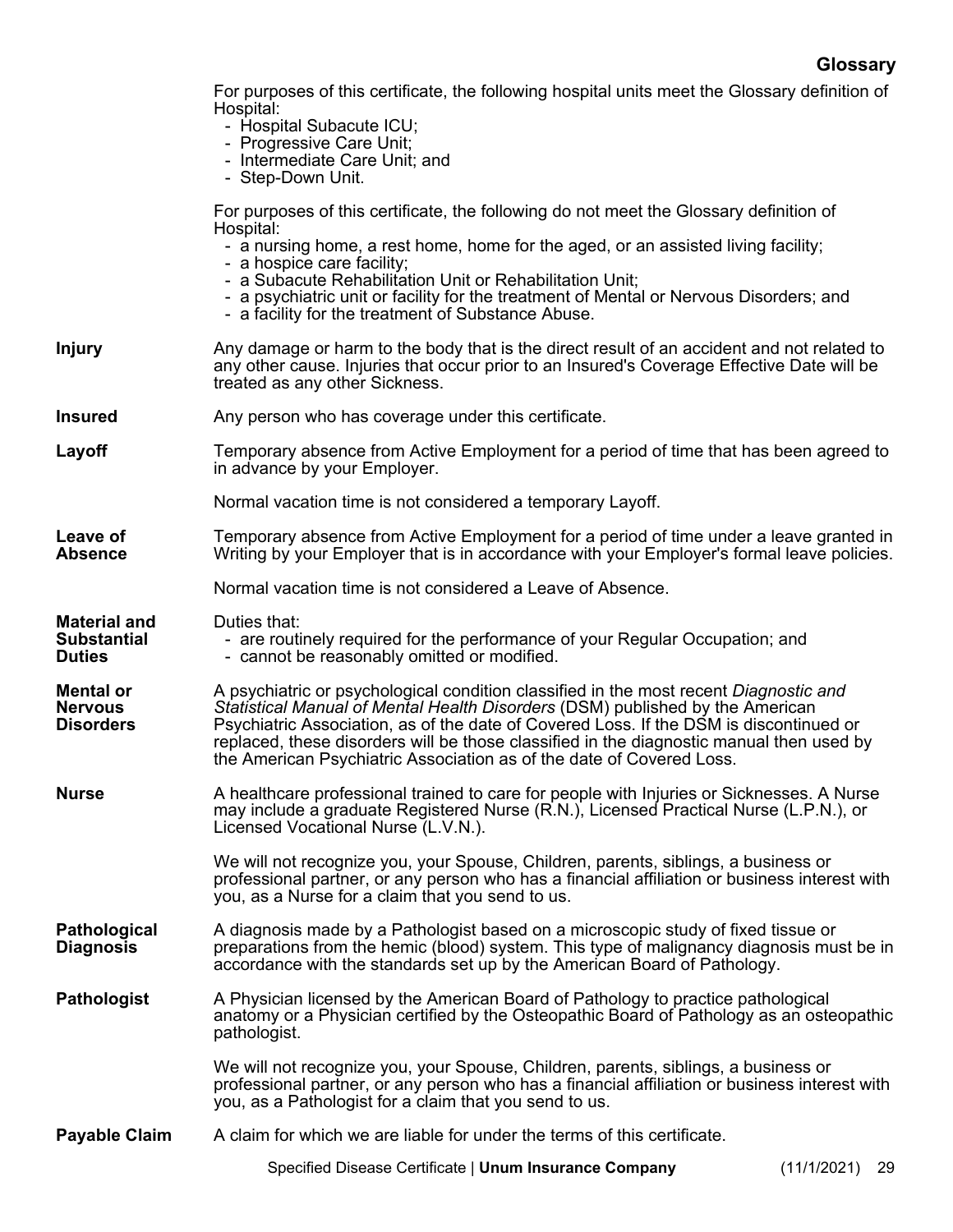| <b>Physician</b>                                                                                                                                                                                                                        | A person performing tasks that are within the limits of his or her medical license and is<br>also:<br>- a legally qualified medical practitioner according to the laws and regulations of the                                                                                                                                                                                                                                                                                                                                                                |  |  |  |  |
|-----------------------------------------------------------------------------------------------------------------------------------------------------------------------------------------------------------------------------------------|--------------------------------------------------------------------------------------------------------------------------------------------------------------------------------------------------------------------------------------------------------------------------------------------------------------------------------------------------------------------------------------------------------------------------------------------------------------------------------------------------------------------------------------------------------------|--|--|--|--|
|                                                                                                                                                                                                                                         | governing jurisdiction;<br>- licensed to practice medicine, prescribe and administer drugs, or to perform surgery;                                                                                                                                                                                                                                                                                                                                                                                                                                           |  |  |  |  |
|                                                                                                                                                                                                                                         | or<br>- a person with a doctoral degree in Psychology (Ph.D. or Psy.D.) whose primary<br>practice is treating patients.                                                                                                                                                                                                                                                                                                                                                                                                                                      |  |  |  |  |
|                                                                                                                                                                                                                                         | We will not recognize you, your Spouse, Children, parents, siblings, a business or<br>professional partner, or any person who has a financial affiliation or business interest with<br>you, as a Physician for a claim that you send to us.                                                                                                                                                                                                                                                                                                                  |  |  |  |  |
| Plan                                                                                                                                                                                                                                    | Your Employer's Specified Disease Welfare Benefit Plan under ERISA, which includes<br>this certificate, your Employer's Group Specified Disease Insurance Policy, and other<br>benefit plan documents consistent with the Plan.                                                                                                                                                                                                                                                                                                                              |  |  |  |  |
| <b>Policy</b>                                                                                                                                                                                                                           | The Group Specified Disease Insurance Policy issued to the Policyholder, including this<br>Certificate of Coverage and any amendments, riders, endorsements, and other<br>attachments to this certificate and the Policy.                                                                                                                                                                                                                                                                                                                                    |  |  |  |  |
| Policyholder                                                                                                                                                                                                                            | The entity to which the Policy is issued.                                                                                                                                                                                                                                                                                                                                                                                                                                                                                                                    |  |  |  |  |
| An event including, but not limited to:<br><b>Qualifying Life</b><br><b>Event</b><br>- birth, adoption, or addition of a Child;<br>- a change in legal marital status;<br>- a change in employment status; or<br>- death of an Insured. |                                                                                                                                                                                                                                                                                                                                                                                                                                                                                                                                                              |  |  |  |  |
|                                                                                                                                                                                                                                         | Qualifying Life Event coverage changes made in accordance with the Start of Coverage<br>provisions must be consistent with the Qualifying Life Event.                                                                                                                                                                                                                                                                                                                                                                                                        |  |  |  |  |
|                                                                                                                                                                                                                                         | For further information regarding Qualifying Life Events, please refer to your Employer's<br>Human Resource policy.                                                                                                                                                                                                                                                                                                                                                                                                                                          |  |  |  |  |
| Regular<br><b>Occupation</b>                                                                                                                                                                                                            | The occupation you are routinely performing. We will look at your occupation as it is<br>normally performed in the national economy, instead of how the work tasks are performed<br>for a specific employer at a specific location.                                                                                                                                                                                                                                                                                                                          |  |  |  |  |
| <b>Sickness</b>                                                                                                                                                                                                                         | An illness or disease.                                                                                                                                                                                                                                                                                                                                                                                                                                                                                                                                       |  |  |  |  |
| <b>Spouse</b>                                                                                                                                                                                                                           | The person who is your partner through lawful marriage, civil union, domestic partnership<br>(established by a declaration acceptable to us), or your legally separated Spouse.                                                                                                                                                                                                                                                                                                                                                                              |  |  |  |  |
|                                                                                                                                                                                                                                         | Your Spouse may not be Insured as both a Spouse and an Employee.                                                                                                                                                                                                                                                                                                                                                                                                                                                                                             |  |  |  |  |
| <b>Surgical</b><br><b>Procedure</b>                                                                                                                                                                                                     | The cutting into the skin or other organ to accomplish any of the following goals:<br>- further explore the condition for the purpose of diagnosis;<br>- take a biopsy of a suspicious lump;<br>- remove diseased tissues or organs;<br>- remove an obstruction;<br>- reposition structures to their normal position;<br>- redirect channels;<br>- transplant tissue or whole organs;<br>- implant mechanical or electronic devices;<br>- repair an area that has been injured or affected by trauma, overuse, or Sickness; or<br>- restore proper function. |  |  |  |  |
|                                                                                                                                                                                                                                         | For purposes of this certificate, the following do not meet the Glossary definition of<br>Surgical Procedure:                                                                                                                                                                                                                                                                                                                                                                                                                                                |  |  |  |  |

- venipuncture (drawing blood);

Specified Disease Certificate | **Unum Insurance Company** (11/1/2021) 30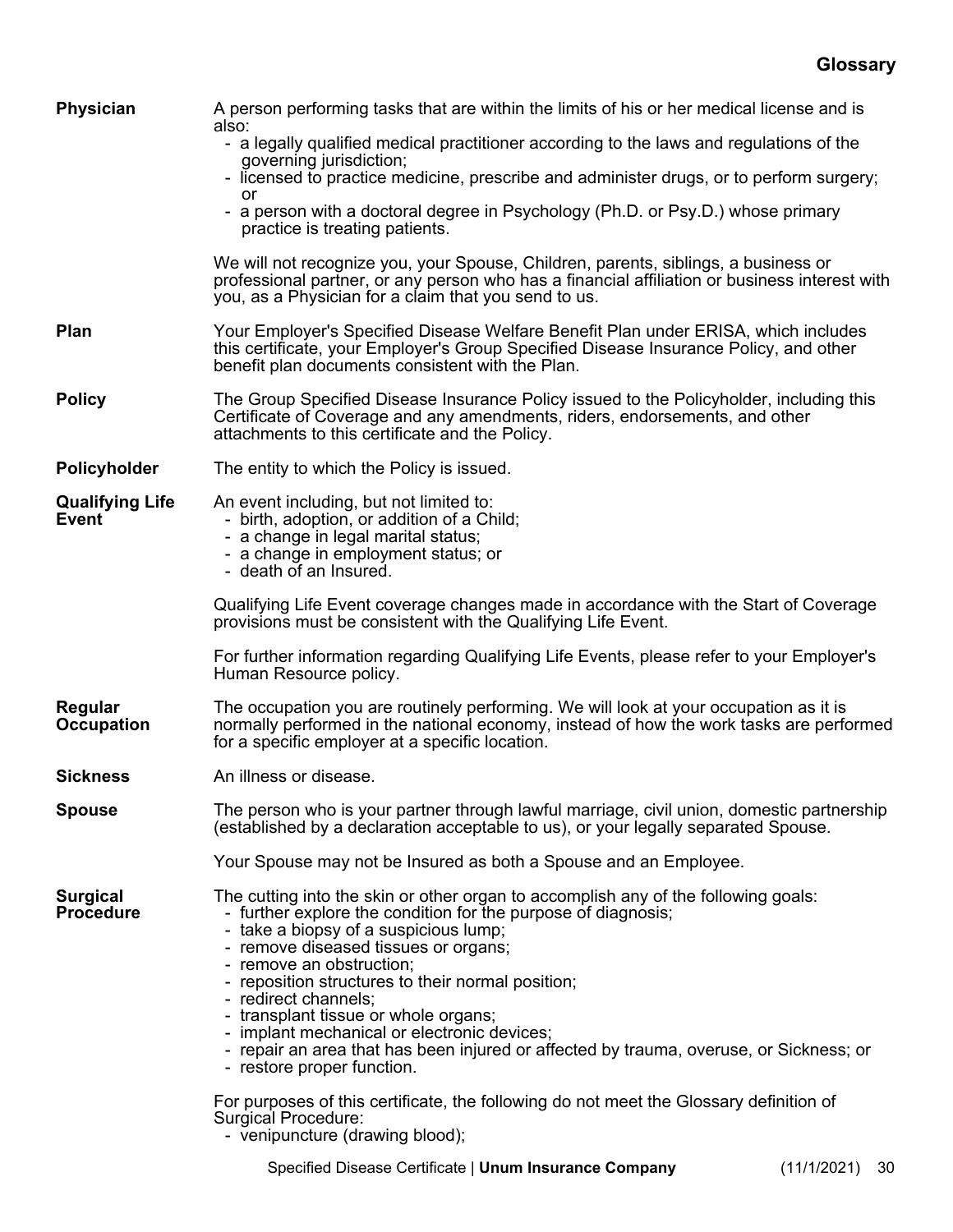- lumbar puncture;
- epidural steroid injections;
- removal of skin tags; and
- foreign body removal from the eye.

**Unum Insurance**  Referred to as "Unum" and "we," "us," or "our."

# **Company**

**Writing** or **Written** A record on or transmitted by paper, electronic, or telephonic means consistent with applicable law.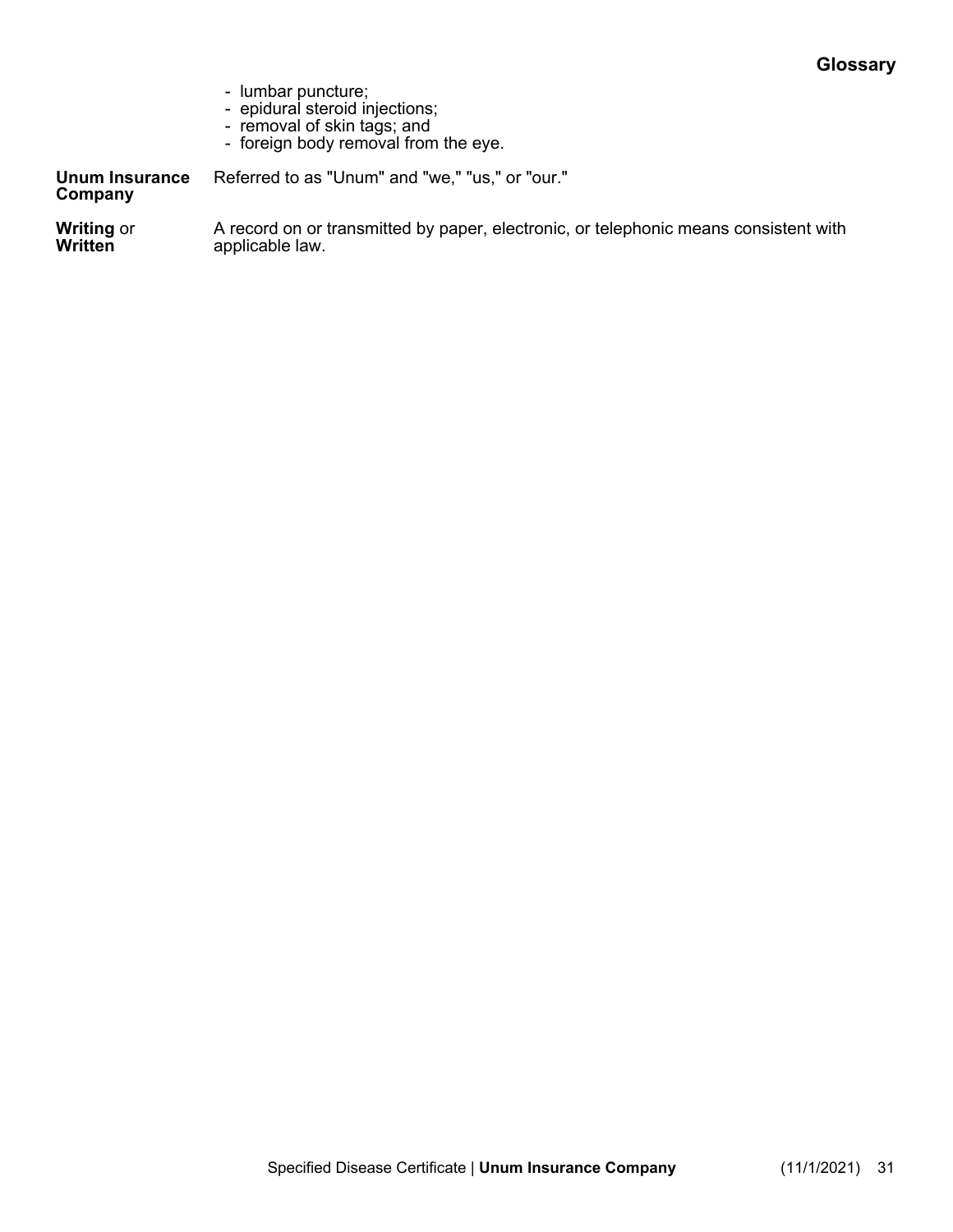UNDER NORTH CAROLINA GENERAL STATUTE SECTION 58-50-40, NO PERSON, EMPLOYER, PRINCIPAL, AGENT, TRUSTEE, OR THIRD PARTY ADMINISTRATOR, WHO IS RESPONSIBLE FOR THE PAYMENT OF GROUP HEALTH OR LIFE INSURANCE OR GROUP HEALTH PLAN PREMIUMS, SHALL:

- (1) CAUSE THE CANCELLATION OR NONRENEWAL OF GROUP HEALTH OR LIFE INSURANCE, HOSPITAL, MEDICAL, OR DENTAL SERVICE CORPORATION PLAN, MULTIPLE EMPLOYER WELFARE ARRANGEMENT, OR GROUP HEALTH PLAN COVERAGES AND THE CONSEQUENTIAL LOSS OF THE COVERAGES OF THE PERSONS INSURED, BY WILLFULLY FAILING TO PAY THOSE PREMIUMS IN ACCORDANCE WITH THE TERMS OF THE INSURANCE OR PLAN CONTRACT; AND
- (2) WILLFULLY FAIL TO DELIVER, AT LEAST 45 DAYS BEFORE THE TERMINATION OF THOSE COVERAGES, TO ALL PERSONS COVERED BY THE GROUP POLICY A WRITTEN NOTICE OF THE PERSON'S INTENTION TO STOP PAYMENT OF PREMIUMS. THIS WRITTEN NOTICE MUST ALSO CONTAIN A NOTICE TO ALL PERSONS COVERED BY THE GROUP POLICY OF THEIR RIGHTS TO HEALTH INSURANCE CONVERSION POLICIES UNDER ARTICLE 53 OF CHAPTER 58 OF THE GENERAL STATUTES AND THEIR RIGHTS TO PURCHASE INDIVIDUAL POLICIES UNDER THE FEDERAL HEALTH INSURANCE PORTABILITY AND ACCOUNTABILITY ACT AND UNDER ARTICLE 68 OF CHAPTER 58 OF THE GENERAL STATUTES.

VIOLATION OF THIS LAW IS A FELONY. ANY PERSON VIOLATING THIS LAW IS ALSO SUBJECT TO A COURT ORDER REQUIRING THE PERSON TO COMPENSATE PERSONS INSURED FOR EXPENSES OR LOSSES INCURRED AS A RESULT OF THE TERMINATION OF THE INSURANCE.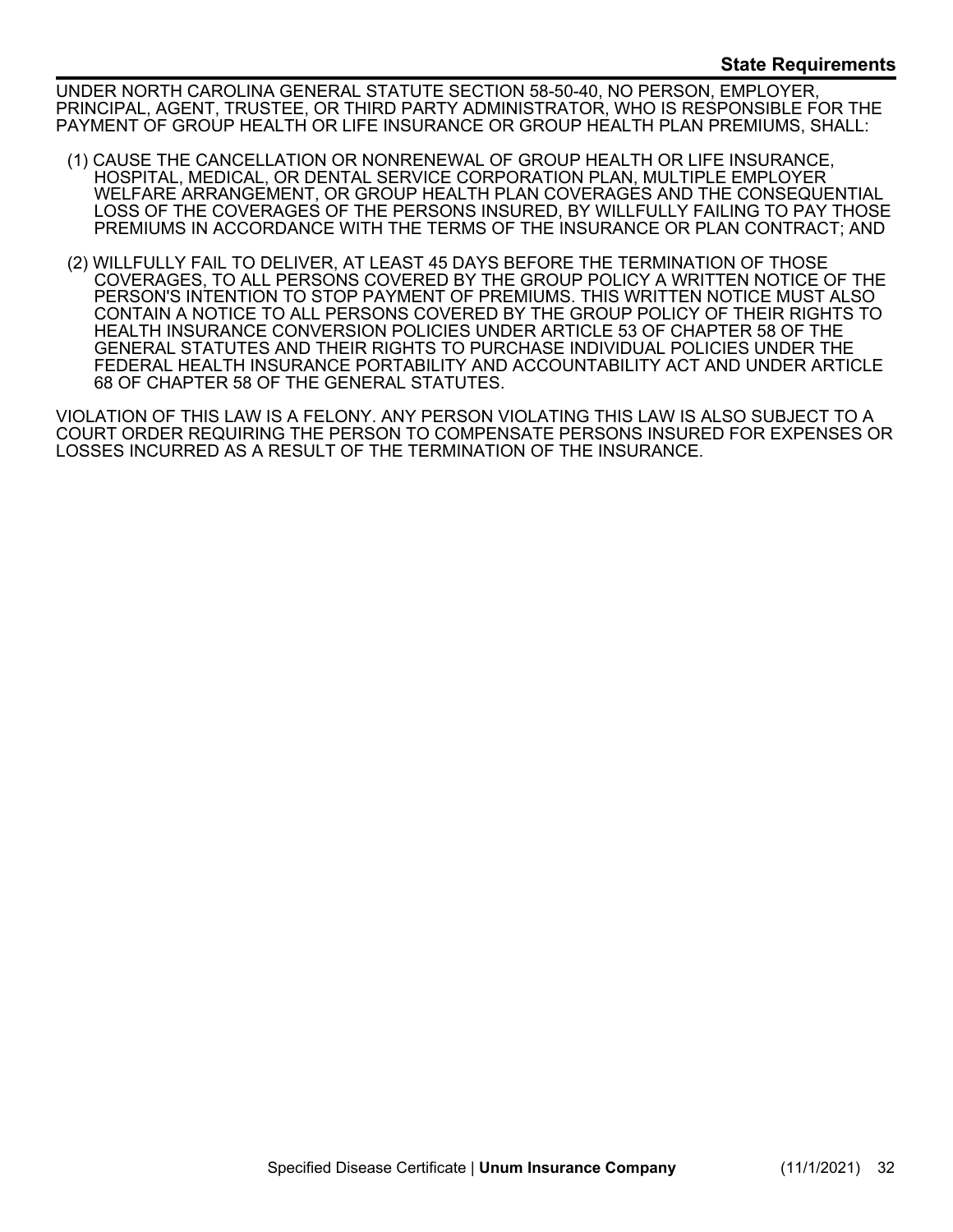#### **Unum Insurance Company** 2211 Congress Street, Portland, ME 04122 (877) 225-2172 **[services.unum.com](http://services.unum.com/)**

#### **Be Well Benefit \_\_\_\_\_\_\_\_\_\_\_\_\_\_\_\_\_\_\_\_\_\_\_\_\_\_\_\_\_\_\_\_\_\_\_\_\_\_\_\_\_\_\_\_\_\_\_\_\_\_\_\_\_\_\_\_\_\_\_\_\_\_\_\_\_\_\_\_\_\_\_\_\_\_\_\_\_\_\_\_\_\_\_\_\_\_\_\_**

**\_\_\_\_\_\_\_\_\_\_\_\_\_\_\_\_\_\_\_\_\_\_\_\_\_\_\_\_\_\_\_\_\_\_\_\_\_\_\_\_\_\_\_\_\_\_\_\_\_\_\_\_\_\_\_\_\_\_\_\_\_\_\_\_\_\_\_\_\_\_\_\_\_\_\_\_\_\_\_\_\_\_\_\_\_\_\_\_**

We encourage our Insureds to maintain a healthy lifestyle. For those who take precautionary measures by receiving routine health screenings, we offer a Be Well Benefit. This is an annual cash benefit that may be claimed after completing an eligible Be Well Screening, and may be used to help with monetary expenditures such as transportation, missed work, or other incidentals.

For the purpose of determining your coverage and eligibility for the Be Well Benefit, all terms and provisions of your Certificate of Coverage apply unless modified below.

| <b>Policyholder:</b>                                          |                                                                                                                                                                                                                                                                                                                                        | <b>Belk Stores Services, LLC</b>                                                                                                                                                                                                                                                                                                                                                                                                                                                                                                                                |  |                        |  |                                                                                     |  |
|---------------------------------------------------------------|----------------------------------------------------------------------------------------------------------------------------------------------------------------------------------------------------------------------------------------------------------------------------------------------------------------------------------------|-----------------------------------------------------------------------------------------------------------------------------------------------------------------------------------------------------------------------------------------------------------------------------------------------------------------------------------------------------------------------------------------------------------------------------------------------------------------------------------------------------------------------------------------------------------------|--|------------------------|--|-------------------------------------------------------------------------------------|--|
| <b>Policy Number:</b>                                         |                                                                                                                                                                                                                                                                                                                                        | 630564 011                                                                                                                                                                                                                                                                                                                                                                                                                                                                                                                                                      |  |                        |  |                                                                                     |  |
| <b>Policy Effective Date:</b>                                 |                                                                                                                                                                                                                                                                                                                                        | January 1, 2020                                                                                                                                                                                                                                                                                                                                                                                                                                                                                                                                                 |  |                        |  |                                                                                     |  |
| <b>Be Well Benefit</b><br><b>Effective Date:</b>              |                                                                                                                                                                                                                                                                                                                                        | January 1, 2020                                                                                                                                                                                                                                                                                                                                                                                                                                                                                                                                                 |  |                        |  |                                                                                     |  |
| Eligible Group(s)                                             |                                                                                                                                                                                                                                                                                                                                        |                                                                                                                                                                                                                                                                                                                                                                                                                                                                                                                                                                 |  |                        |  |                                                                                     |  |
|                                                               |                                                                                                                                                                                                                                                                                                                                        | minimum of 30 hours per week.                                                                                                                                                                                                                                                                                                                                                                                                                                                                                                                                   |  |                        |  | All active full-time associates in Active Employment in the United States working a |  |
| Paying for<br>Coverage                                        |                                                                                                                                                                                                                                                                                                                                        | Insurance coverage.                                                                                                                                                                                                                                                                                                                                                                                                                                                                                                                                             |  |                        |  | The Be Well Benefit is automatically included in the cost of your Specified Disease |  |
| <b>Be Well Benefit</b>                                        |                                                                                                                                                                                                                                                                                                                                        |                                                                                                                                                                                                                                                                                                                                                                                                                                                                                                                                                                 |  |                        |  |                                                                                     |  |
|                                                               | <b>For You</b>                                                                                                                                                                                                                                                                                                                         |                                                                                                                                                                                                                                                                                                                                                                                                                                                                                                                                                                 |  | <b>For your Spouse</b> |  | <b>For your Children</b>                                                            |  |
|                                                               | \$50                                                                                                                                                                                                                                                                                                                                   |                                                                                                                                                                                                                                                                                                                                                                                                                                                                                                                                                                 |  | \$50                   |  | \$50                                                                                |  |
| <b>Be Well Benefit</b><br><b>Payment</b><br><b>Conditions</b> | Each Insured is eligible to receive a maximum of one Be Well Benefit per Calendar year.<br>The Be Well Benefit will become payable provided the following conditions are met:<br>- the date of the Be Well Screening is after the Be Well Benefit Effective Date; and<br>- an Insured's coverage is in force.                          |                                                                                                                                                                                                                                                                                                                                                                                                                                                                                                                                                                 |  |                        |  |                                                                                     |  |
| <b>Be Well</b><br><b>Screenings</b>                           | Cholesterol and<br>Eligible screenings include, but may not be limited to: blood test for<br><b>Diabetes</b><br>triglycerides, fasting plasma glucose (FPG), fasting blood glucose<br>test, hemoglobin A1C(HbA1c), Serum cholesterol test to determine<br>total, HDL and LDL cholesterol levels, two hour post-load plasma<br>glucose. |                                                                                                                                                                                                                                                                                                                                                                                                                                                                                                                                                                 |  |                        |  |                                                                                     |  |
|                                                               | Cancer                                                                                                                                                                                                                                                                                                                                 | Eligible screenings include, but may not be limited to: colonoscopy,<br>virtual colonoscopy, CEA (blood test for colon cancer), low-dose<br>computerized tomography (CT) (imaging study for lung cancer),<br>double-contrast barium enema, fecal immunochemical testing, fecal<br>DNA testing, PSA (blood test for prostate cancer), bone marrow<br>testing, serum protein electrophoresis (blood test for myeloma),<br>dermatological screenings for skin cancer, flexible sigmoidoscopy,<br>hemoccult stool analysis, pap smear, thin prep pap test, cytology |  |                        |  |                                                                                     |  |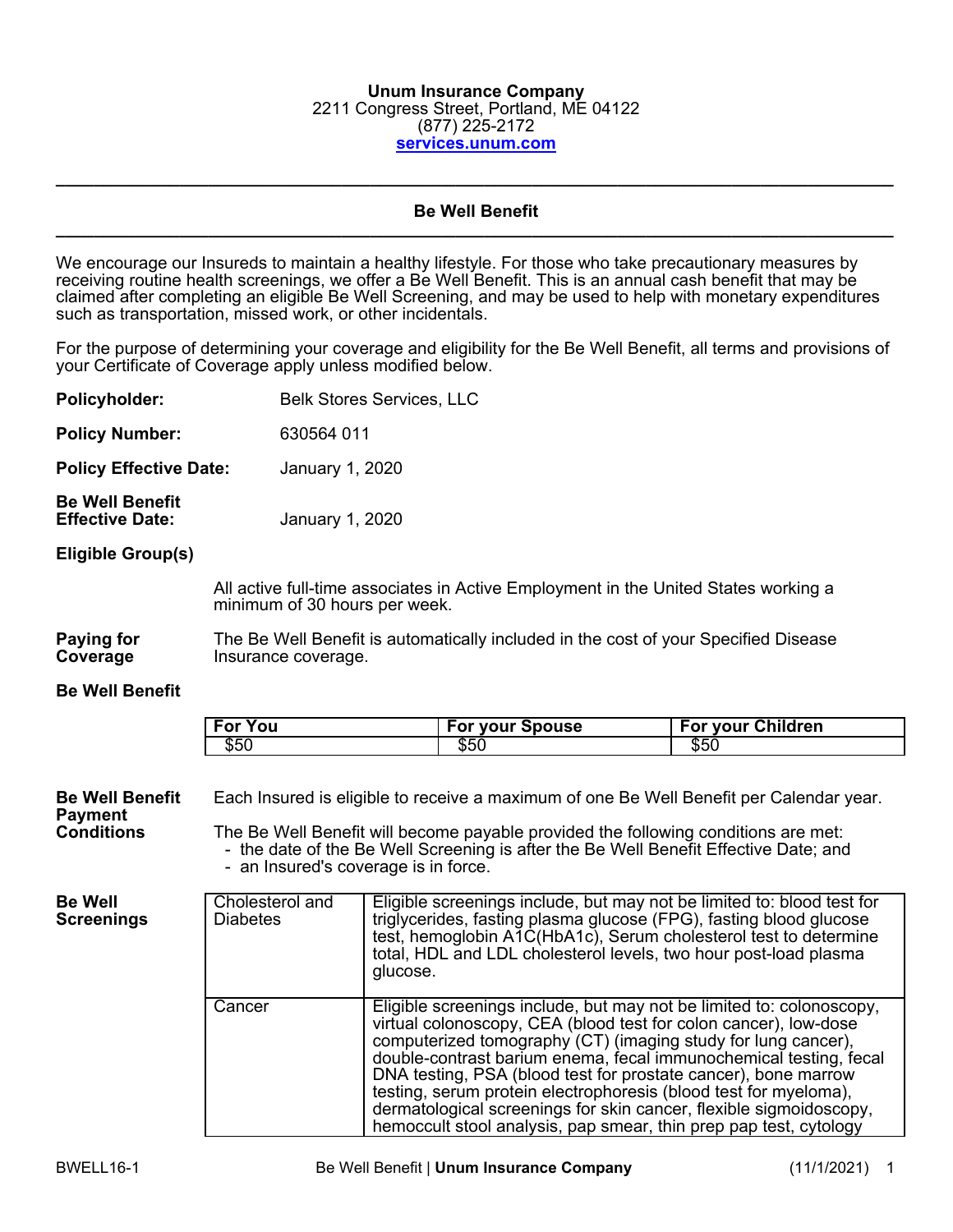|                                          | (PAP) smear, CA 15-3 (blood test for breast cancer), CA-125 (blood<br>test for ovarian cancer), BRCA1 or BRCA2 testing.                                                                                                                      |
|------------------------------------------|----------------------------------------------------------------------------------------------------------------------------------------------------------------------------------------------------------------------------------------------|
| Cardiovascular<br><b>Function</b>        | Eligible screenings include, but may not be limited to:<br>echocardiogram, electrocardiogram, stress test on a bicycle or<br>treadmill, myocardial perfusion imaging.                                                                        |
| <b>Imaging Studies</b>                   | Eligible screenings include, but may not be limited to: chest x-ray,<br>carotid ultrasound (Doppler), mammography, breast ultrasound,<br>breast MRI, breast thermography, transvaginal ultrasound, bone<br>density scans, aortic ultrasound. |
| Annual<br>Examinations by a<br>Physician | Eligible examinations include sports physicals, annual exams for<br>adults, and well-child visits.                                                                                                                                           |
| <b>Immunizations</b>                     | Eligible immunizations include, but may not be limited to: HPV,<br>Hepatitis B, chicken pox, MMR, meningitis, tetanus, pneumonia,<br>influenza.                                                                                              |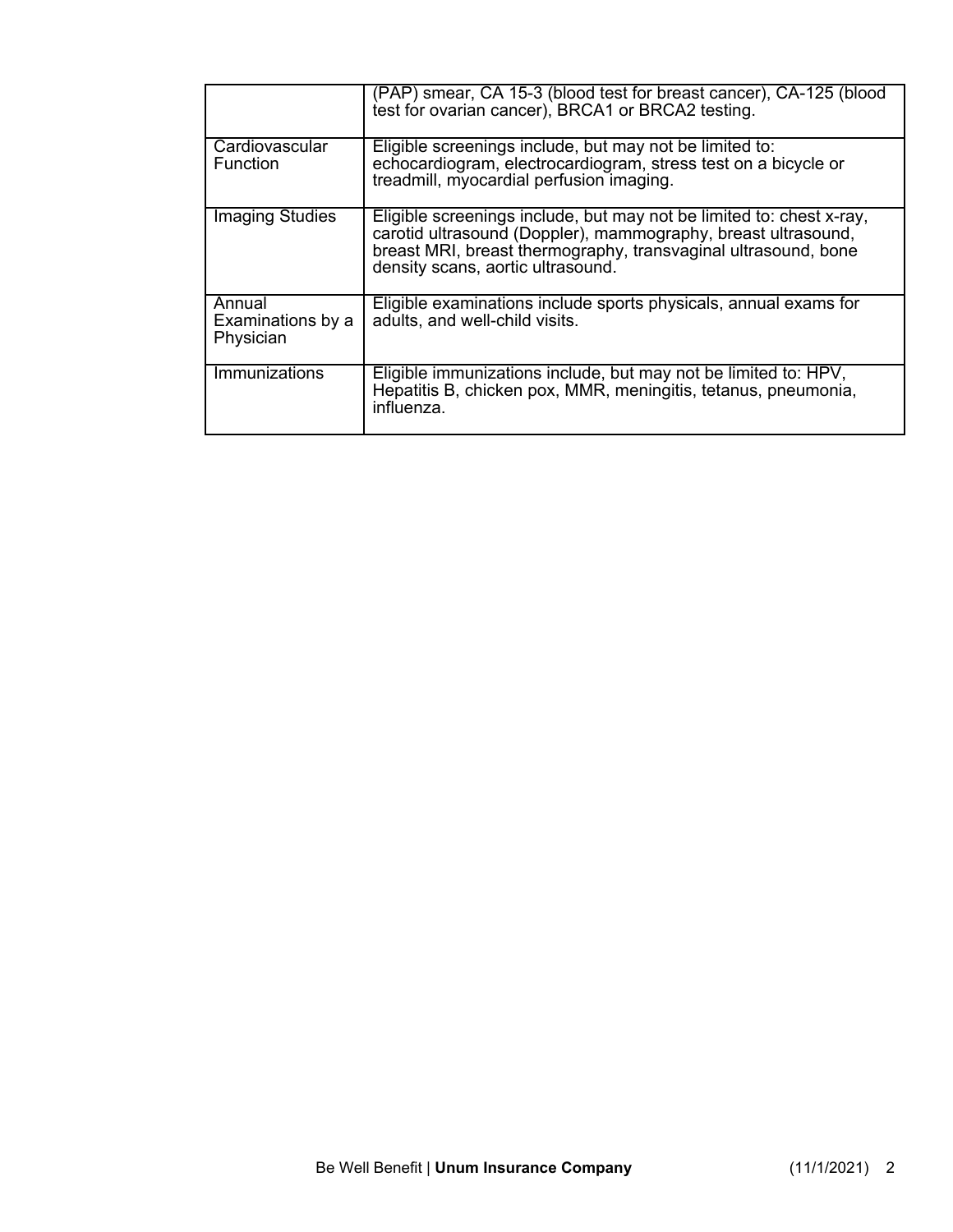#### **Unum Insurance Company** 2211 Congress Street, Portland, ME 04122 (877) 225-2172 **[services.unum.com](http://services.unum.com/)**

#### **Portability of Specified Disease Insurance \_\_\_\_\_\_\_\_\_\_\_\_\_\_\_\_\_\_\_\_\_\_\_\_\_\_\_\_\_\_\_\_\_\_\_\_\_\_\_\_\_\_\_\_\_\_\_\_\_\_\_\_\_\_\_\_\_\_\_\_\_\_\_\_\_\_\_\_\_\_\_\_\_\_\_\_\_\_\_\_\_\_\_\_\_\_\_\_**

**\_\_\_\_\_\_\_\_\_\_\_\_\_\_\_\_\_\_\_\_\_\_\_\_\_\_\_\_\_\_\_\_\_\_\_\_\_\_\_\_\_\_\_\_\_\_\_\_\_\_\_\_\_\_\_\_\_\_\_\_\_\_\_\_\_\_\_\_\_\_\_\_\_\_\_\_\_\_\_\_\_\_\_\_\_\_\_\_**

Portability allows you, your Spouse and Children to continue coverage when coverage under the Employer's group Policy would otherwise end due to an Eligible Portability Event. The certificate issued to you when you first became insured under your Employer's group policy will reflect the terms and conditions of the coverage that can be continued.

Portability of Specified Disease Insurance is made a part of the Specified Disease Insurance Policy and is subject to all of the provisions, limitations and exclusions of the Policy and certificate, unless changed by this document. Additionally, defined terms found within Portability of Specified Disease Insurance have been capitalized and have the same meaning as the terms in the Glossary section of the Certificate of Coverage.

Any future changes made in the Employer's group Policy will not apply to coverage an Insured has ported, unless required by law.

If you have any questions about portable coverage, please contact your Employer or us.

| Policyholder:                                          |                   | <b>Belk Stores Services, LLC</b>                                                                                                                                                          |                               |
|--------------------------------------------------------|-------------------|-------------------------------------------------------------------------------------------------------------------------------------------------------------------------------------------|-------------------------------|
| <b>Policy Number:</b>                                  |                   | 630564 011                                                                                                                                                                                |                               |
| <b>Policy Effective Date:</b>                          |                   | January 1, 2020                                                                                                                                                                           |                               |
| <b>Portability</b><br><b>Effective Date:</b>           |                   | January 1, 2020                                                                                                                                                                           |                               |
|                                                        |                   |                                                                                                                                                                                           | <b>Portability Provisions</b> |
| <b>Eligible</b><br><b>Portability</b><br><b>Events</b> |                   | You are eligible to port coverage on the date of the following Eligible Portability Events:<br>- your employment with your Employer ends; or<br>- you are no longer in an Eligible Group. |                               |
|                                                        |                   | However, you will not be considered eligible to port coverage at the time of an Eligible<br>Portability Event if the Employer's Policy is cancelled by us.                                |                               |
| <b>Portable</b><br>Coverage<br><b>Available</b>        |                   | The amount of coverage in force for each Insured on the date of your Eligible Portability<br>Event is available to port subject to the following:                                         |                               |
|                                                        | For you           | The maximum amount of coverage available to port is your in force Coverage Amount at<br>the time of your Eligible Portability Event.                                                      |                               |
|                                                        | For your Spouse   | The maximum amount of coverage available to port is your Spouse's in force Coverage<br>Amount at the time of your Eligible Portability Event.                                             |                               |
|                                                        | For your Children | The maximum amount of coverage available to port is your Children's in force Coverage<br>Amount at the time of your Eligible Portability Event.                                           |                               |
|                                                        |                   | If you wish to make a change to an Insured's in force coverage at time of port, please<br>refer to Changes to Ported Coverage for guidelines in changing coverage.                        |                               |
| <b>PORT16-1</b>                                        |                   | Portability of Specified Disease Insurance   Unum Insurance Company                                                                                                                       | (11/1/2021)<br>$\overline{1}$ |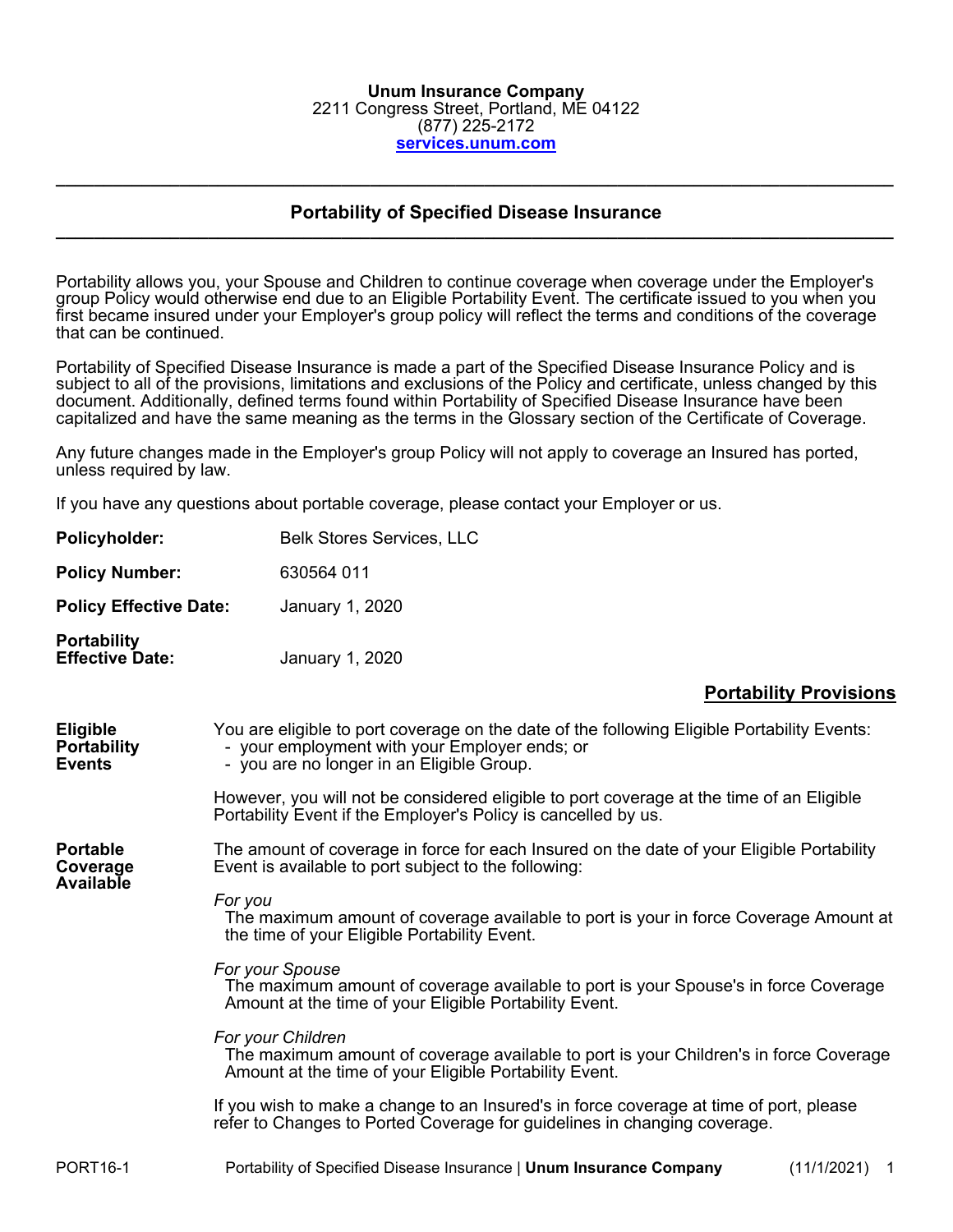|                                                 | Coverage for any Insured cannot be increased above the amount currently in force at the<br>time you apply for portable coverage.                                                                                                                                                                                                                                                                                                           |                 |  |
|-------------------------------------------------|--------------------------------------------------------------------------------------------------------------------------------------------------------------------------------------------------------------------------------------------------------------------------------------------------------------------------------------------------------------------------------------------------------------------------------------------|-----------------|--|
| <b>Applying for</b><br><b>Portable</b>          | If you choose to apply for portable coverage for yourself, you may also port coverage for<br>your Spouse and Children.                                                                                                                                                                                                                                                                                                                     |                 |  |
| Coverage                                        | You must apply for portable coverage and pay the first premium within 31 days from the<br>date of an Eligible Portability Event.                                                                                                                                                                                                                                                                                                           |                 |  |
|                                                 | Applications for Portability are available from your Employer.                                                                                                                                                                                                                                                                                                                                                                             |                 |  |
| <b>Ported Coverage</b><br><b>Effective Date</b> | Once premiums and all forms have been received, ported coverage is effective on the day<br>after coverage would have otherwise ended under your Employer's Policy.                                                                                                                                                                                                                                                                         |                 |  |
| <b>Changes to</b><br><b>Ported Coverage</b>     | You may decrease coverage for an Insured subject to the Coverage Amounts available at<br>any time.                                                                                                                                                                                                                                                                                                                                         |                 |  |
|                                                 | Ported coverage cannot be increased at any time for any Insured.                                                                                                                                                                                                                                                                                                                                                                           |                 |  |
|                                                 | Decreases in coverage will take effect on the first of the month following the date we<br>process the change.                                                                                                                                                                                                                                                                                                                              |                 |  |
|                                                 | Any decrease in coverage will not affect a Payable Claim that occurs prior to the<br>decrease.                                                                                                                                                                                                                                                                                                                                             |                 |  |
| <b>End of Ported</b><br>Coverage                | If you choose to cancel your ported coverage, coverage for all Insureds will end on the<br>first of the month following the date you provide notification to us.                                                                                                                                                                                                                                                                           |                 |  |
|                                                 | For you<br>Otherwise, your ported coverage will end on the earliest of:<br>- the date you fail to pay the required premium within 31 days of a premium due date;<br>- the date you are rehired by your Employer or return to an Eligible Group and are<br>covered under the Employer's group Policy;<br>- the date coverage provided under Portability is cancelled by us for any reason upon<br>45 days notice; or<br>- the date you die. |                 |  |
|                                                 | For your Spouse<br>Your Spouse's ported coverage will end on the earliest of:<br>- the date your ported coverage ends;<br>- the date your Spouse is no longer eligible for coverage;<br>- the date your Spouse no longer meets the definition of a Spouse;<br>- the date of your Spouse's death; or<br>- the date of divorce or annulment.                                                                                                 |                 |  |
|                                                 | If your Spouse's coverage ends as a result of your death, divorce or annulment, your<br>Spouse has the option to port coverage in accordance with Portability for your Spouse<br>and Children in the Event of your Death, Divorce or Annulment.                                                                                                                                                                                            |                 |  |
|                                                 | For your Children<br>Your Children's ported coverage will end on the earliest of:<br>- the date your ported coverage ends;<br>- the date your Children are no longer eligible for coverage; or<br>- the date your Children no longer meet the definition of Children.                                                                                                                                                                      |                 |  |
|                                                 | Once ported coverage ends, it cannot be reinstated.                                                                                                                                                                                                                                                                                                                                                                                        |                 |  |
|                                                 | In the event the Employer's group Policy is terminated, Insureds who have continued their<br>coverage under Portability of Specified Disease Insurance prior to the Employer's group<br>Policy termination date will not be affected.                                                                                                                                                                                                      |                 |  |
|                                                 | Portability of Specified Disease Insurance   Unum Insurance Company                                                                                                                                                                                                                                                                                                                                                                        | $(11/1/2021)$ 2 |  |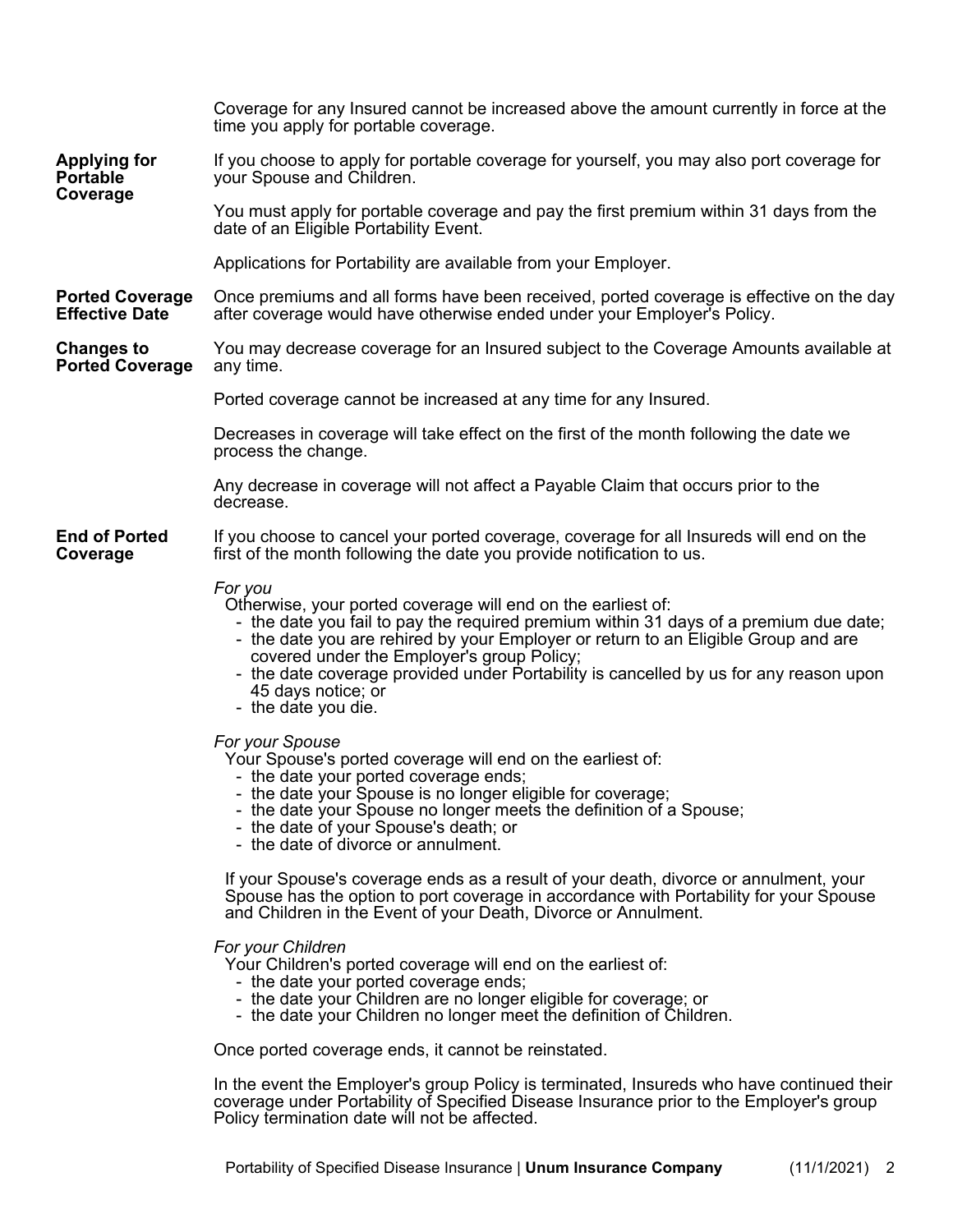**Paying for Ported Coverage** You must make all premium contributions for ported coverage. We will bill you directly for any premium due.

**Rates for Ported Coverage** Premium will be based on the rates for Portability in effect on the date you apply to port coverage.

> Portability rates may be changed by us at any time, however, not more frequently than every 6 months. We will provide Written notice at least 45 days before any change is to take effect.

#### **Portability for your Spouse and Children in the Event of your Death, Divorce or Annulment**

| <b>Eligible</b><br><b>Portability</b><br><b>Events for your</b><br><b>Spouse</b> | Your Spouse is eligible to port Spouse and Children coverage on the date of the following<br>Eligible Portability Events for your Spouse:<br>- your death; or<br>- divorce or annulment.   |  |  |  |
|----------------------------------------------------------------------------------|--------------------------------------------------------------------------------------------------------------------------------------------------------------------------------------------|--|--|--|
| <b>Portable</b><br>Coverage<br>Available                                         | The amount of coverage in force for each Insured, on the date of the Eligible Portability<br>Event for your Spouse, is available to port subject to the following:                         |  |  |  |
|                                                                                  | For your Spouse<br>The maximum amount of coverage available to port is your Spouse's in force Coverage<br>Amount at the time of the Eligible Portability Event for your Spouse.            |  |  |  |
|                                                                                  | For your Children<br>The maximum amount of coverage available to port is your Children's in force Coverage<br>Amount at the time of the Eligible Portability Event for your Spouse.        |  |  |  |
|                                                                                  | If your Spouse wishes to make a change to an Insured's in force coverage at time of port,<br>please refer to Changes to Ported Coverage for guidelines in changing coverage.               |  |  |  |
|                                                                                  | Coverage for any Insured cannot be increased above the amount currently in force at the<br>time your Spouse applies for portable coverage.                                                 |  |  |  |
| <b>Applying for</b><br><b>Portable</b><br>Coverage                               | If your Spouse chooses to apply for portable Spouse coverage, your Spouse may also<br>apply for portable Children coverage.                                                                |  |  |  |
|                                                                                  | Your Spouse must apply for portable coverage and pay the first premium within 31 days<br>from the date of the Eligible Portability Event for your Spouse.                                  |  |  |  |
|                                                                                  | Applications for Portability are available from us.                                                                                                                                        |  |  |  |
| <b>Ported Coverage</b><br><b>Effective Date</b>                                  | Once premiums and all forms have been received, ported coverage is effective on the day<br>after coverage would have otherwise ended under the Employer's Policy.                          |  |  |  |
| <b>Changes to</b><br><b>Ported Coverage</b>                                      | Your Spouse may decrease their Spouse and Children coverage subject to the Coverage<br>Amounts available at any time.                                                                      |  |  |  |
|                                                                                  | Ported coverage cannot be increased at any time for any Insured.                                                                                                                           |  |  |  |
|                                                                                  | Decreases in coverage will take effect on the first of the month following the date we<br>process the change.                                                                              |  |  |  |
|                                                                                  | Any decrease in coverage will not affect a Payable Claim that occurs prior to the<br>decrease.                                                                                             |  |  |  |
| <b>End of Ported</b><br>Coverage                                                 | If your Spouse chooses to cancel ported coverage, your Spouse and Children's coverage<br>will end on the first of the month following the date your Spouse provides notification to<br>us. |  |  |  |
|                                                                                  | For your Spouse<br>Otherwise, your Spouse's ported coverage will end on the earliest of:                                                                                                   |  |  |  |
|                                                                                  | Portability of Specified Disease Insurance   Unum Insurance Company<br>$(11/1/2021)$ 3                                                                                                     |  |  |  |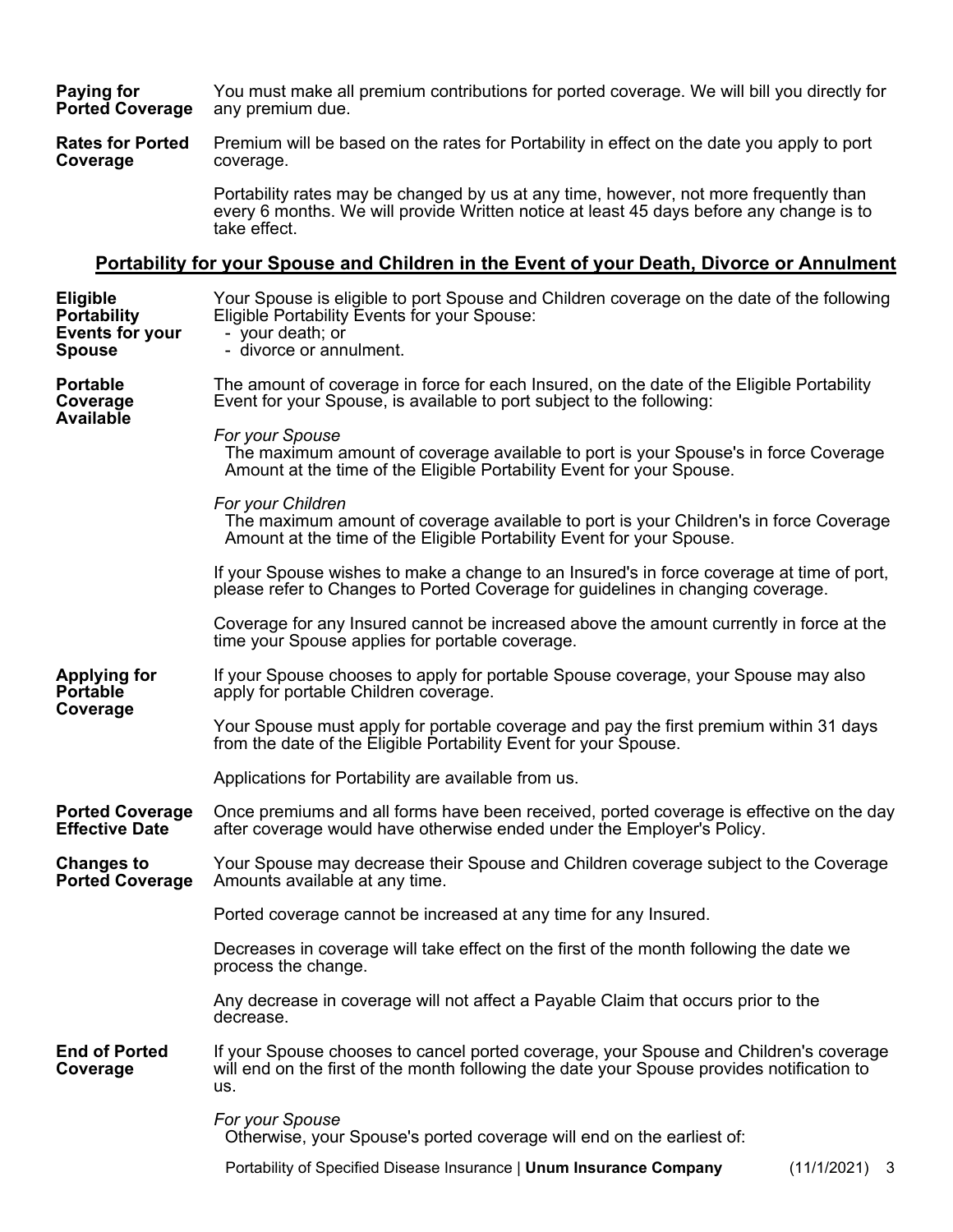- the date your Spouse fails to pay the required premium within 31 days of a premium due date;
- the date your Spouse is no longer eligible for coverage;
- the date coverage provided under Portability is cancelled by us for any reason upon 45 days notice; or
- the date of your Spouse's death.

#### *For your Children*

Your Children's ported coverage will end on the earliest of:

- the date your Spouse's ported coverage ends;
- the date your Children are no longer eligible for coverage; or
- the date your Children no longer meet the definition of Children.

Once ported coverage ends, it cannot be reinstated.

In the event the Employer's group Policy is terminated, Insureds who have continued their coverage under Portability of Specified Disease Insurance prior to the Employer's group Policy termination date will not be affected.

**Paying for Ported Coverage** Your Spouse must make all premium contributions for Spouse and Children ported coverage. We will bill your Spouse directly for any premium due.

**Rates for Ported Coverage** Premium will be based on the rates for Portability in effect on the date your Spouse applies to port Spouse and Children coverage.

> Portability rates may be changed by us at any time, however, not more frequently than every 6 months. We will provide Written notice at least 45 days before any change is to take effect.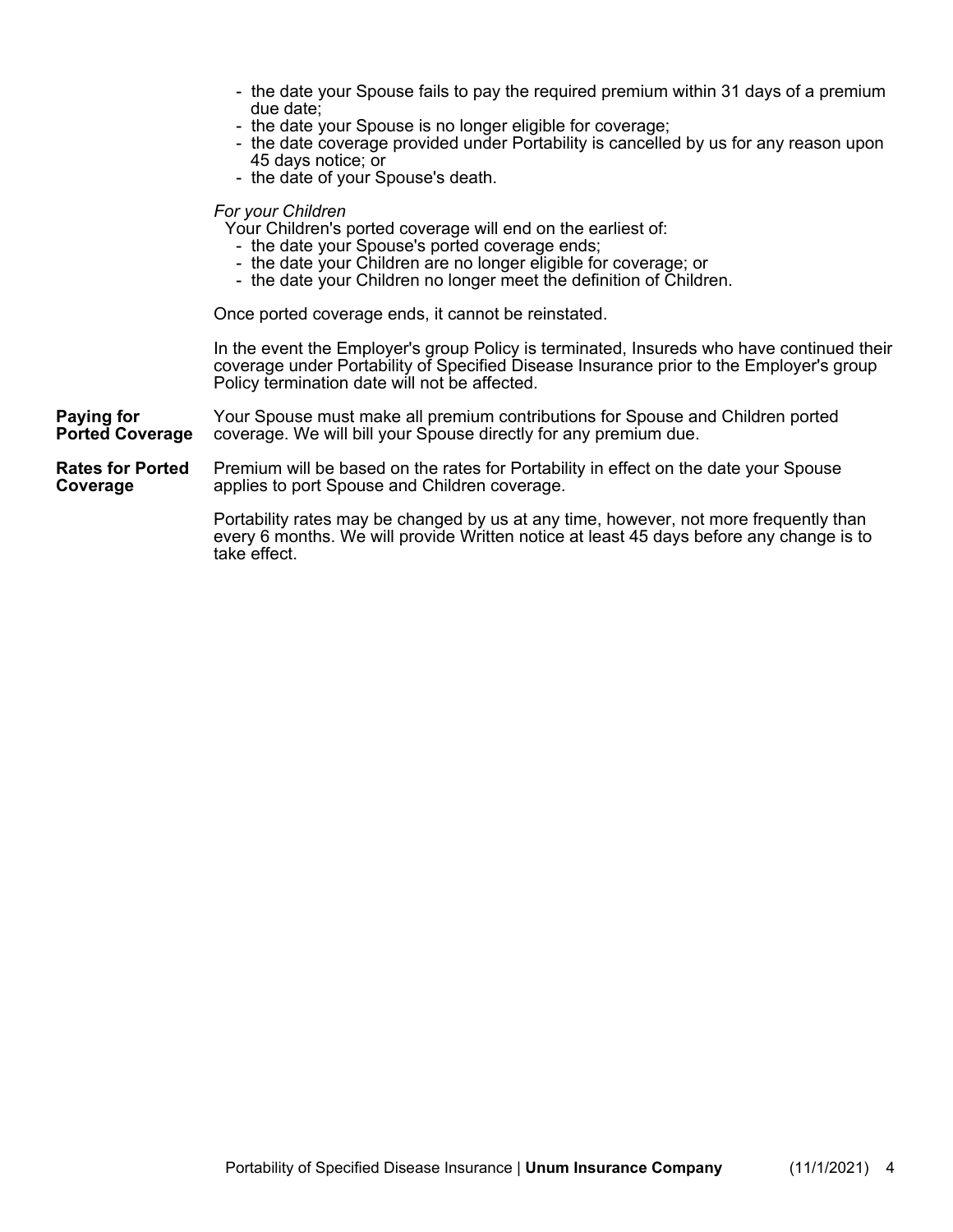#### **GROUP CRITICAL ILLNESS**

#### **THE FOLLOWING NOTICES AND CHANGES TO YOUR COVERAGE ARE REQUIRED BY CERTAIN STATES. PLEASE READ CAREFULLY.**

State variations apply and are subject to change. Consult your Employer or plan administrator for the most current state provisions that may apply to you.

#### **Full effect will be given to your state's civil union, domestic partner and same sex marriage laws to the extent they apply to you under a group insurance policy issued in another state.**

If you have a complaint about your insurance you may contact us at 1-800-321-3889, or the department of insurance in your state of residence. Links to the websites of each state department of insurance can be found at [www.naic.org](http://www.naic.org/).

Si usted tiene alguna queja acerca de su seguro puede comunicarse con nosotros a traves del numero 1-800- 321-3889, o al departamento de seguros de su estado de residencia. Puede encontrar enlaces a los sitios web de los departamentos de seguros de cada estado en [www.naic.org](http://www.naic.org/).

The states of **Florida and Maryland** require us to advise residents of these states that if your Certificate was issued in a jurisdiction other than the state in which you reside, it may not provide all of the benefits required by the laws of your residence state.

The state of **Montana** requires us to notify you that the provisions in the Policy, including those in the Certificate of Coverage, conform to the minimum requirements of Montana law and control over any conflicting statutes of any state in which the Insured resides on or after the Policy Effective Date.

**If you are a resident of one of the states noted below, and the provisions referenced below appear in your certificate in a form less favorable to you as an Insured, they are amended as follows:** \_\_\_\_\_\_\_\_\_\_\_\_\_\_\_\_\_\_\_\_\_\_\_\_\_\_\_\_\_\_\_\_\_\_\_\_\_\_\_\_\_\_\_\_\_\_\_\_\_\_\_\_\_\_\_\_\_\_\_\_\_\_\_\_\_\_\_\_\_\_\_\_\_\_\_\_\_\_\_\_\_\_\_\_\_\_\_\_

#### **For residents of Alaska:**

The **Filing a Claim** provision for Claim Forms in the **Claims Provisions** section of the certificate is amended so that claim forms will be sent to you within 10 working days from the date we receive the notice of a claim.

The **Claim Procedures** provision in the **Claims Provisions** section of the certificate is amended so that notification of a claim decision and payment issued for a Payable Claim is within 30 days after receipt of satisfactory Written Proof of Loss.

A **Payment of Interest** provision has been added to the **Claims Provisions** section of the certificate as follows:

Any benefit payment issued after 30 days from the date we receive satisfactory Written Proof of Loss will accrue simple interest on the net benefit amount at the rate of 15% per year. Interest will accrue beginning on the day following the date that the benefit payment was due and ending on the date we make that benefit payment.

For purposes of this provision, a benefit payment is considered paid on the date payment is mailed or transmitted electronically.

The **Overpayment of Claims** provision in the **Claim Provision** section of the certificate is amended by limiting the right to recover overpayments to 365 days from the date the claim was paid. This provision reads as follows:

We have the right to recover any overpayments made on a prior claim up to 365 days from the date the claim was paid. However, in the event that we have clear and documented proof of Fraud or other intentional misconduct, we have the right to recover any overpayments at any time. In any event, we will provide Written notice at least 30 days before we seek recovery of an overpayment. Written notice will include adequate information to identify the specific claim and the specific reason for the recovery.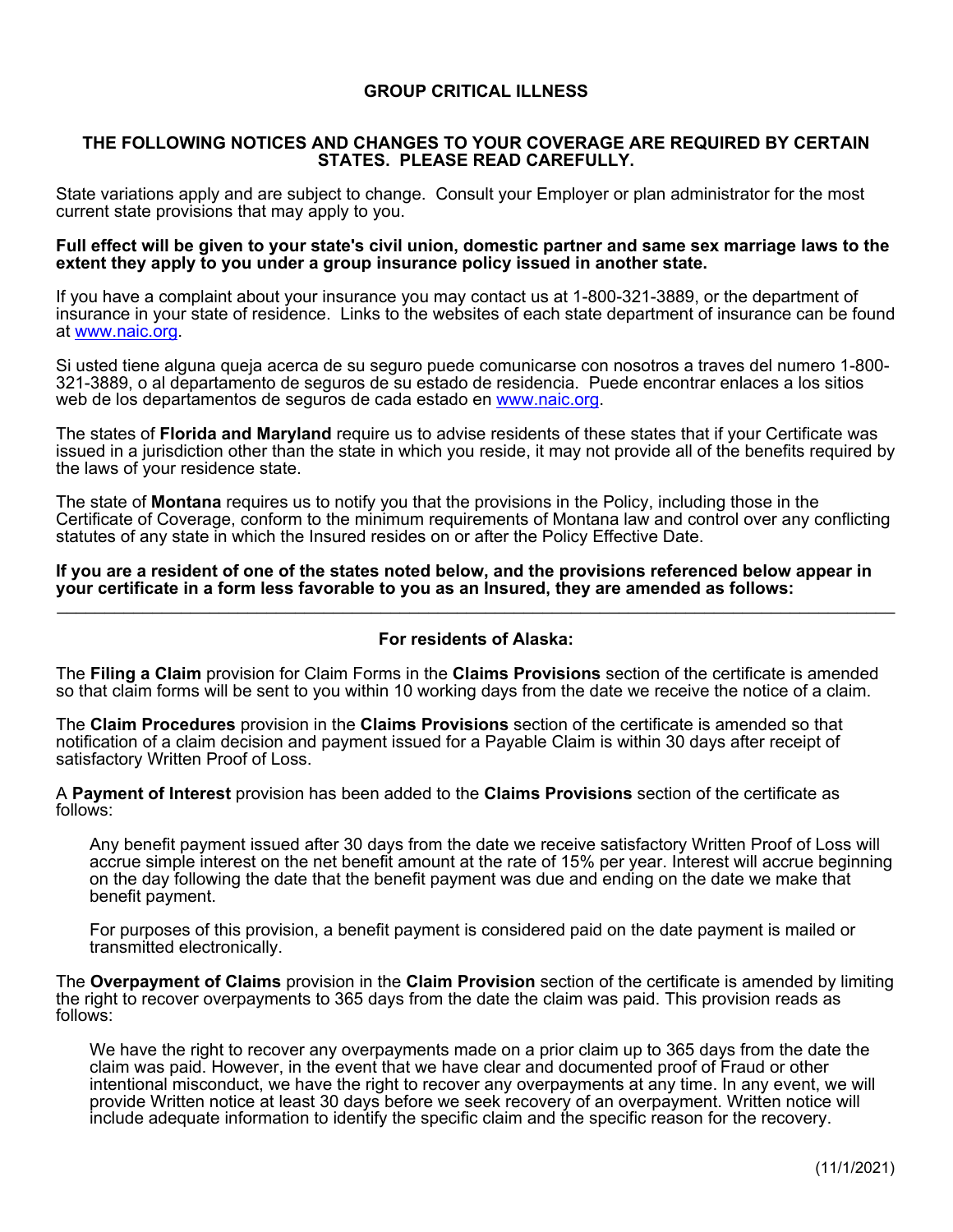You must reimburse us in full. We will work with you to develop a reasonable method of repayment if you are financially unable to repay us in a lump sum. This may include reducing or withholding future payments.

We will not recover more money than the amount we paid you.

#### **For residents of Arkansas:**

The **Children** definition in the **Glossary** section of the certificate is amended for a Child who is incapable of self-sustaining employment due to permanent intellectual or physical incapacity as follows:

Coverage for your Child may be continued past age 26 if your Child is incapable of self-sustaining employment due to permanent intellectual or physical incapacity prior to reaching age 26 and is dependent upon you for support and maintenance. You must submit proof of the Child's incapacity and dependency to us in order to continue coverage that would have otherwise ended due to age. Ongoing proof of incapacity and dependency must be provided when requested by us.

#### **For residents of Colorado**

The **Exclusions** provision in the **Critical Illness Details** section of the certificate is amended by providing that any exclusion for claims caused by, contributed to by, or occurring as a result of injuring oneself intentionally or attempting or committing suicide, whether sane or not is applied only if you were sane when the event occurred.

#### **For residents of Idaho**

The *Date of Diagnosis* for **Amyotrophic Lateral Sclerosis (ALS)**, a Covered Condition found under Progressive Diseases in the **Critical Illness Details** section of the certificate, is amended as follows:

The date a Physician diagnoses the Insured with Amyotrophic Lateral Sclerosis (ALS)

The *Date of Diagnosis* for **Dementia (including Alzheimer's Disease)**, a Covered Condition found under **Progressive Diseases** in the **Critical Illness Details** section of the certificate, is amended as follows:

The date the Insured is Cognitively Impaired due to Dementia (including Alzheimer's Disease) as diagnosed by a Physician.

The *Date of Diagnosis* for **Multiple Sclerosis (MS)**, a Covered Condition found under **Progressive Diseases** in the **Critical Illness Details** section of the certificate, is amended as follows:

The date a Physician diagnoses the Insured with Multiple Sclerosis (MS). The diagnosis must be supported one or more of the following:

- two or more separate clinical attacks, confirmed by magnetic resonance imaging (MRI) of the nervous system, showing multiple lesions of demyelination;
- well-defined neurological abnormalities lasting more than six months, confirmed by MRI of the nervous system, showing multiple lesions of demyelination; or
- a single attack, confirmed by repeated MRI of the nervous system, which shows multiple lesions of demyelination which have developed at intervals at least one month apart.

The *Date of Diagnosis* for **Parkinson's Disease**, a Covered Condition found under **Progressive Diseases** in the **Critical Illness Details** section of the certificate, is amended as follows:

The date a Physician diagnoses the Insured with Parkinson's Disease. The Insured must exhibit two or more of the following clinical manifestations for a period of at least 90 days:

- muscle rigidity;
- tremor; and
- bradykinesia (abnormal slowness of movement, sluggishness of physical and mental responses).

**Spina Bifida**, a Covered Condition found under **Additional Critical Illnesses for your Children** in the **Critical Illness Details** section of the certificate, is amended as follows:

1) the provision name reads "Severe Spina Bifida"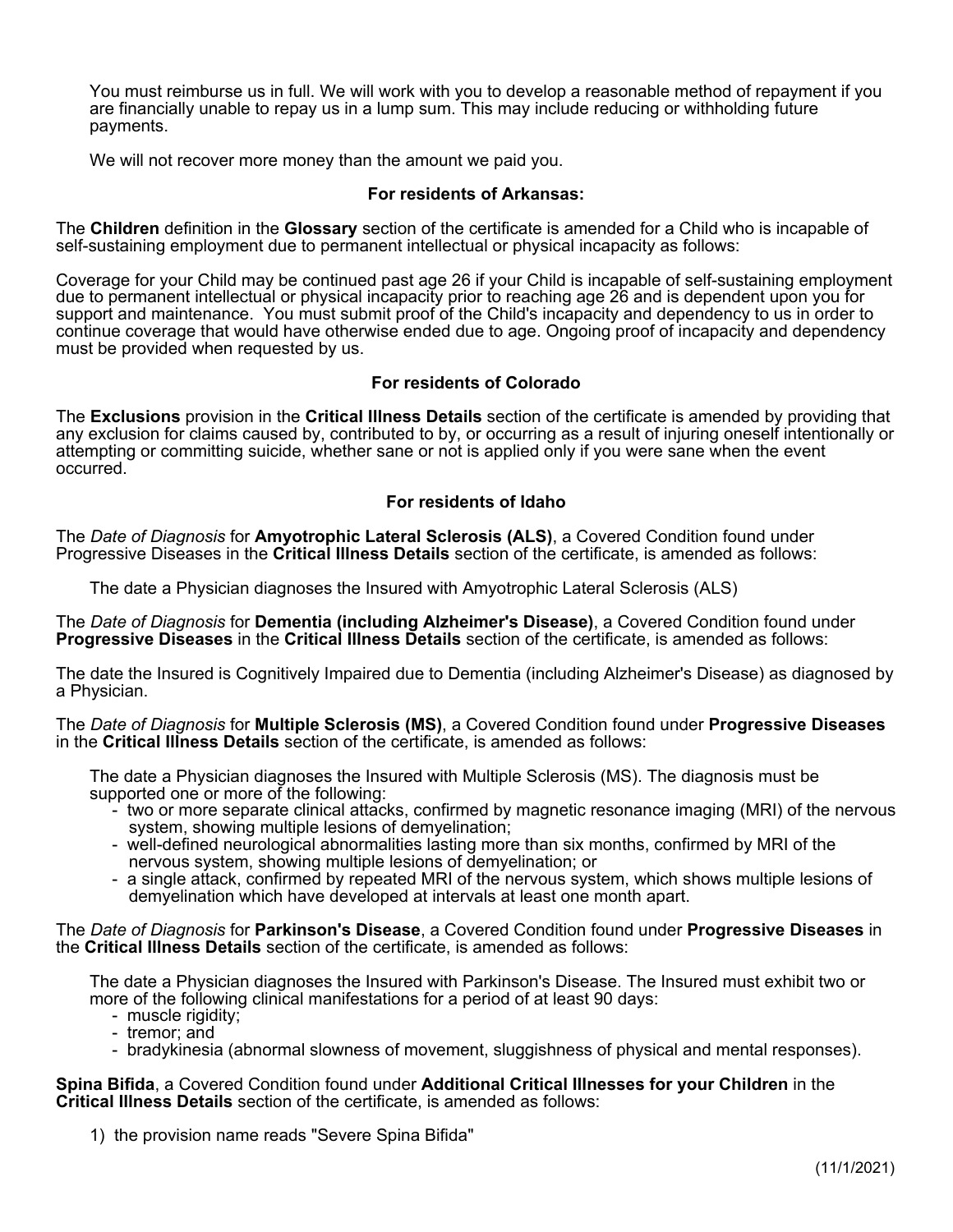2) the Condition Definition reads:

A birth defect of the spine where there is incomplete closing of the backbone and membranes around the spinal cord, resulting in hernial protrusion of the meninges or spinal cord.

For purposes of this benefit, a diagnosis of spina bifida occulta does not meet the Condition Definition for Spina Bifida.

The **Exclusions** provision in the **Critical Illness Details** section of the certificate is amended as follows:

We will not pay benefits for a claim that is caused by, contributed to by, or occurs as a result of any of the following:

- participation in a felony;
- injuring oneself intentionally or attempting or committing suicide, whether sane or not;
- active participation in a riot or insurrection. This does not include civil commotion or disorder, injury as an innocent bystander, or Injury for self-defense;
- participating in war or any act of war, whether declared or undeclared;
- combat or training for combat while serving in the armed forces of any nation or authority, including the National Guard, or similar government organizations;
- voluntary use of alcohol or drugs or treatment for alcoholism or drug addiction unless taken as prescribed or directed by the Insured's Physician.

Additionally, no benefits will be paid for a Date of Diagnosis that occurs prior to the Coverage Effective Date.

The **Pre-existing Condition** provision in the **Critical Illness Details** section of the certificate is amended so that the number of months prior to the Insured's coverage effective date referenced in that section is no more than 6 months.

#### **For residents of Minnesota**

The **Exclusions** provision in the **Critical Illness Details** section of the certificate is amended so that any exclusion for claims caused by, contributed to by, or occurring as the result of injuring oneself intentionally or attempting or committing suicide, whether sane or not, is amended by removing the phrase, "or attempting or committing suicide.

#### **For residents of Montana**

For purposes of the *Date of Diagnosis'* in **"Cerebral Palsy"**, **"Cleft Lip or Cleft Palate"**, **"Down Syndrome"**, or **"Spina Bifada"** under the **Additional Critical Illnesses for your Children** in the **Critical Illness Details** section of the certificate, Children are defined as any Children born to age 26.

The **Exclusions** provision in the **Critical Illness Details** section of the certificate is amended so that any exclusions for claims caused by, contributed to by, or occurring as the result of:

- injuring oneself intentionally or attempting or committing suicide, whether sane or not,
- voluntary use of or treatment for voluntary use of any prescription or non-prescription drug, alcohol, poison, fume, or other chemical substance unless taken as prescribed or directed by the Insured's Physician;
- being intoxicated;

#### are removed.

The **Pre-existing Condition** provision in the **Critical Illness Details** section of the certificate is amended so that the number of months prior to the Insured's Coverage Effective Date referenced in that section is no more than 6 months and the rest of the text reads as follows:.

An Insured has a Pre-existing Condition if, within the 6 months just prior to their Coverage Effective Date, they have an Injury or Sickness for which:

- medical advice, treatment, care or services, or diagnostic measures were received or recommended to be received during that period;
- drugs or medications were taken, or prescribed to be taken during that period; or
- symptoms existed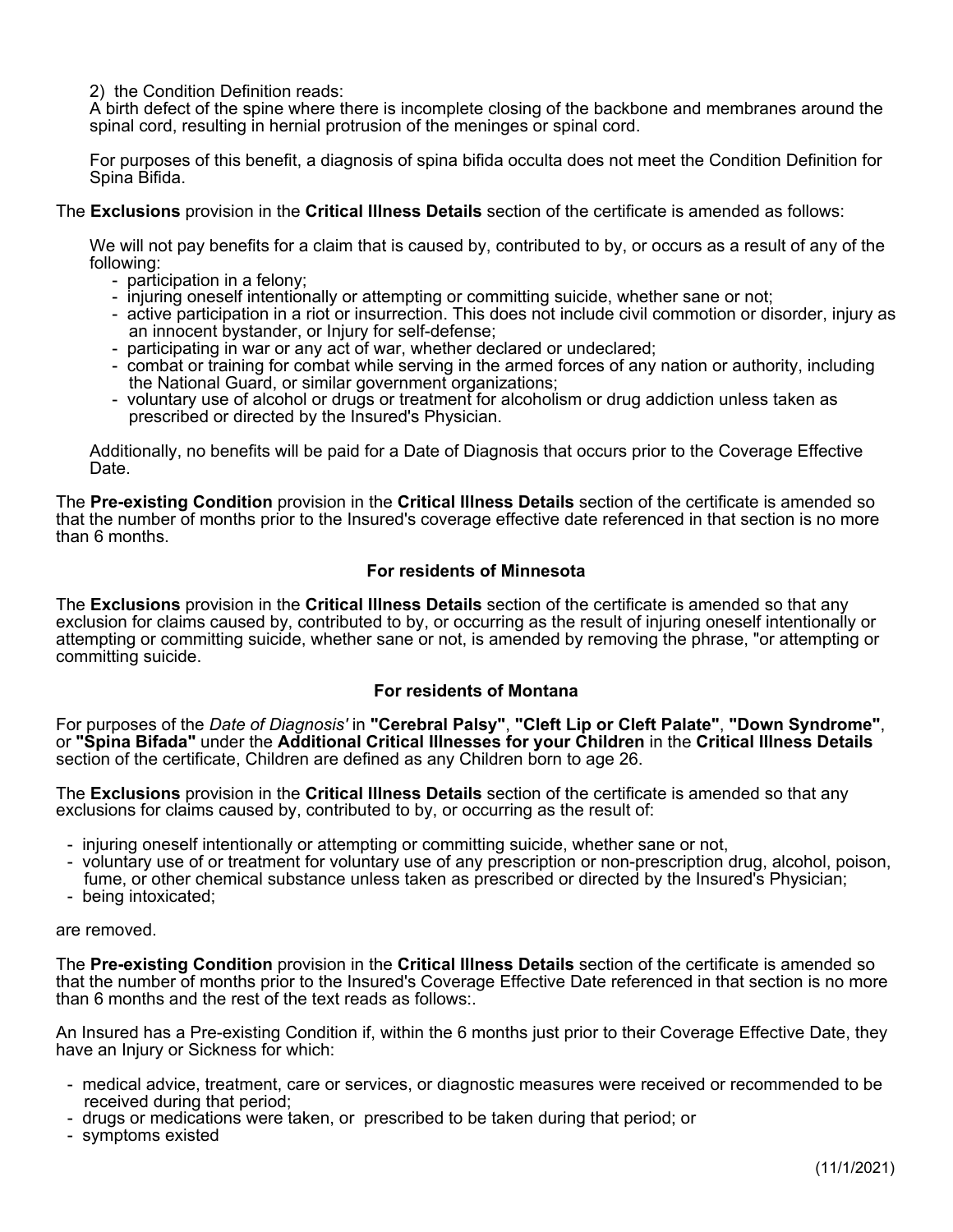The **Overpayment of Claims** provision in the **Claim Provision** section of the certificate is amended by limiting the right to recover overpayments to 12 months from the date of payment. This provision reads as follows:

We have the right to recover any overpayments for up to 12 months due to:

- Fraud;

- Misstatement of Information;
- any error we make in processing a claim; or
- Earnings.

The 12 months we have to recover overpayments will begin:

- for Fraud, on the date the Department of Insurance (DOI) determines insufficient evidence of Fraud exists. If we suspect a claim is overpaid as the result of Fraud, we will report the activity and evidence to the DOI;
- for reasons other than Fraud, including error, omissions, misstatement, misrepresentation, or concealment of information, on the date we have actual knowledge of the invalid claim, overpayment, or other incorrect payment. We will not request reimbursement of an unpaid claim not the result of fraud more than 24 months from the date of payment, regardless of the date we obtain actual knowledge of the invalid claim, overpayment, or other incorrect information.

You must reimburse us in full. We will work with you to develop a reasonable method of repayment if you are financially unable to repay us in a lump sum. This may include reducing or withholding future payments.

#### The **Representations in Applications** provision in the **General Provisions** section of the certificate is amended to read:

In the absence of Fraud, any statements made by you will be considered a representation and not a warranty. We will not use such statements to avoid insurance, reduce benefits, or deny a claim unless it is included in an application signed by you, and a copy of the signed application has been provided to you or your beneficiary.

For purposes of the definition of **Children** in the **Glossary** section of the certificate, Children are defined as any Children born to age 26.

#### **For residents of New Hampshire**

The **Contestability** provision in the **Policy Provisions** section of the Policy has been amended to remove reference to Fraud. Language has been replaced to read as follows:

However, in the event of nonpayment of premium by the Insured or the Policyholder, we can take action at any time under the provision titled Cancellation or Modification of this Policy by Us and as permitted by applicable law.

The minimum hours requirement of the **Eligible Groups** provision in the **Critical Illness Highlights** section of the certificate is amended to cover eligible employees working at least 15 hours per week.

The days an Insured must be confined to a Hospital, in the Condition Definition for **Infectious Disease**, a Covered Condition found under **Supplemental Critical Illnesses** in the **Critical Illness Details** section of the certificate, is amended to read 7 or more consecutive days.

The time period for a follow-up confirmatory antibody test to be taken, in the Date of Diagnosis for **Occupational Human Immunodeficiency Virus (HIV) or Hepatitis**, a Covered Condition found under **Supplemental Critical Illnesses** in the **Critical Illness Details** section of the certificate, is amended to read between 180 and 270 days.

The **Exclusions** provision in the **Critical Illness Details** section of the certificate is amended so that any exclusion for claims caused by, contributed to by, or occurring as the result of being engaged in an illegal occupation or activity, is amended by removing the phrase, "or activity."

The Exclusions provision in the Critical Illness Details section of the certificate is amended so that any exclusions for claims caused by, contributed to by, or occurring as the result of: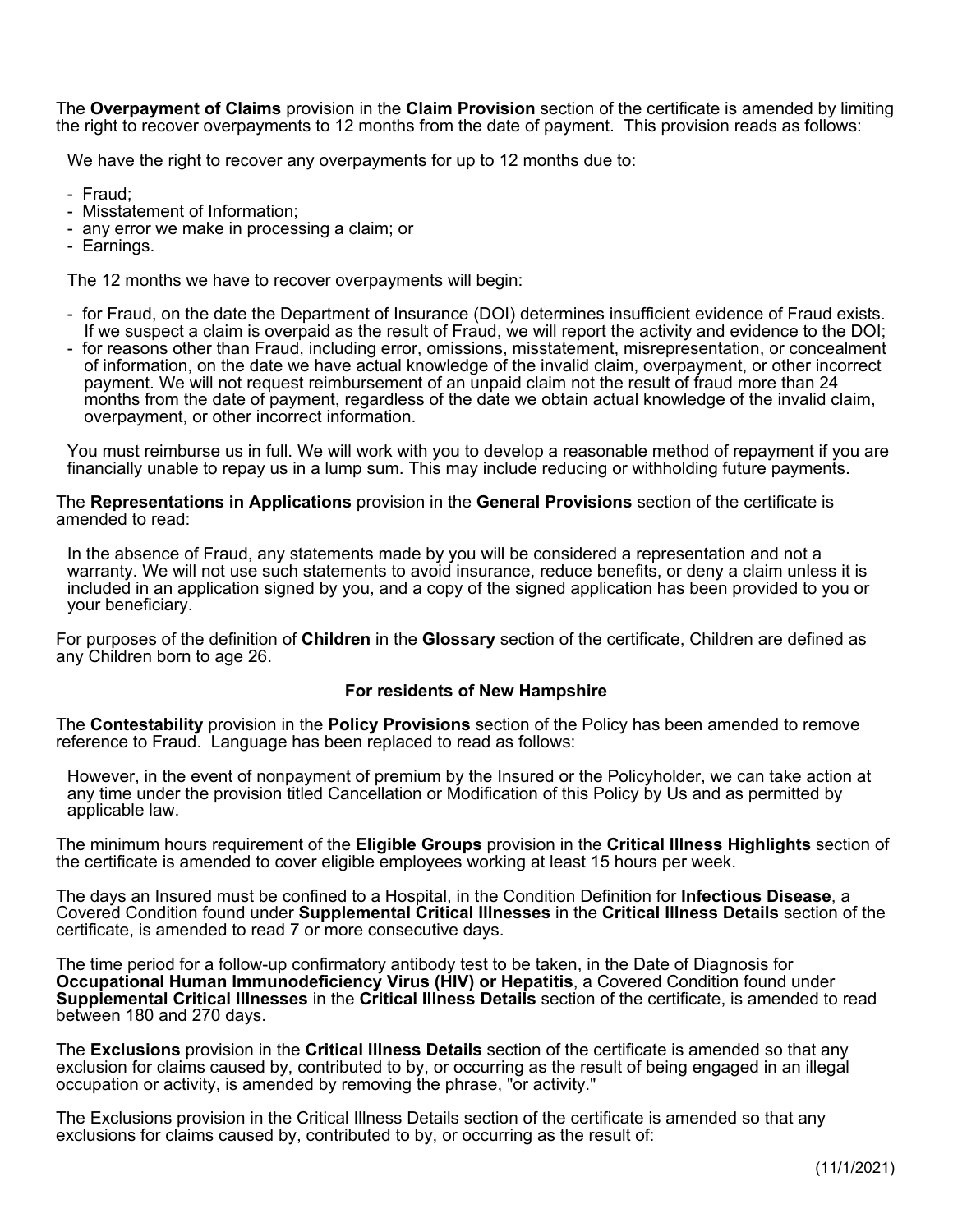- being intoxicated;

is removed.

The **Pre-existing Condition** provision in the **Critical Illness Details** section of the certificate is amended so that the number of months prior to the Insured's Coverage Effective Date referenced in that section is no more than 6 months. The number of months after the Insured's Coverage Effective Date referenced in that section is no more than 6 months.

The **Claim Procedures** provision in the **Claims Provisions** section of the certificate is amended so that notification of a claim decision and payment issued for a Payable Claim is within 30 days.

The **Appeal Procedures** provision in the **Claims Provisions** section of the certificate is amended to reflect that the appeals specialist is a person different from the person who made the initial determination and such person will not be the original decision maker's subordinate or the supervisor of the person making the initial determination.

The **Assignment** provision in the **General Provisions** section of the certificate is amended to reflect that in no event may an Insured's assignee be a healthcare provider.

The **Contestability** provision in the **General Provisions** section of the certificate has been amended to remove reference to Fraud. The last sentence has been replaced to read as follows:

However, in the event of nonpayment of an Insured's premium, we can take action at any time under the provision titled Cancellation or Modification to the Policy and this Certificate of Coverage and as permitted by applicable law.

The **Additional Services** provision in the **General Provisions** section of the certificate and in the **Policy Provisions** section of the Policy is removed.

The **Injury** definition in the **Glossary** section of the certificate is amended to read "Any damage or harm to the body."

The **Be Well Benefit** is called the **Health Screening Benefit**.

#### **For residents of South Dakota**

The **Exclusions** provision in the **Critical Illness Details** section of the certificate is amended so that any exclusions for claims caused by, contributed to by, or occurring as the result of:

- voluntary use of or treatment for voluntary use of any prescription or non-prescription drug, alcohol, poison, fume, or other chemical substance unless taken as prescribed or directed by the Insured's Physician;
- being intoxicated;

are removed.

The **Pre-existing Condition** provision in the **Critical Illness Details** section of the certificate is amended so that the number of months prior to the Insured's coverage effective date referenced in that section is no more than 6 months.

#### **For residents of Texas**

The **Payment of Benefits** provision in the **Claim Provisions** section of the certificate is amended as follows:

#### **Payment of Benefits**

Benefits for which we are liable will be paid after we complete the Claims Procedures. All benefits will be paid to you, unless we receive Written authorization to pay them elsewhere. This is an assignment of benefits. Benefits for Children who are receiving financial and medical benefits through the Texas Department of Human Services will be paid to the Texas Department of Human Services whenever: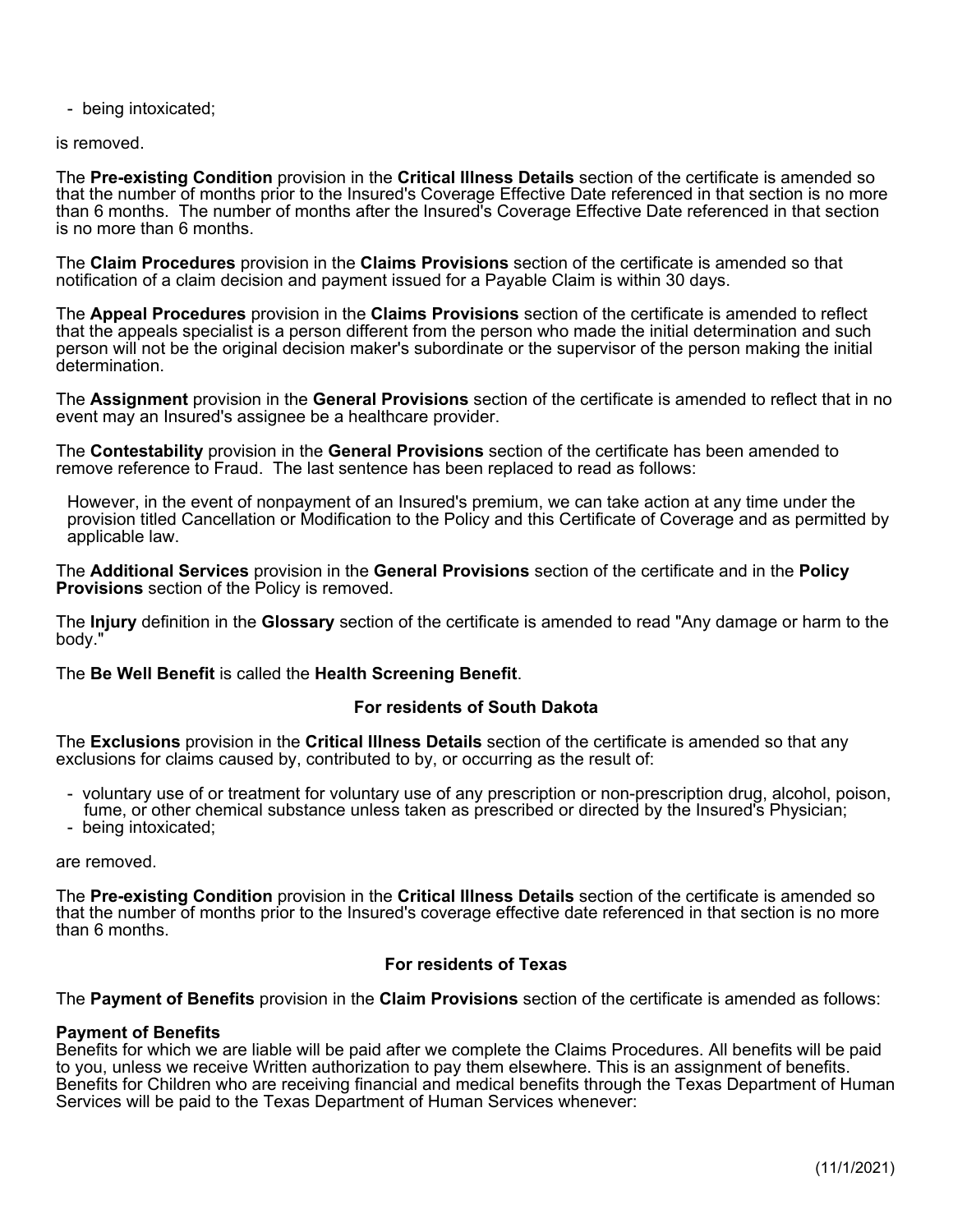- the Texas Department of Human Services is paying benefits pursuant to Chapters 31 and 32 of the Human Resources Code, i.e., financial and medical assistance service programs administered pursuant to the Human Resources Code;
- the parent who is covered by this certificate has possession or access to the Child pursuant to a court order, or is not entitled to access or possession of the and is required by the court to pay child support; and
- we are notified at the time of claim that the Child is receiving financial and medical assistance.

In addition, benefits for Children may also be paid to a possessory or managing conservator of the Child if the appointment for that Child was issued by a court in this or another state. In the event of your death, any unpaid benefits will be paid to your beneficiary in accordance with the Beneficiary Designation and Change provision or, if required, to the Texas Department of Human Services.

In the event of your Spouse's death, should your Spouse have survived you and continued coverage, any unpaid benefits for your Spouse, will be paid to your surviving Spouse's beneficiary in accordance with the Beneficiary Designation and Change provision.

#### **For residents of Utah**

The **Exclusions** provision in the **Critical Illness Details** section of the certificate is amended by providing that any exclusion for claims caused by, contributed to by, or occurring as the result of committing or attempting to commit a felony; being engaged in an illegal occupation or activity; or active participation in a riot, insurrection, or terrorist activity is applied only if you were a voluntary participant.

The **Pre-existing Condition** provision in the **Critical Illness Details** section of the certificate is amended so that the first and second numbers are no more than 6.

The **Pathological Diagnosis** definition in the **Glossary** section of the certificate is amended as follows:

A diagnosis made by a Physician based on a microscopic study of fixed tissue or preparations from the hemic (blood) system. This type of malignancy diagnosis must be in accordance with the standards set up by the American Board of Pathology.

The **Physician** definition in the **Glossary** section of the certificate is amended as follows:

A person performing tasks that are within the limits of his or her medical license.

We will not recognize you, your Spouse, Children, parents, siblings, a business or professional partner, or any person who has a financial affiliation or business interest with you, as a Physician for a claim that you send to us.

#### **For residents of Vermont**

The minimum hours requirement of the **Eligible Groups** provision in the **Critical Illness Highlights** section of the certificate is amended to cover eligible employees working at least 17.5 hours per week.

The **Exclusions** provision in the **Critical Illness Details** section of the certificate is amended by providing that any exclusion for claims caused by, contributed to by, or occurring as the result of oneself intentionally or attempting or committing suicide, whether sane or not is applied only if you were sane when the event occurred.

The **Exclusions** provision in the **Critical Illness Details** section of the certificate is amended so that any exclusions for claims caused by, contributed to by, or occurring as the result of:

- voluntary use of or treatment for voluntary use of any prescription or non-prescription drug, alcohol, poison, fume, or other chemical substance unless taken as prescribed or directed by the Insured's Physician; and
- being intoxicated;

#### are removed.

The **Autopsy** provision in the **Claim Provisions** section of the certificate is amended so that when we request an Autopsy where it is allowed by law, and not prohibited by the Insured's religion, it will be at our expense.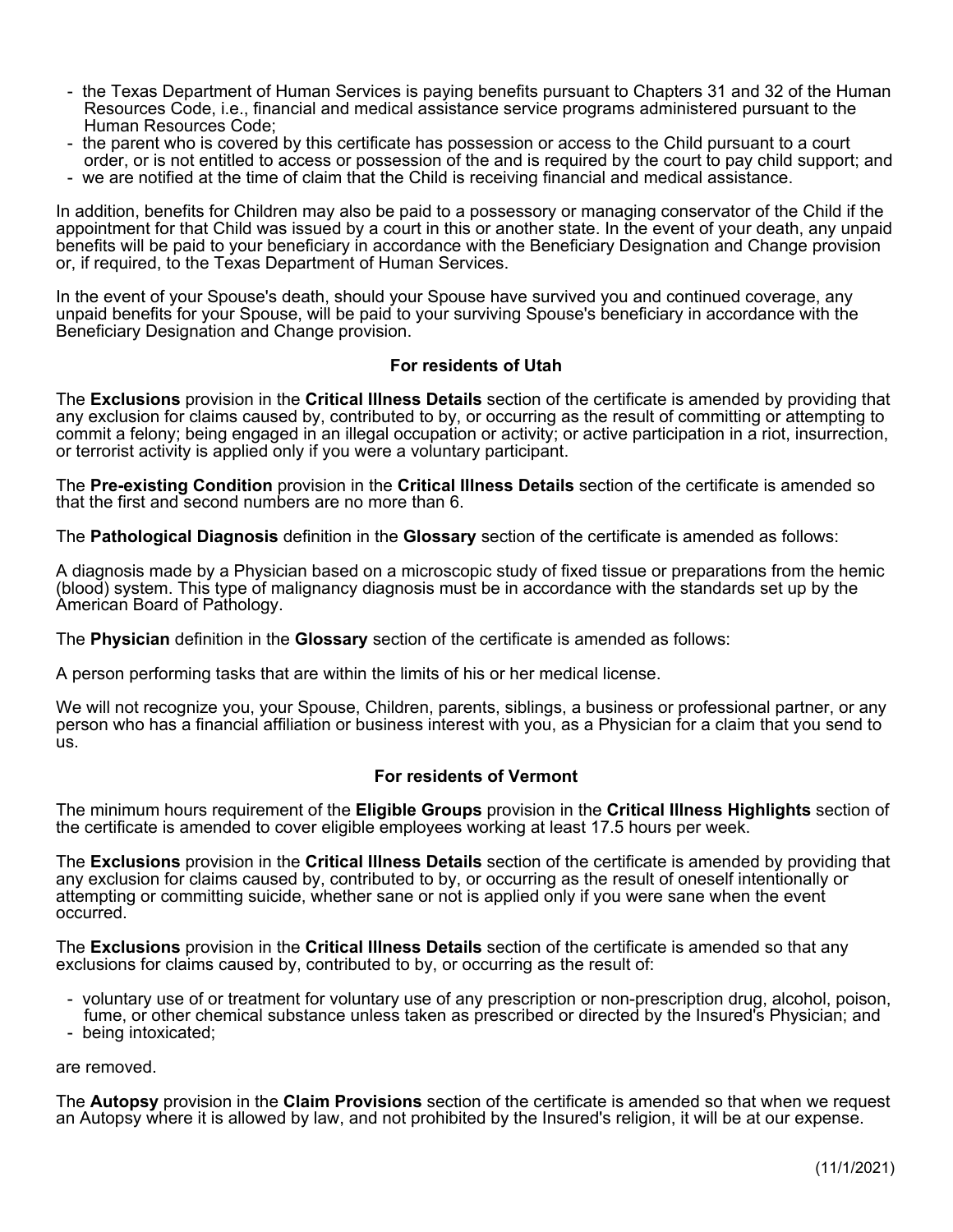The **Fraud** provision in the **General Provisions** section of the certificate is amended as follows:

We want to make sure you and your Employer do not incur additional insurance costs as a result of the undermining effects of insurance fraud. We promise to focus on all means necessary to support fraud detection, investigation, and prosecution.

Anyone who knowingly, and with intent to injure, defraud, or deceive us may be guilty of Fraud as determined by a court of law. This includes filing a claim or providing information that contains any false, incomplete, or misleading information.

These actions will result in denial of a claim, and are subject to prosecution and punishment to the full extent under state and federal law. We will pursue all appropriate legal remedies in the event of insurance fraud.

#### The **Covered Accident** definition in the **Glossary** section of the certificate is amended as follows:

A bodily Injury sustained by an Insured, which is the direct cause of the loss, independent of disease or bodily infirmity and which:

- occurs on or after the Coverage Effective Date;
- occurs while coverage is in force; and
- is not excluded by name or specific description in this certificate.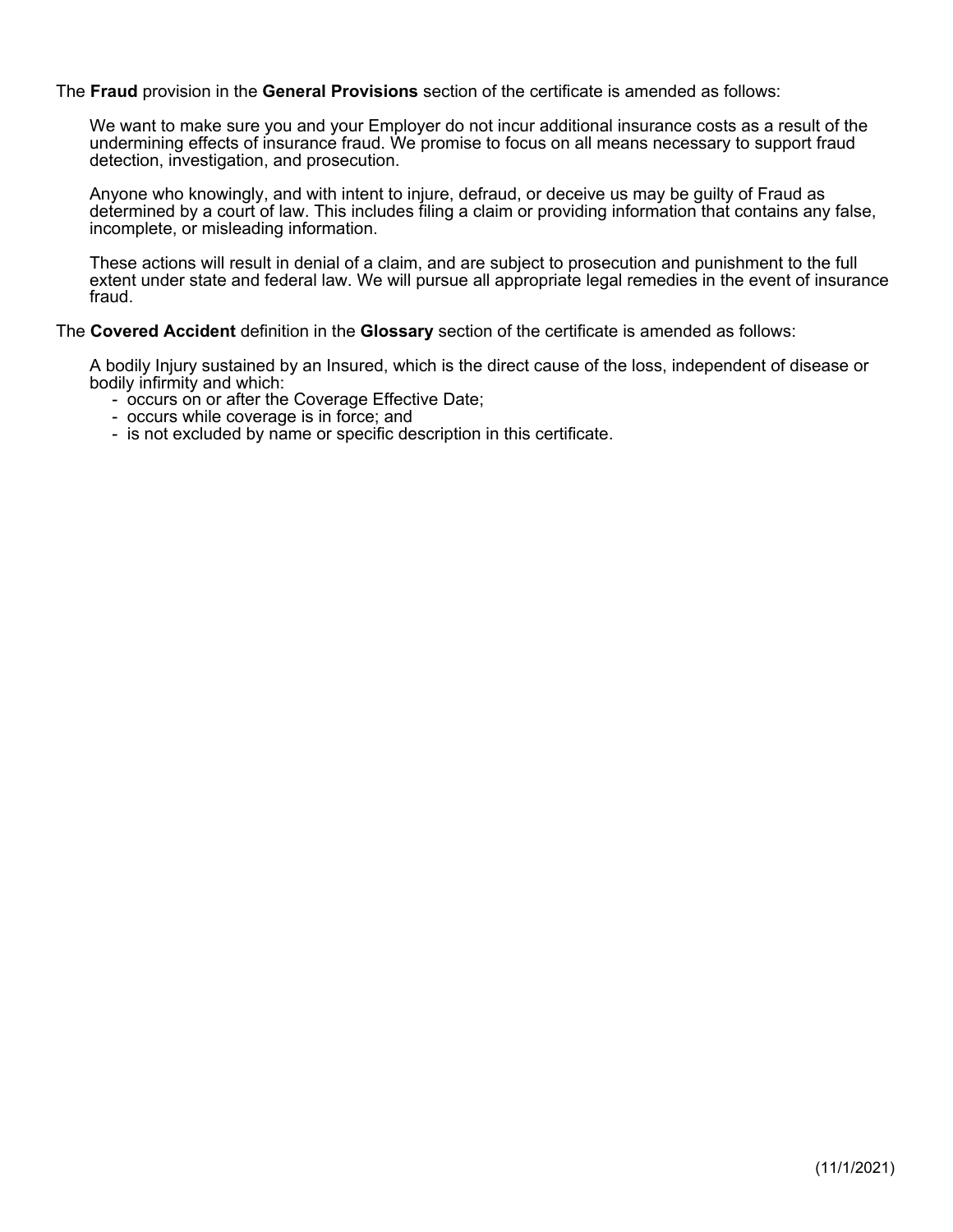#### **ERISA**

#### **Additional Summary Plan Description Information**

If the Policy provides benefits under a Plan which is subject to the Employee Retirement Income Security Act of 1974 (ERISA), the following provisions apply. These provisions, together with your Certificate of Coverage, constitute the summary plan description. The summary plan description and the Policy constitute the Plan. Benefit determinations are controlled exclusively by the Policy, your Certificate of Coverage and the information contained in this document.

#### **Name of Plan:**

Belk Stores Services, LLC Health & Welfare Plan

#### **Name and Address of Employer:**

Belk Stores Services, LLC 2801 W Tyvola Rd Charlotte, North Carolina 28217

#### **Plan Identification Number:**

a. Employer IRS Identification #: 56-0616731

b. Plan #: 522

#### **Type of Welfare Plan:**

Specified Disease

#### **Type of Administration:**

The Plan is administered by the Plan Administrator. Benefits are administered by the insurer and provided in accordance with the insurance policy issued to the Plan.

#### **ERISA Plan Year Ends:**

December 31

#### **Plan Administrator, Name, Address, and Telephone Number:**

Belk Stores Services, LLC 2801 W Tyvola Rd Charlotte, North Carolina 28217 (704) 426-1890

Belk Stores Services, LLC is the Plan Administrator and named fiduciary of the Plan, with authority to delegate its duties. The Plan Administrator may designate Trustees of the Plan, in which case the Administrator will advise you separately of the name, title and address of each Trustee.

#### **Agent for Service of Legal Process on the Plan:**

Belk Stores Services, LLC 2801 W Tyvola Rd Charlotte, North Carolina 28217

Service of legal process may also be made upon the Plan Administrator, or a Trustee of the Plan, if any.

#### **Funding and Contributions:**

The Plan is funded by insurance issued by Unum Insurance Company, 2211 Congress Street, Portland, Maine 04122, under 630564 011. Contributions to the Plan are made as stated under Paying for Coverage in the Certificate of Coverage.

#### **Employer's Right to Amend the Plan**

The Employer reserves the right, in its sole and absolute discretion, to amend, modify, or terminate, in whole or in part, any or all of the provisions of the Plan (including any related documents and underlying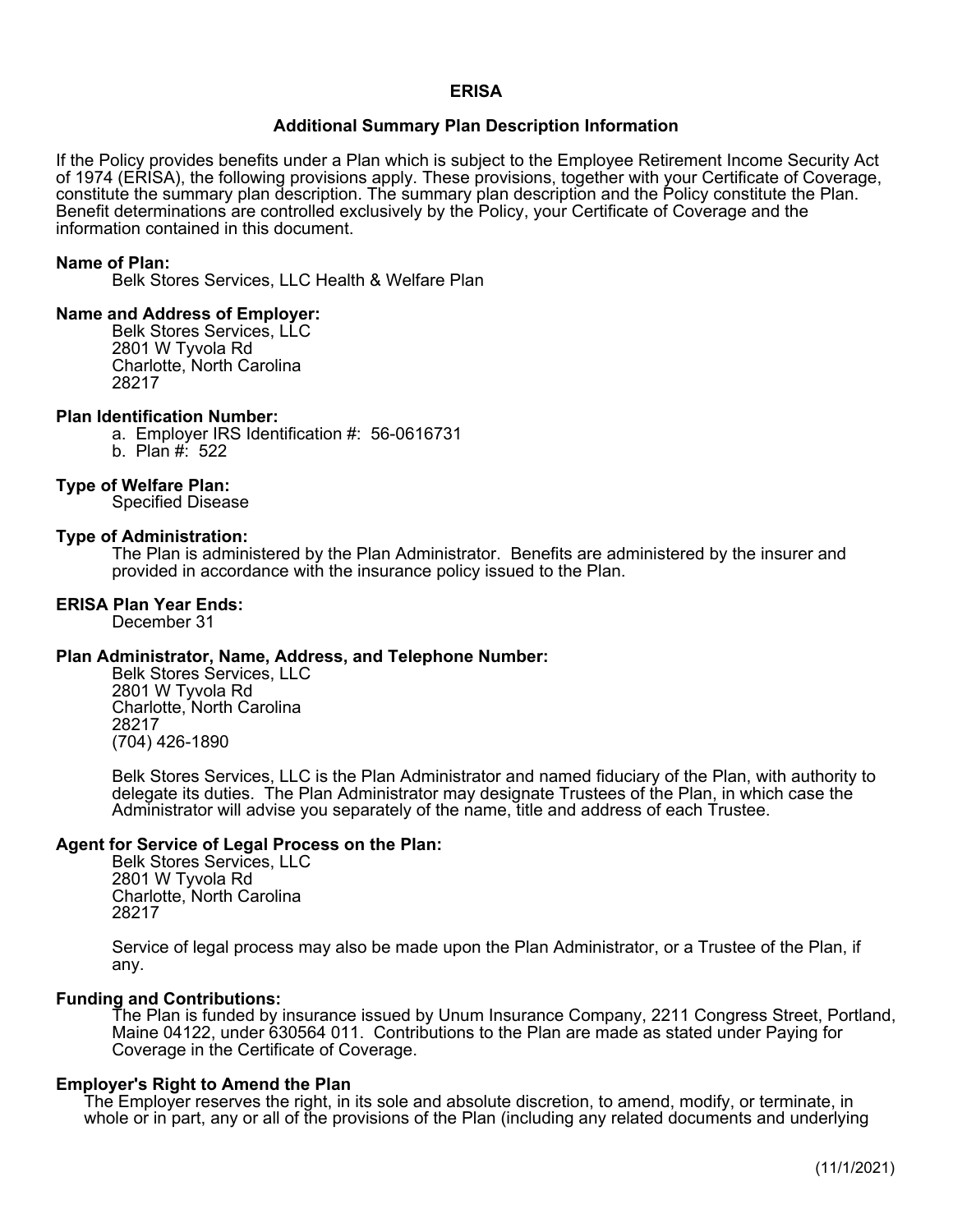policies), at any time and for any reason or no reason. Any amendment, modification, or termination must be in Writing and endorsed on or attached to the Plan.

#### **Employer's Right to Request Policy Change**

The Employer can request a Policy change. A change to the Policy will be made valid once approved by one of our officers. The change must be in Writing and endorsed on or attached to the Policy.

#### **Cancellation of the Policy by the Employer**

The Employer may cancel the Policy by providing us Written notice. In any event of cancellation, coverage will continue through the end of the day the cancellation takes effect.

A cancellation of the Policy will not affect a Payable Claim.

#### **Cancellation or Modification of the Policy by Us**

In addition, we may cancel or modify the Policy if the Policy terms are not met, the Employer fails to satisfy its obligations, premium is not paid, a change in the Employer or in the law impacts the benefits payable or the risks insured or, depending on the Policy, at our election after any rate guarantee period.

In any event, we will provide Written notice to the Employer prior to any cancellation or modification date. The Employer may cancel the Policy if it chooses not to accept the Policy modifications made by us.

A cancellation of the Policy will not affect a Payable Claim.

#### **Your Rights Under ERISA**

As a participant in the Plan you are entitled to certain rights and protections under the Employee Retirement Income Security Act of 1974 (ERISA). ERISA provides that all Plan participants shall be entitled to:

#### Receive Information About Your Plan and Benefits

Examine, without charge, at the Plan Administrator's office and at other specified locations, all documents governing the Plan, including insurance contracts, and a copy of the latest annual report (Form 5500 Series) filed by the Plan with the U.S. Department of Labor and available at the Public Disclosure Room of the Employee Benefits Security Administration.

Obtain, upon Written request to the Plan Administrator, copies of documents governing the operation of the Plan, including insurance contracts, and copies of the latest annual report (Form 5500 Series) and updated summary plan description. The Plan Administrator may make a reasonable charge for the copies.

Receive a summary of the Plan's annual financial report. The Plan Administrator is required by law to furnish each participant with a copy of this summary annual report.

#### Prudent Actions by Plan Fiduciaries

In addition to creating rights for Plan participants, ERISA imposes duties upon the people who are responsible for the operation of the employee benefit plan. The people who operate your Plan, called "fiduciaries" of the Plan, have a duty to do so prudently and in the interest of you and other Plan participants and beneficiaries. No one, including your Employer or any other person, may fire you or otherwise discriminate against you in any way to prevent you from obtaining a benefit or exercising your rights under ERISA.

#### Enforce Your Rights

If your claim for a benefit is denied or ignored, in whole or in part, you have a right to know why this was done, to obtain copies of documents relating to the decision without charge, and to appeal any denial, all within certain time schedules.

Under ERISA, there are steps you can take to enforce the above rights. For instance, if you request a copy of Plan documents or the latest annual report from the Plan and do not receive them within 30 days, you may file suit in a federal court. In such a case, the court may require the Plan Administrator to provide the materials and pay up to \$110 a day until you receive the materials, unless the materials were not sent because of reasons beyond the control of the Plan Administrator.

If you have a claim for benefits that is denied or ignored, in whole or in part, you may file suit in a state or federal court. If it should happen that Plan fiduciaries misuse the Plan's money, or if you are discriminated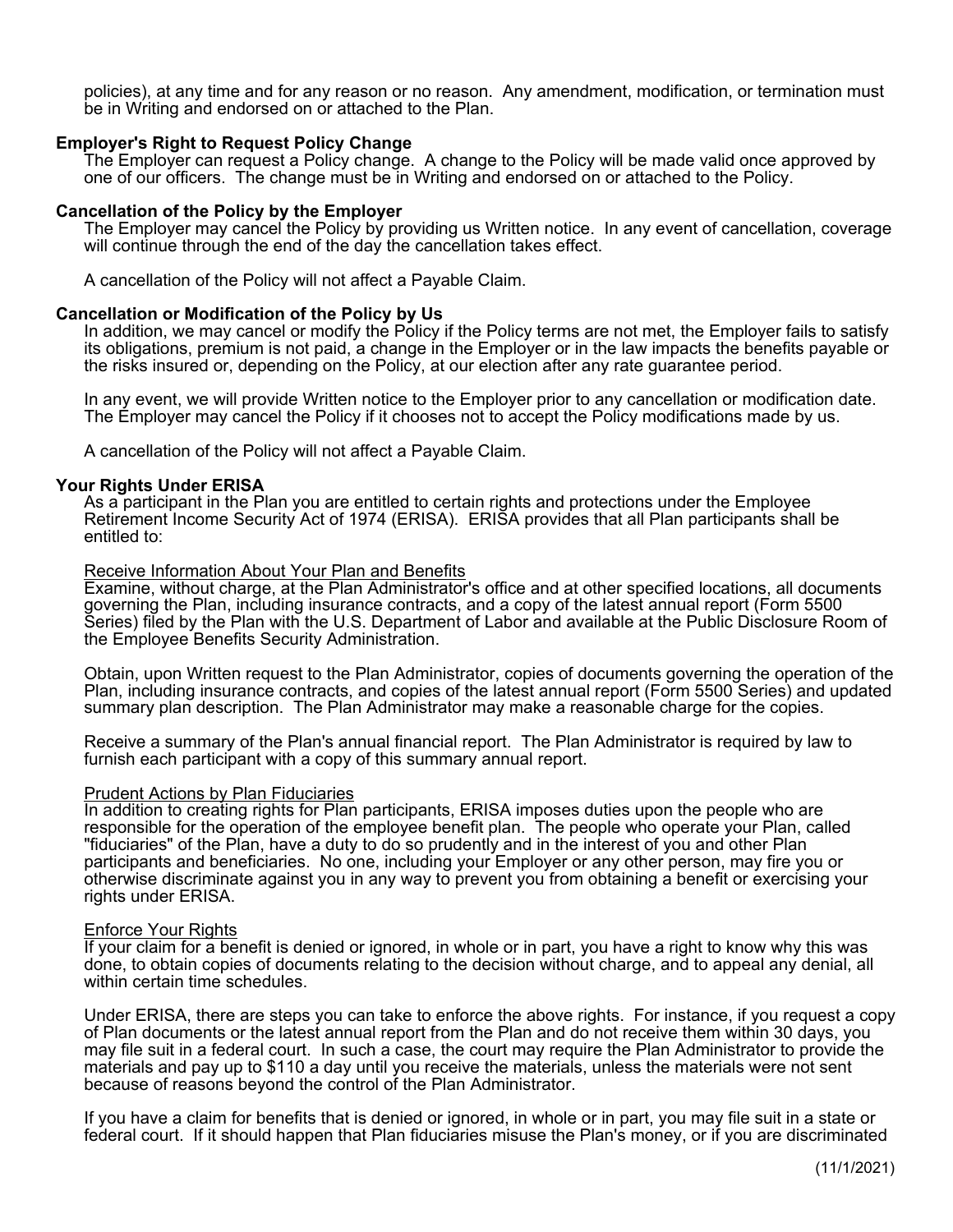against for asserting your rights, you may seek assistance from the U.S. Department of Labor, or you may file suit in a federal court. The court will decide who should pay court costs and legal fees. If you are successful, the court may order the person you have sued to pay these costs and fees. If you lose, the court may order you to pay these costs and fees, if, for example, it finds your claim is frivolous.

#### Assistance with Your Questions

If you have any questions about your Plan, you should contact the Plan Administrator. If you have any questions about this statement or about your rights under ERISA, or if you need assistance in obtaining documents from the Plan Administrator, you should contact the nearest office of the Employee Benefits Security Administration, U.S. Department of Labor, listed in your telephone directory or the Division of Technical Assistance and Inquiries, Employee Benefits Security Administration, U.S. Department of Labor, 200 Constitution Avenue N.W., Washington, D.C. 20210. You may also obtain certain publications about your rights and responsibilities under ERISA by calling the publications hotline of the Employee Benefits Security Administration.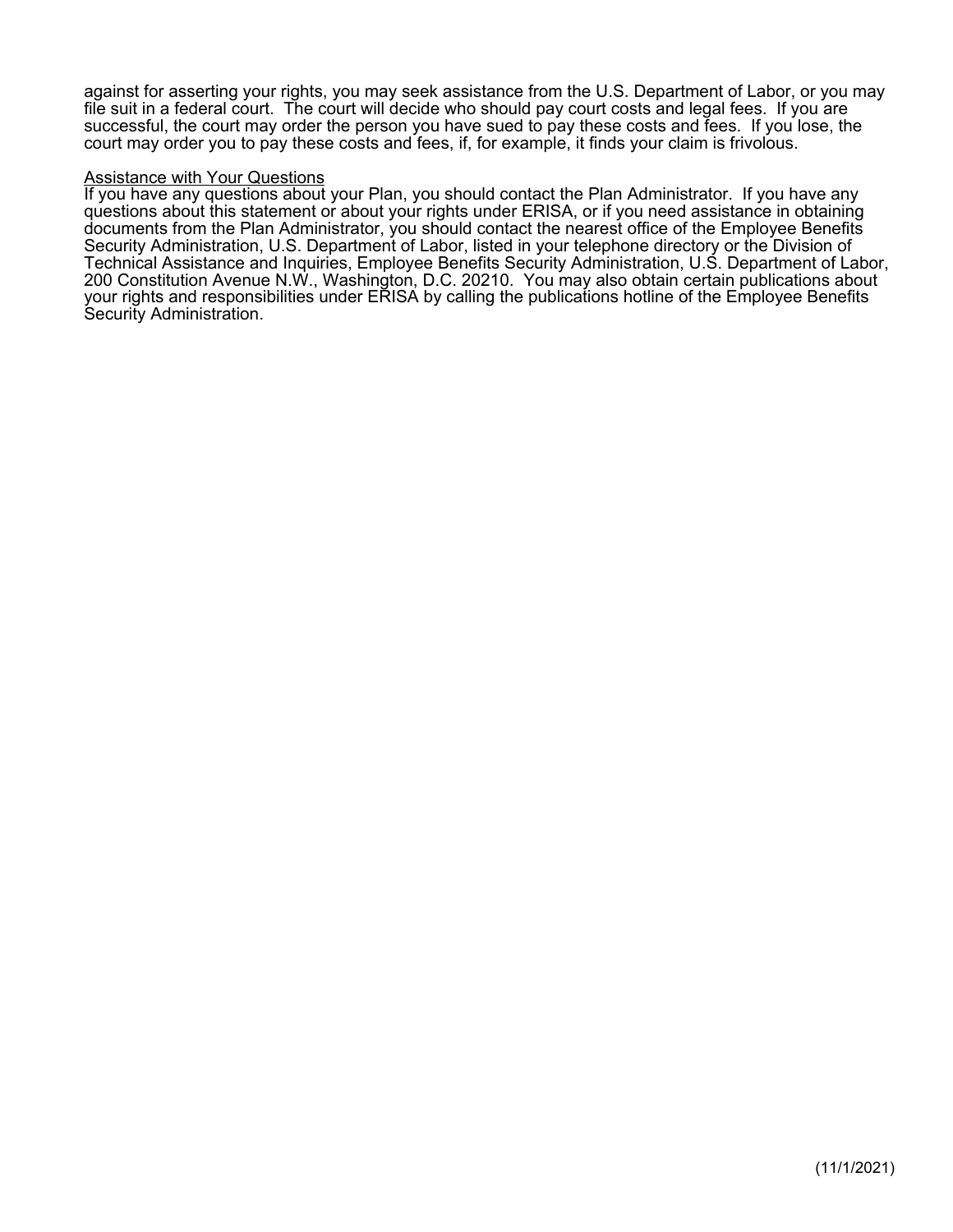# **Privacy Notice**

This Privacy Notice applies to Unum Group's United States insurance operations and is being provided on behalf of its affiliates listed below ("Unum" "we"), as required by the Gramm-Leach Bliley Act and state insurance laws. This Notice describes how we collect, share, and protect nonpublic personal information (NPI).

#### **COLLECTING INFORMATION**

We collect NPI about our customers to provide them with insurance products and services, perform underwriting, provide stop loss coverage, and administer claims. The types of NPI we collect for these purposes may include telephone number, address, Social Security number, date of birth, occupation, income, and medical history, including treatment. We may receive NPI from your applications and forms, medical providers, other insurers, employers, insurance support organizations and service providers.

#### **SHARING INFORMATION**

We share the types of NPI described above primarily with people who perform insurance, business and professional services for us, such as helping us perform underwriting, provide stop loss coverage, pay claims, detect fraud, and to provide reinsurance or auditing. We may share NPI with medical providers for insurance and treatment purposes and with insurance support organizations. The organizations may retain the NPI and disclose it to others for whom it performs services. In certain cases, we may share NPI with group policyholders for reporting and auditing purposes, with parties for a proposed or final sale of insurance business or for study purposes. We may also share NPI when otherwise required or permitted by law, such as sharing with governmental or other legal authorities. When legally necessary, we ask your permission before sharing NPI about you. Our practices apply to our former, current and future customers.

We do not share your health NPI to market any product or service. We also do not share any NPI to market non-financial products and services.

The law allows us to share NPI as described above (except health information) with affiliates to market financial products and services. The law does not allow you to restrict these disclosures. We may also share with companies that help us market our insurance products and services, such as vendors that provide mailing services to us. We may share with other financial institutions to jointly market financial products and services. When required by law, we ask your permission before we share NPI for marketing purposes.

When other companies help us conduct business, we expect them to follow applicable privacy laws. We do not authorize them to use or share NPI except when necessary to conduct the work they are performing for us or to meet regulatory or other governmental requirements.

Unum companies, including insurers and insurance service providers, may share NPI about you with each other. The NPI might not be directly related to our transaction or experience with you. It may include financial or other personal information such as employment history. Consistent with the Fair Credit Reporting Act, we ask your permission before sharing NPI that is not directly related to our transaction or experience with you.

#### **SAFEGUARDING INFORMATION**

We have physical, electronic and procedural safeguards that protect the confidentiality and security of NPI. We give access only to employees who need to know the NPI to provide insurance products or services to you.

#### **ACCESS TO INFORMATION**

You may request access to certain NPI we collect to provide you with insurance products and services. You must make your request in writing, providing your full name, address, telephone number and policy number, to the address below. We will reply within 30 business days of receipt. If you request, we will send copies of the NPI to you or make available to you at our office. If the NPI includes health information, we may provide the health information to you through a health care provider you designate. We will also send you information related to disclosures. We may charge a reasonable fee to cover our copying costs.

This section applies to NPI we collect to provide you with coverage. It does not apply to NPI we collect in anticipation of a claim or civil or criminal proceeding.

#### **CORRECTION OF INFORMATION**

If you believe the NPI we have about you is incorrect, please write to us and include your full name, address, telephone number and policy number if we have issued a policy, and the reason you believe the NPI is inaccurate. We will reply within 30 business days of receipt. If we agree with you, we will correct the NPI and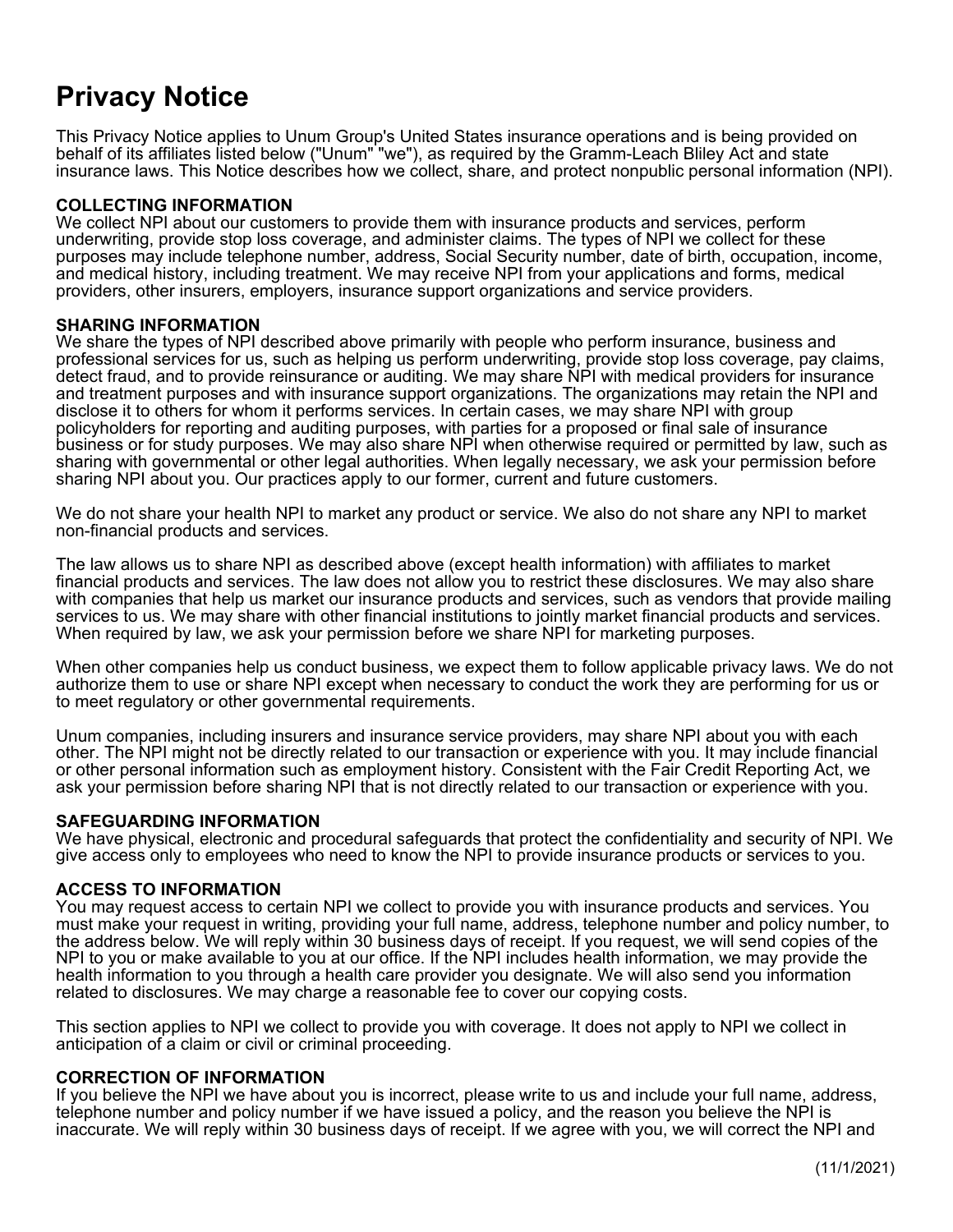notify you and insurance support organizations that may have received NPI from us in the preceding 7 years. We will also, if you ask, notify any person who may have received the incorrect NPI from us in the past 2 years.

If we disagree with you, we will tell you we are not going to make the correction and the reason(s) for our refusal. We will also tell you that you may submit a statement to us. Your statement should include the NPI you believe is correct and the reason(s) why you disagree with our decision not to correct the NPI in our files. We will file your statement with the disputed NPI to be accessible. We will include your statement any time the disputed NPI is reviewed or disclosed. We will also give the statement to insurance support organizations that gave us NPI and to any person designated by you, if we disclosed the disputed NPI to that person in the past two years.

#### **COVERAGE DECISIONS**

If we decide not to issue coverage to you, we will provide you with the specific reason(s) for our decision. We will also tell you how to access and correct certain NPI. You may submit a written request for the reason(s) for our decision within 90 business days of our decision. We will reply within 21 business days of receipt with the specific reasons, if not initially furnished, and specific items of information that supported our decision.

#### **CONTACTING US**

For additional information about Unum's commitment to privacy and to view a copy of our HIPAA Privacy Notice, please visit: unum.com/privacy or coloniallife.com. You may also write to: Privacy Officer, Unum, 2211 Congress Street, B267, Portland, Maine 04122 or at Privacy@unum.com.

We reserve the right to modify this notice. We will provide you with a new notice if we make material changes to our privacy practices.

Unum is providing this notice to you on behalf of the following insuring companies: Unum Life Insurance Company of America, Unum Insurance Company, First Unum Life Insurance Company, Provident Life and Accident Insurance Company, Provident Life and Casualty Insurance Company, Colonial Life & Accident Insurance Company, The Paul Revere Life Insurance Company and Starmount Life Insurance Company.

2020 Unum Group. All rights reserved. Unum is a registered trademark and marketing brand of Unum Group and its insuring subsidiaries.

[unum.com](http://unum.com/) MK-1883 (06-2020)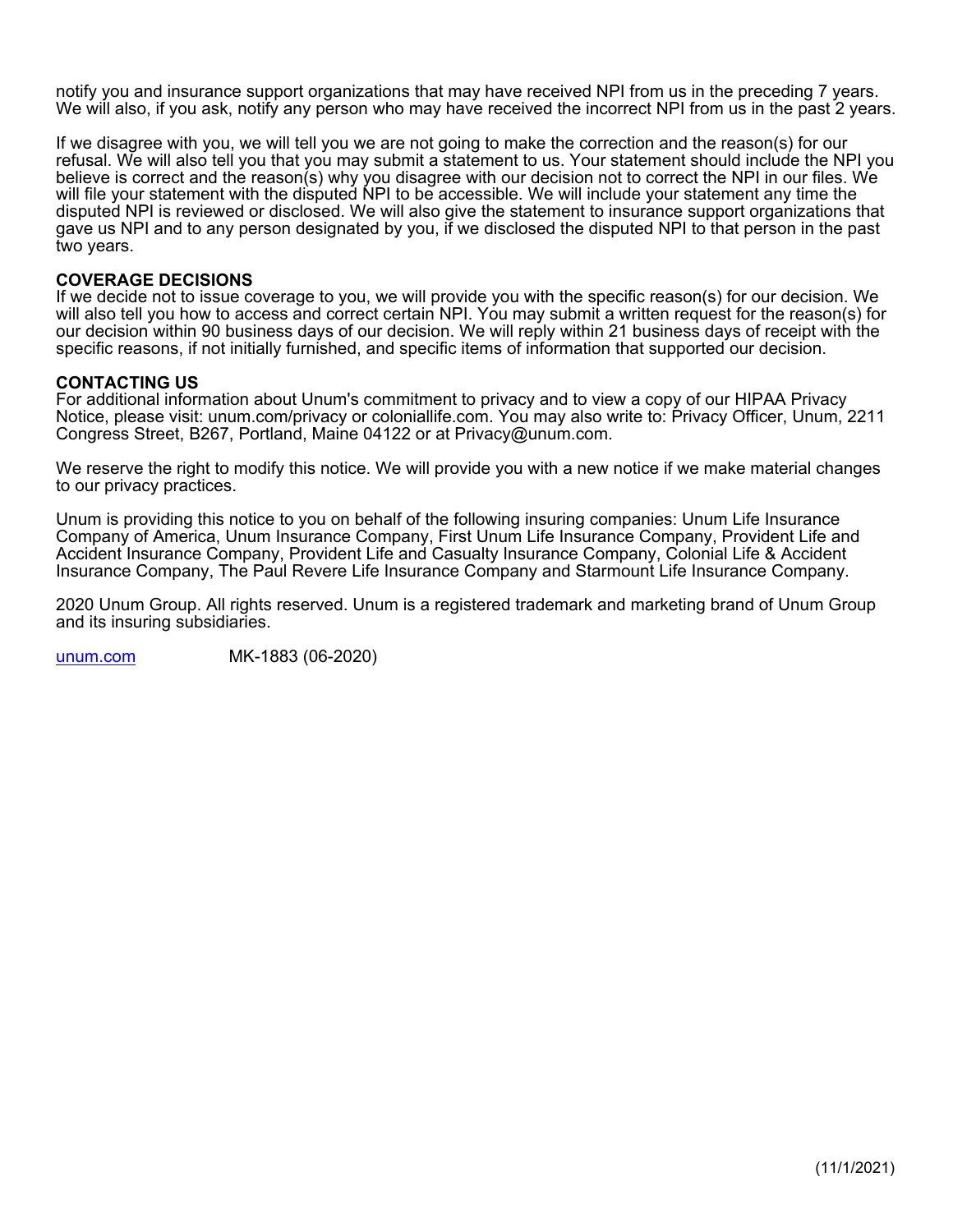#### **NOTICE CONCERNING COVERAGE LIMITATIONS AND EXCLUSIONS UNDER THE NORTH CAROLINA LIFE AND HEALTH INSURANCE GUARANTY ASSOCIATION ACT**

Residents of this state who purchase life insurance, annuities or health insurance should know that the insurance companies and Health Maintenance Organizations (HMOs) licensed in this state to write these types of insurance are members of the North Carolina Life and Health Insurance Guaranty Association. The purpose of this association is to assure that policyholders will be protected, within limits, in the unlikely event that a member insurer or HMO becomes financially unable to meet its obligations. If this should happen, the guaranty association will assess its other member companies for the money to pay the claims of the insured person who live in this state and, in some cases, to keep coverage in force. The valuable extra protection provided by these insurers through the guaranty association is not unlimited, however. And, as noted below, this protection is not a substitute for consumers' care in selecting companies that are well-managed and financially stable.

**The North Carolina Life and Health Insurance Guaranty Association may not provide coverage for this policy. If coverage is provided, it may be subject to substantial limitations or exclusions, and require continued residency in North Carolina. You should not rely on coverage by the North Carolina Life and Health Insurance Guaranty Association in selecting an insurance company or in selecting an insurance policy.**

**Coverage is NOT provided for a policy or any portion of it that is not guaranteed by the insurer or for which you have assumed the risk, such as a variable contract sold by prospectus.**

**Insurance companies or their agents are required by law to give or send you this notice. However, insurance companies and their agents are prohibited by law from using the existence of the guaranty association to induce the purchase any kind of insurance policy.**

#### **The North Carolina Life and Health Insurance Guaranty Association P. O. Box 10218 Raleigh, North Carolina 27605-0218**

#### **North Carolina Department of Insurance, Consumer Services Division 1201 Mail Service Center Raleigh, North Carolina 27699-1201**

The state law that provides for this safety-net coverage is called the North Carolina Life and Health Insurance Guaranty Association Act. Below is a brief summary of this law's coverages, exclusions and limits. This summary does not cover all provisions of the law; nor does it in any way change anyone's rights or obligations under the act or the rights or obligations of the guaranty association.

#### **COVERAGE**

Generally, individuals will be protected by the life and health guaranty association if they live in this state and hold a life or health insurance contract, or an annuity, or if they are insured under a group insurance contract, issued by a member insurer or HMO. The beneficiaries, payees or assignees of the insured persons are protected as well, even if they live in another state.

## **EXCLUSIONS FROM COVERAGE**

However, persons holding such policies are **not** protected by this association if:

- They are eligible for protection under the laws of another state (this may occur when the insolvent insurer was incorporated in another state whose guaranty association protects insureds who live outside that state);
- The insurer was not authorized to do business in this state;
- Their policy was issued by a fraternal benefit society, a mandatory state pooling plan, a mutual assessment company or similar plan in which the policyholder is subject to future assessments, or by an insurance exchange.